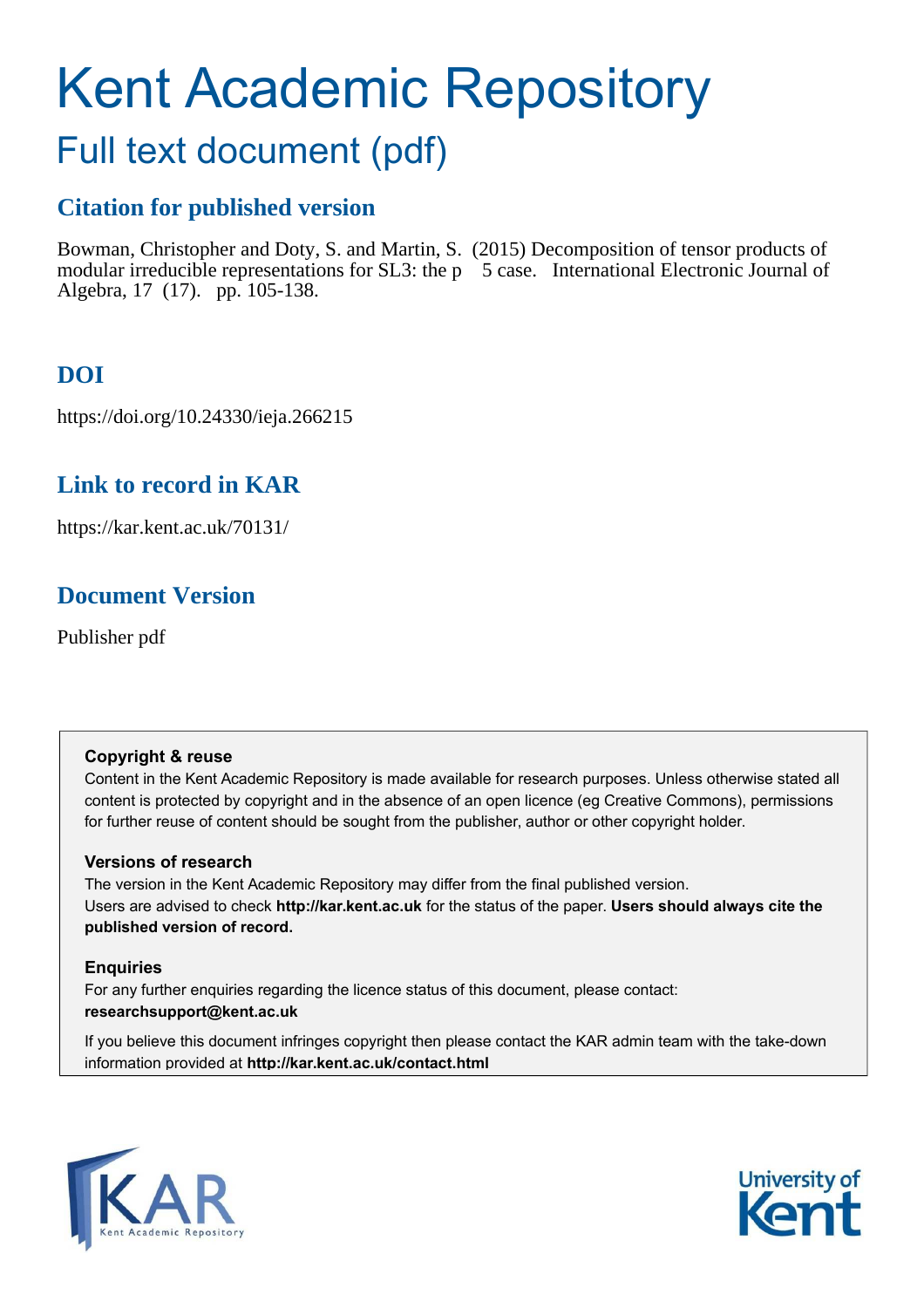#### DECOMPOSITION OF TENSOR PRODUCTS OF MODULAR IRREDUCIBLE REPRESENTATIONS FOR  $SL_3$ : THE  $p > 5$  CASE

C. Bowman, S. R. Doty and S. Martin

Received: 8 April 2014; Revised: 25 September 2014 Communicated by Robert Marsh

Abstract. We study the structure of the indecomposable direct summands of tensor products of two restricted rational simple modules for the algebraic group  $SL_3(K)$ , where K is an algebraically closed field of characteristic  $p \geq 5$ . We also give a characteristic-free algorithm for the decomposition of such a tensor product into indecomposable direct summands. The  $p < 5$  case was studied in the authors' earlier paper [4]. We find that for characteristics  $p \geq 5$ all the indecomposable summands are rigid, in contrast to the characteristic 3 case.

Mathematics Subject Classification (2010): 20C30 Keywords: Algebraic groups, tilting modules, Weyl modules, quivers

#### Introduction

Let  $G = SL_3(K)$  where K is an algebraically closed field of characteristic  $p \geq 5$ . The purpose of this paper, which is a continuation of [4], is to describe the family  $\mathfrak{F}$  of indecomposable direct summands of a tensor product  $L \otimes L'$  of two simple G-modules  $L, L'$  of p-restricted highest weights. (All modules considered are rational.) We give a characteristic-free algorithm for the computation of the decomposition multiplicities of such a tensor product into indecomposable modules and give structural information about the indecomposable summands. Thanks to Steinberg's tensor product theorem, such information provides a first approximation toward a description of the indecomposable direct summands of a general tensor product of two (not necessarily restricted) simple G-modules. Similar questions were previously studied for characteristic  $p < 5$  in [4], where sharper results were obtained. The current paper and its prequel [4] were motivated by [11], which studied the  $SL_2(K)$  case.

Our main results are summarized in Theorems A and B in Section 3. The aforementioned algorithm is given in 7.4 and 8.9. In contrast to what happens in characteristic  $p = 3$ , in characteristics  $p \geq 5$  we find that all the indecomposable summands are rigid modules (socle series and radical series coincide). All of the indecomposable summands are in fact tilting modules, except for certain non-tilting simple modules and a certain family of non-highest weight modules, which had also been observed in the  $p = 3$  case. The first examples of nonrigid tilting modules for algebraic groups were exhibited in [4]; further examples and a general positive rigidity result for tilting modules are now available in [2].

We had hoped that determining the indecomposable summands of  $L \otimes L'$  in the restricted case would lead to their determination in general, by some sort of generalized tensor product result; e.g., see Lemma 1.1 in [4]. However, our results show this is not the case, and the general (unrestricted) decomposition problem remains open. Although our results do in principle give a partial decomposition in the unrestricted case, using formula  $(1.1.3)$  of  $[4]$ , the summands there

The first author is grateful for the financial support received from grant ANR-10-BLAN-0110.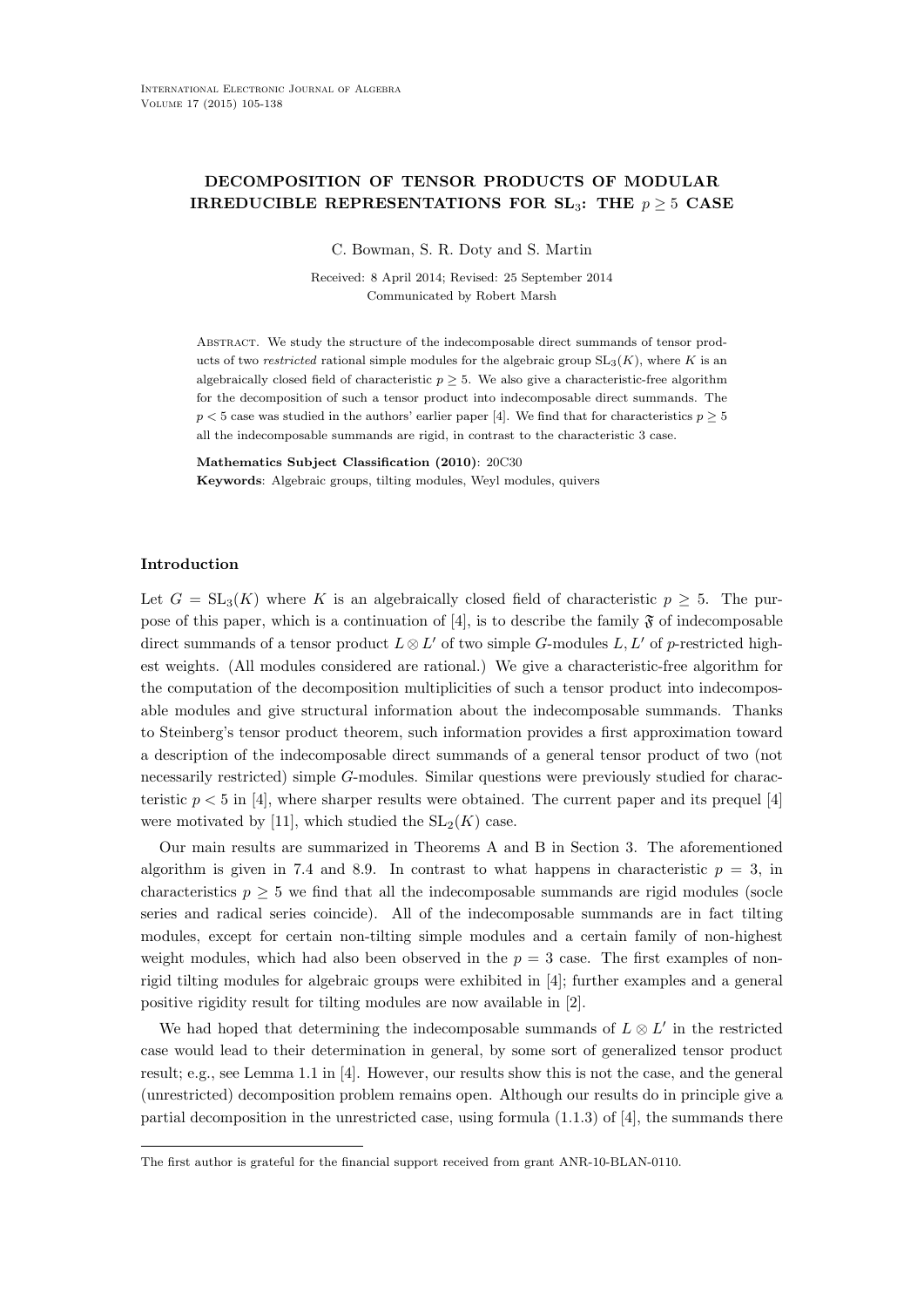will not always be indecomposable, and the problem of finding all splittings of those summands remains in general unsolved.

#### 1. Preliminaries

We adopt the notational conventions of [4]. Throughout this paper  $G = SL_3(K)$  where K is an algebraically closed field of characteristic  $p \geq 5$ . This means that  $p \geq 2h-2$  where  $h=3$  is the Coxeter number of the underlying root system, so general results on algebraic groups that are known to hold only for  $p > 2h - 2$  are available.

1.1. Weight notations. Sometimes we need to use both  $GL_3$  and  $SL_3$  weight notation for calculations. Any  $GL_3$ -module is an  $SL_3$ -module by restriction. A given  $SL_3$ -module M may be lifted to a GL<sub>3</sub>-module in many ways, but all such lifts differ by a power of the determinant representation, and which lift we choose makes no difference for our results. It is sometimes convenient to work with GL3-modules in order to apply, for example, the Littlewood–Richardson rule. We adopt the notation of II.1.21 of [16]. In particular,  $\{\varepsilon_1, \varepsilon_2, \varepsilon_3\}$  is the standard basis of  $X(T_{\text{GL}_3}) \simeq \mathbb{Z}^3$  where  $T_{\text{GL}_3}$  is the diagonal torus in GL<sub>3</sub>. We identify a GL<sub>3</sub>-weight  $\chi$  $a_1\varepsilon_1 + a_2\varepsilon_2 + a_3\varepsilon_3$  with the 3-tuple  $((a_1, a_2, a_3)) \in \mathbb{Z}^3$ . The inclusion  $SL_3 \subset GL_3$  induces an embedding  $T_{\rm SL_3} \subset T_{\rm GL_3}$  of their diagonal subgroups, which in turn induces a surjection  $X(T_{\text{GL}_3}) \rightarrow X(T_{\text{SL}_3})$  given by restricting characters from  $T_{\text{GL}_3}$  to  $T_{\text{SL}_3}$ , with kernel generated by  $\varepsilon_1 + \varepsilon_2 + \varepsilon_3$ . This map sends  $a_1 \varepsilon_1 + a_2 \varepsilon_2 + a_3 \varepsilon_3$  onto  $(a_1 - a_2)\varpi_1 + (a_2 - a_3)\varpi_2$ , where  $\varpi_1, \varpi_2$  are the fundamental weights in  $X(T_{\rm SL_3})$ . We shall identify an  $SL_3$ -weight  $\lambda_1\varpi_1 + \lambda_2\varpi_2$ in  $X(T_{\rm SL_3}) \simeq \mathbb{Z}^2$  with the ordered pair  $(\lambda_1, \lambda_2)$ . In terms of these identifications, the map  $X(T_{\mathrm{GL}_3}) \rightarrow X(T_{\mathrm{SL}_3})$  is given by

$$
((a_1, a_2, a_3)) \to (a_1 - a_2, a_2 - a_3).
$$

We use double brackets  $((, , ))$  versus single brackets  $( , )$  in order to easily distinguish between  $GL_3$  and  $SL_3$ -weights. Given an element  $\chi$  in  $X(T_{GL_3})$  we shall denote its image under the restriction map  $X(T_{GL_3}) \to X(T_{SL_3})$  by  $\bar{\chi}$ . In particular, we shall need the SL<sub>3</sub>-weights  $\overline{\varepsilon_1}$  = (1,0),  $\overline{\varepsilon_2}$  = (-1,1), and  $\overline{\varepsilon_3}$  = (0, -1) coming from the GL<sub>3</sub>-weights  $\varepsilon_1$  = ((1,0,0)),  $\varepsilon_2 = ((0,1,0))$ , and  $\varepsilon_3 = ((0,0,1))$  forming the standard basis of  $X(T_{GL_3})$ . As usual,  $\rho =$  $\overline{\omega}_1 + \overline{\omega}_2 = (1, 1)$  is one-half the sum of the positive roots for SL<sub>3</sub>.

1.2. Until further notice we use only  $SL_3$  notation for weights. Thus  $X^+ = \{(a, b): a, b \ge 0\}$ the set of dominant weights. The simple roots are  $\alpha_1 = (2, -1)$ ,  $\alpha_2 = (-1, 2)$ . As in [4],  $T(\lambda)$ is the indecomposable tilting module of highest weight  $\lambda$ ,  $\Delta(\lambda)$  the Weyl module of highest weight  $\lambda$ ,  $\nabla(\lambda)$  its contravariant dual, and  $L(\lambda)$  the simple head of  $\Delta(\lambda)$ . We also denote the Steinberg module  $\Delta(p-1, p-1) = L(p-1, p-1)$  by St. In case  $\nabla(\lambda) = L(\lambda)$  is simple, we have  $T(\lambda) = \Delta(\lambda) = \nabla(\lambda) = L(\lambda)$ ; this applies in particular to the Steinberg module St, the natural module  $E = \Delta(1,0)$  and its linear dual  $E^* = \Delta(0,1)$ . The tilting modules  $T(\lambda)$  are always contravariantly self-dual, and a tensor product of two tilting modules is again tilting.

By  $\mathcal{F}(\Delta)$  we mean the category of G-modules admitting a  $\Delta$ -filtration, and, dually, by  $\mathcal{F}(\nabla)$ we mean the category of G-modules admitting a  $\nabla$ -filtration. We note that  $T(\lambda)$  is the unique indecomposable module of highest weight  $\lambda$  in  $\mathcal{F}(\Delta) \cap \mathcal{F}(\nabla)$ .

1.3. It is useful to regard a given G-module as a module for some generalized Schur algebra  $S(\pi)$ , where  $\pi$  is an appropriate finite saturated poset of dominant weights; see [8] or Chapter II.A in [16] for details on generalized Schur algebras. The fact that  $S(\pi)$  is quasi-hereditary is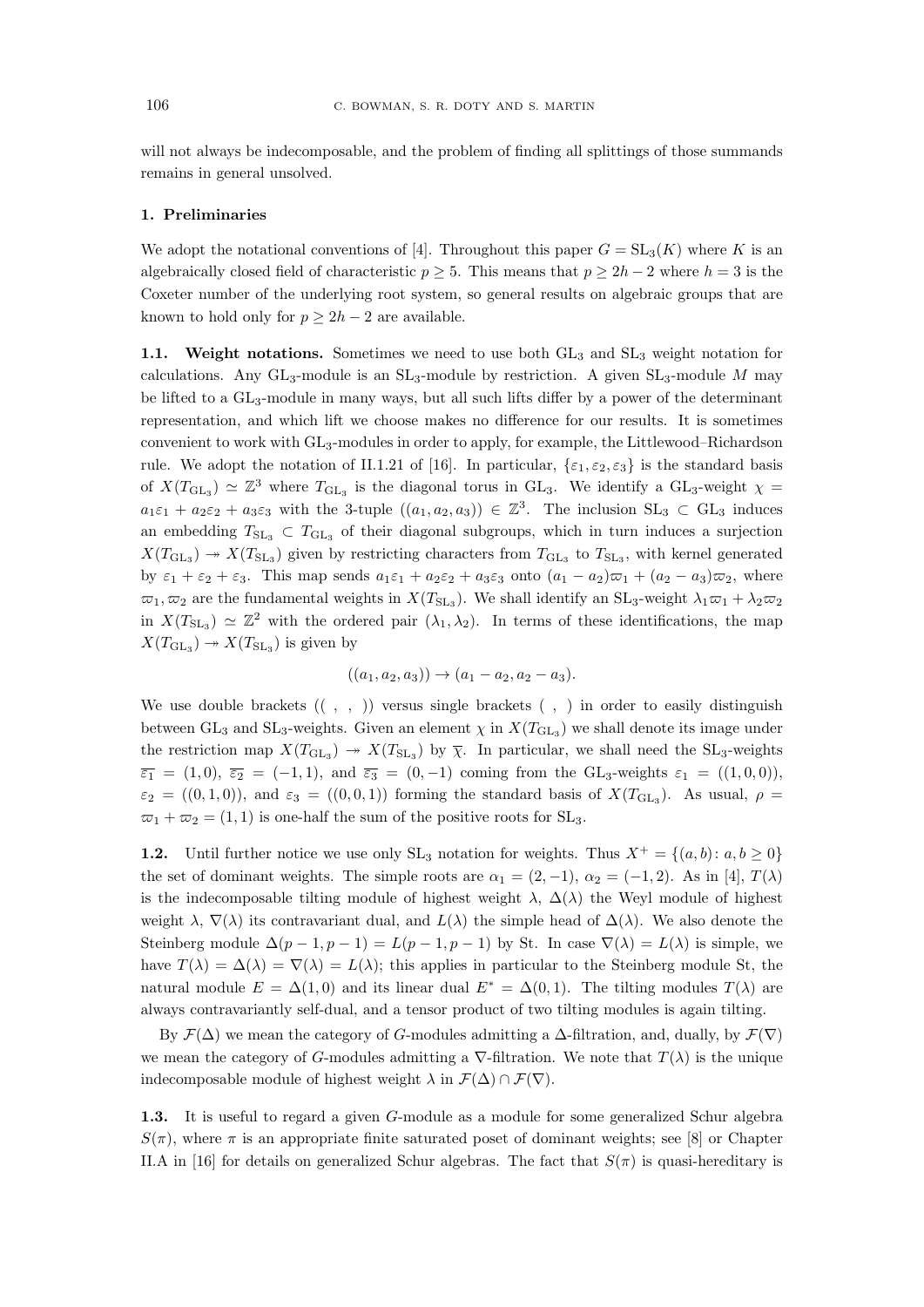used repeatedly. For any  $S(\pi)$  we let  $P_{\pi}(\lambda)$  denote the projective cover of  $L(\lambda)$  in the category of  $S(\pi)$ -modules. We may drop the subscript  $\pi$  in case the set  $\pi$  is fixed by the context. The contravariant dual of  $P_{\pi}(\lambda)$  is isomorphic to the injective hull of  $L(\lambda)$  in the category of  $S(\pi)$ modules.

It is known that  $P(\mu) \in \mathcal{F}(\Delta)$ . Let  $[P(\mu): \Delta(\lambda)]$  denote the number of subquotients isomorphic to  $\Delta(\lambda)$  in a  $\Delta$ -filtration of  $P(\mu)$ ; this number is known to be independent of the choice of  $\Delta$ -filtration. For any finite dimensional  $S(\pi)$ -module M let  $[M: L(\mu)]$  be the multiplicity of  $L(\mu)$  in a composition series of M. See Proposition A2.2(iv) of [10] or Theorem 2.6 of [7] for the following basic reciprocity property, which will be used repeatedly.

**Proposition 1.** Let  $S(\pi)$  be the generalized Schur algebra determined by a finite saturated set  $\pi \subset X^+$ *. Then*  $[P(\mu): \Delta(\lambda)] = [\nabla(\lambda): L(\mu)]$  *for all*  $\lambda, \mu \in \pi$ *.* 

This is sometimes called *Brauer–Humphreys reciprocity*. The Schur algebra setting also allows us to make use of the following refinement of Proposition 1 from [5]. Let rad<sub>i</sub>  $P(\mu)$  be the *i*th radical layer of  $P(\mu)$ .

**Proposition 2.** Let  $S(\pi)$  be a generalized Schur algebra, where  $\pi \subset X^+$  is a finite saturated *set. Then for any*  $\lambda, \mu \in \pi$  *we have:* 

$$
[\operatorname{rad}_i P(\mu) : L(\lambda)] = [\operatorname{rad}_i P(\lambda) : L(\mu)].
$$

*This reciprocity respects the* ∆*-filtration of the projective modules:*

 $[\text{rad}_i P(\mu) : \text{head }\Delta(\lambda)] = [\text{rad}_i \Delta(\lambda) : L(\mu)].$ 

By  $[\text{rad}_i P(\mu) : \text{head } \Delta(\lambda)]$  we mean the number of successive quotients  $\Delta(\lambda_i)$  in a given *fixed*  $\Delta$ -filtration of  $P(\mu)$  such that  $\lambda_j = \lambda$  and there is a surjection rad<sup>i</sup>  $P(\mu) \to \Delta(\lambda)$  which carries the subquotient  $\Delta(\lambda_i)$  onto  $\Delta(\lambda)$ . It is easily checked that this is independent of the choice of ∆-filtration. See 5.2 for an example.

*Remark. The contravariant dual of the above theorem relates the socle layers of injective modules, and gives information about where* ∇*-modules occur in a* ∇*-filtration of an injective module. This will also be used where needed.*

We will need the following basic result from the theory of quasi-hereditary algebras. This follows for instance from Proposition A2.2 of [10].

**Proposition 3.** For any  $\lambda, \mu \in X^+$ , we have:

- (a) If  $\text{Ext}^1(\Delta(\lambda), \Delta(\mu)) \neq 0$  then  $\mu > \lambda$ .
- (b)  $\dim_K \text{Hom}_G(M, N) = \sum_{\nu \in X^+} [M : \Delta(\nu)][N : \nabla(\nu)],$  for any  $M \in \mathcal{F}(\Delta)$ ,  $N \in \mathcal{F}(\nabla)$ *.*

1.4. Let  $X_1 = \{(a, b): 0 \le a, b \le p-1\}$  be the set of restricted weights. Let  $w_0$  be the longest element in the Weyl group W. By Jantzen [15] we have for any  $\lambda \in X_1$  that

$$
T(2(p-1)\rho + w_0\lambda) \cong P_\pi(\lambda),\tag{1}
$$

an isomorphism of  $S(\pi)$ -modules, where  $\pi = {\lambda \in X^+ : \lambda \leq 2(p-1)\rho + w_0\lambda}$ .

This fact will be used repeatedly in the proof of our results. Any projective tilting module for  $S(\pi)$  is also injective, since tilting modules are contravariantly self-dual, so the above module is projective, injective, and tilting, for any  $\lambda \in X_1$ .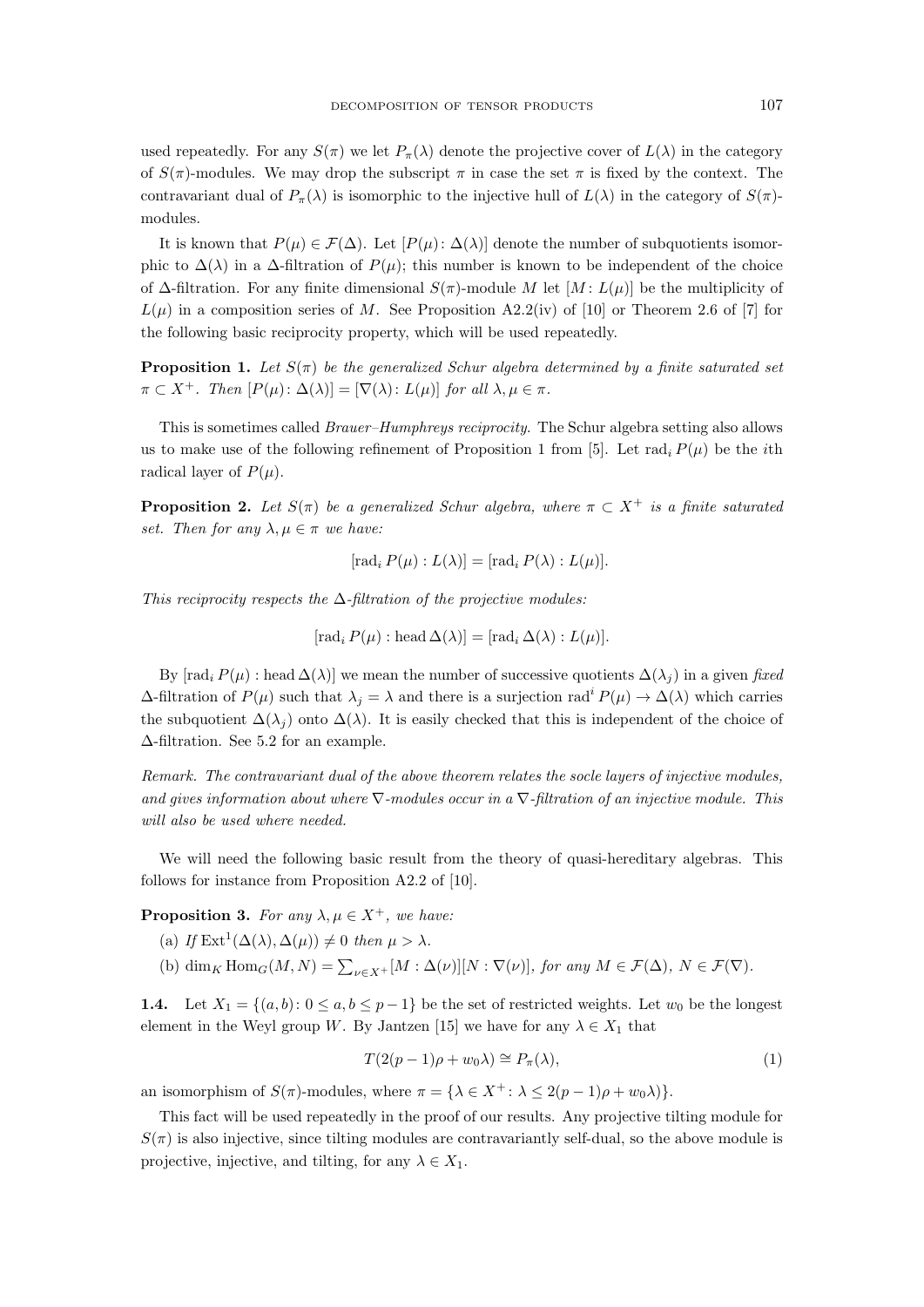For  $p > 5$ , there is a twisted tensor product theorem for tilting modules, due to Donkin [9, (2.1) Proposition]. Every  $\lambda \in X^+$  has a unique expression in the form

$$
\lambda = \sum_{j=0}^{m} a_j(\lambda) p^j \tag{2}
$$

with  $a_0(\lambda), \ldots, a_{m-1}(\lambda) \in (p-1)\rho + X_1$  and  $\langle a_m(\lambda), \alpha^\vee \rangle < p-1$  for at least one simple root  $\alpha$ . Given  $\lambda \in X^+$ , express  $\lambda$  in the form above. There is an isomorphism of G-modules

$$
T(\lambda) \simeq \bigotimes_{j=0}^{m} T(a_j(\lambda))^{[j]}.
$$
\n(3)

#### 2. Facets and alcoves for  $G = SL_3$

We now introduce a labelling scheme for keeping track of the various alcoves and facets needed in our calculations.

**2.1.** The Euclidean space associated to the root system of G is  $X \otimes_{\mathbb{Z}} \mathbb{R} \cong \mathbb{R}^2$ . The Weyl group  $W = \langle s_1, s_2 \rangle$  is isomorphic to the symmetric group on 3 letters. Here  $s_1, s_2$  are reflections in lines orthogonal to the simple roots  $\alpha_1, \alpha_2$  respectively.

**2.2.** The map  $V \rightarrow V^*$ , where  $V^*$  is the linear dual of V, is an involution on the set of G-modules. If V is a highest weight module of highest weight  $\lambda$ , the highest weight of  $V^*$  is  $-w_0(\lambda)$ , so this involution on G-modules induces a corresponding involution  $\lambda \mapsto -w_0(\lambda)$  on the set  $X^+$ , where  $w_0 = s_1 s_2 s_1$  is the longest element of W. We refer to this involution as *symmetry*, and we generally will omit stating results that can be obtained 'by symmetry' from results already stated.

**2.3.** Let  $\rho = \alpha_1 + \alpha_2 = (1, 1)$ . Recall that the dot action of  $W_p$  on X is defined by the rule  $w \cdot \lambda = w(\lambda + \rho) - \rho$ . The bottom alcove  $C_1$  is defined by

$$
C_1 = \{ v \in \mathbb{R}^2 : 0 < \langle v + \rho, \alpha^\vee \rangle < p \text{ for all positive roots } \alpha \}.
$$

As depicted in Figure 1,  $C_1$  is the interior of an equilateral triangle in  $\mathbb{R}^2$  with one vertex at the point  $-\rho$ . The affine Weyl group  $W_p$  is generated by the reflections in the walls of  $C_1$ .

Any translate  $w \cdot C_1$  of  $C_1$  under the dot action of  $W_p$  is called an alcove. The closure of an alcove  $C_i$  will be denoted by  $C_i$ . In Figure 1 below we number the alcoves, which we call fundamental alcoves, that arise in our study. Alcoves i and i' are in symmetry according to the involution of 2.2. We let  $\mathcal{F}_{i|j} = C_i \cap C_j$  denote the wall between any pair  $C_i, C_j$  of adjacent alcoves; this wall is a facet in the sense of [16, II.6.2]. The reflection in the wall  $\mathcal{F}_{i|j}$  will be denoted by  $s_{i|j}$ . In this notation the generators of  $W_p$  are  $s_{1|2}$  along with the elements  $s_1, s_2$ defined in 2.1.

2.4. The points at intersections of very light grid lines in Figure 1 are weights. The region of highest weights of composition factors that can occur in a p-restricted tensor product  $L \otimes L'$  is the set of all dominant weights  $\lambda$  such that  $\lambda \leq (2p-2)\rho$ ; this is the set of weights on or below the dashed lines in Figure 1. The alcoves in question are the numbered ones in the figure.

In case  $p < 7$ , not all of the labelled alcoves in Figure 1 actually appear in restricted tensor product decompositions. The degeneracies for  $p < 7$  are caused by fewer points appearing in each alcove; to understand this the reader is encouraged to draw the analogue of Figure 1 for the smaller primes, after which the degeneracies are apparent.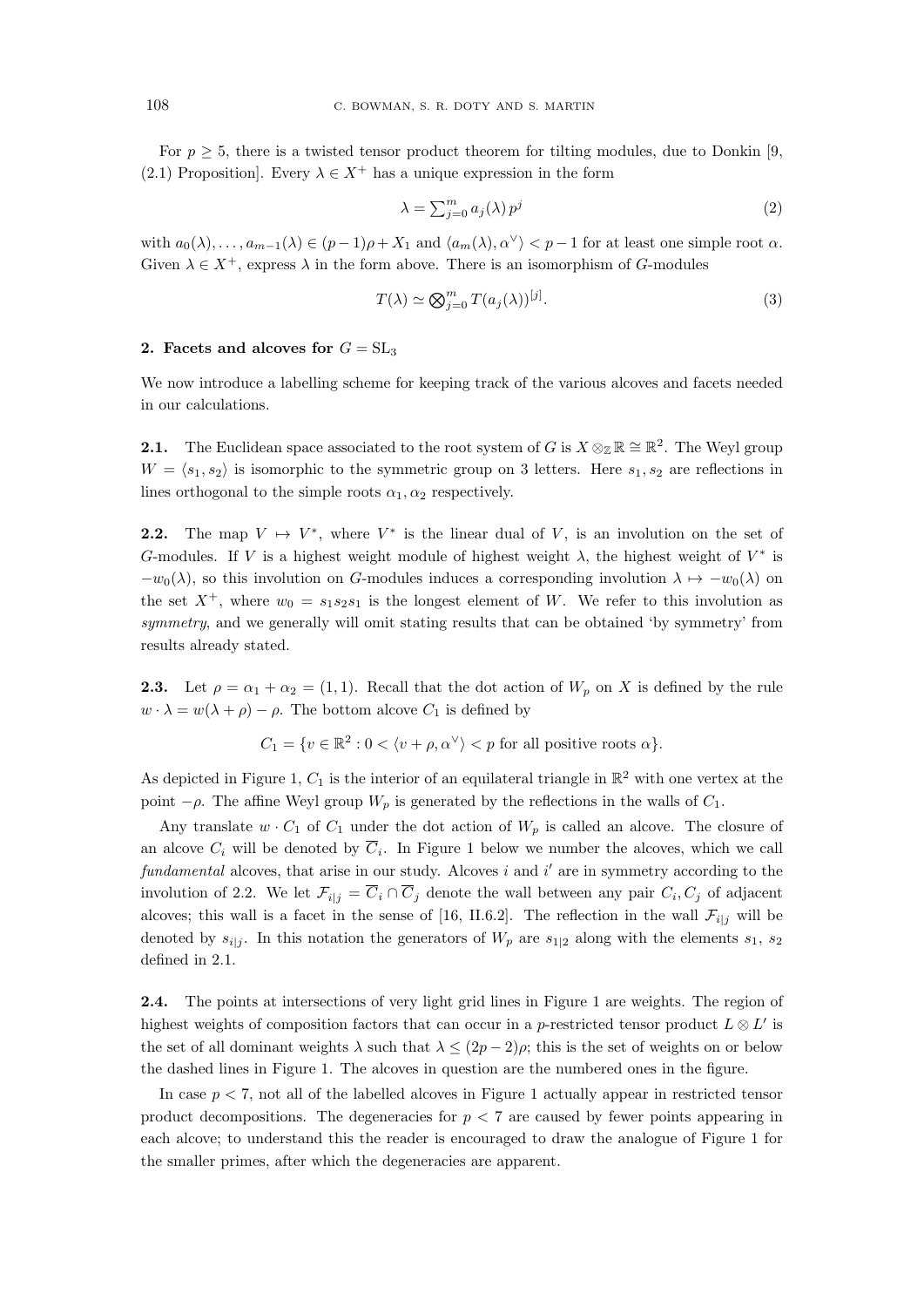

FIGURE 1. Labelled alcoves for  $p = 7$ . The southernmost vertex is  $-\rho$ . The origin  $o = (0, 0)$  is the marked point directly above it in alcove 1. The unlabelled marked point in alcove 7 is  $2(p-1)\rho$ . The region of dominant weights  $\lambda$  with  $\lambda \leq 2(p-1)\rho$  is bounded above by the two dashed lines emanating from that point. The labelled alcoves, and walls between them, contain all the points in the region. The coloured region of points is the restricted region  $X_1$ . The simple root  $\alpha_1$  (respectively  $\alpha_2$ ) is orthogonal to the wall of  $C_1$  pointing northeast (respectively, northwest) from  $-\rho$ .

#### 3. Main results

In this section we give the two main results of the paper. The first main result describes the members of the family  $\mathfrak{F} = \mathfrak{F}(G)$  of indecomposable direct summands of a tensor product of two restricted simple G-modules. The second main result is a description of the structure of the modules in  $\mathfrak{F}$ , as far as we can deduce structural information by current methodology. The highest weight modules in  $\mathfrak F$  are either simple modules  $L(\lambda)$  or indecomposable tilting modules  $T(\lambda)$  for various  $\lambda$ , however there are non highest weight modules  $M(\lambda)$  which occur in  $\mathfrak{F}$ .

3.1. Notational conventions. We assume the reader is familiar with Jantzen's translation principle [16], which in particular implies an equivalence of module structure for highest weight modules of the form  $L(\lambda)$ ,  $\Delta(\lambda)$ ,  $\nabla(\lambda)$ , or  $T(\lambda)$  belonging to the same facet. We will therefore adopt facet notation for highest weight modules whenever convenient. This replaces a highest weight  $\lambda \in X^+$  by its corresponding alcove label j whenever  $\lambda \in C_j$ . Thus, for example, given  $\lambda \in C_1 \cap X$ ,  $L(\lambda)$  is denoted by  $L(1)$ ,  $\Delta(\lambda)$  is denoted by  $\Delta(1)$ ,  $T(\lambda)$  is denoted by  $T(1)$ , and so on. Furthermore, within module diagrams, for each label j the simple module  $L(j)$  will be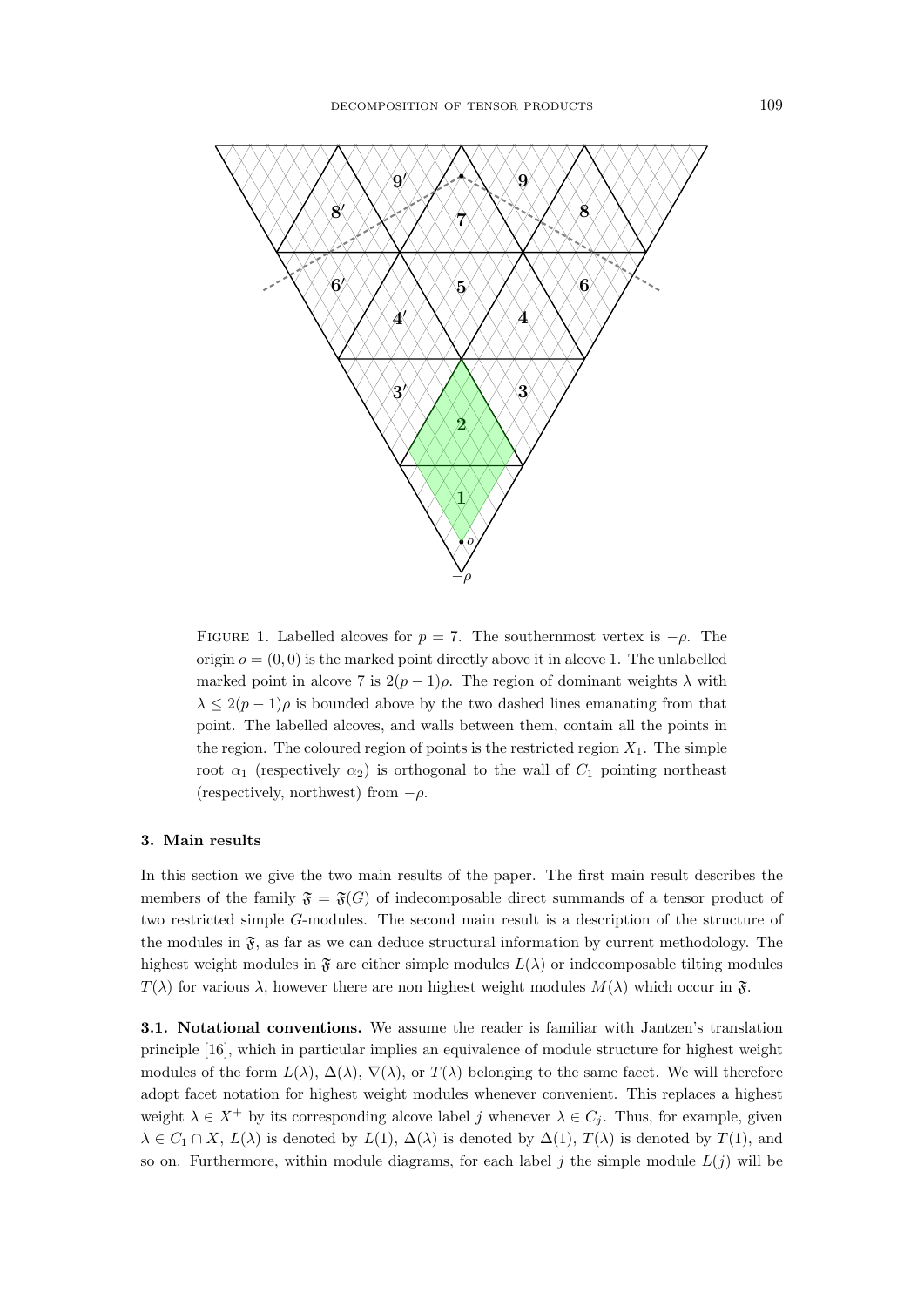identified with its alcove label j. For p-singular weights  $\lambda \in \mathcal{F}_{i,j}$  lying on the wall common to two alcoves i and j (but not a vertex of any alcove) we use the notation  $i|j$  to denote the facet, and use the notation  $L(i|j)$ ,  $\Delta(i|j)$ ,  $T(i|j)$  for the highest weight modules  $L(\lambda)$ ,  $\Delta(\lambda)$ ,  $T(\lambda)$ respectively. Similar to the above, within module diagrams, for each facet label  $i|j$  the simple module  $L(i|j)$  will be identified with its facet label  $i|j$ .

**3.2.** Corresponding to each weight  $\lambda \in C_2$ , there is a unique indecomposable module  $M(\lambda)$ in  $\mathfrak F$  which is *not* generated by a single highest weight vector. For  $\lambda \in C_2$ , the module  $M(\lambda)$ has a simple socle and head isomorphic to  $L(\lambda)$ , with the quotient rad  $M(\lambda)/\text{soc }M(\lambda)$  of the radical by the socle a semisimple module isomorphic to  $L(s_{2|3'} \cdot \lambda) \oplus L(s_{2|3} \cdot \lambda) \oplus L(s_{1|2} \cdot \lambda)$ . The module  $M(\lambda)$  may be constructed as a submodule of the tilting module  $T(s_{3|4} \cdot s_{2|3} \cdot \lambda)$  or, symmetrically, as a submodule of the tilting module  $T(s_{3'|4'} \cdot s_{2|3'} \cdot \lambda)$ . We construct it in section 6.3 as a quotient of an appropriate generalized Schur algebra. Similar modules (with identical structure diagrams) already appeared in [4] for  $p = 3$ .

Making use of our convention (from 3.1) of replacing highest weights by their alcove or facet labels we often write  $M(2)$  instead of  $M(\lambda)$  for  $\lambda \in C_2$ . In this notation,  $M(2)$  is isomorphic to a submodule of  $T(4)$  or  $T(4')$ . The Alperin diagram of  $M(2)$  is

$$
M(2)=\begin{array}{c}2\\2\\3\\1\\2\end{array}
$$

and this is a strong Alperin diagram. (Recall from [4] that a diagram is said to be strong if it determines the socle as well as radical series.) Although  $M(2)$  is not a highest weight module. it still has simple head isomorphic to  $L(2)$ , so this notation should not cause confusion. The module  $M(2)$  is rigid and self-dual under contravariant duality.

Let  $\mathfrak{F} = \mathfrak{F}(\mathrm{SL}_3)$  be the family of isomorphism classes of indecomposable direct summands of a p-restricted tensor product  $L \otimes L'$ , where  $L, L'$  are p-restricted simple modules. We studied this family in [4] for  $p = 2, 3$ . For  $p = 2$  we found [4, Prop. 3.2] that  $\mathfrak{F}$  is precisely the set

$$
\mathfrak{F}_R = \{ T(\lambda) : 0 \le \langle \lambda + \rho, \alpha^{\vee} \rangle \le 2p - 2, \text{ for all simple roots } \alpha \}.
$$

For  $p = 3$ , we found [4, Proposition 4.2] that  $\mathfrak{F}_R \subset \mathfrak{F}$ , but there are also a few other modules in  $\mathfrak{F}$ , which we called 'exceptional'. It turns out that  $\mathfrak{F}_R$  is contained in  $\mathfrak{F}$  for every characteristic p. We call the members of  $\mathfrak{F}_R$  *regular* and all other members of  $\mathfrak{F}$  *exceptional*. In the following, we have incorporated part of the results of  $[4]$  in order to summarize our results for all p.

**Theorem A.** Let the characteristic  $p > 0$  of K be arbitrary. Let  $\mathfrak{F} = \mathfrak{F}(\mathrm{SL}_3)$  be the family of *isomorphism classes of indecomposable direct summands of a p-restricted tensor product*  $L \otimes L'$ , *where* L, L′ *are* p*-restricted simple modules. Then* F *consists of the following indecomposable modules:*

- (a) The set  $\mathfrak{F}_R$  of regular tilting modules.
- (b) *The exceptional modules*  $L(\lambda)$  *and*  $M(\lambda)$ *, for each*  $\lambda \in C_2$ *.*
- (c) *A finite list, depending on* p*, of exceptional tilting modules of the form* T(λ)*, for various* λ *not already listed in part (a). For* p = 2 *there are no exceptional tilting modules; for* p = 3 *there are precisely four (see* [4, Propositions 3.2 and 4.2]*) of highest weight lying on the boundary of*  $\overline{C}_6$ *; for larger* p *the number of exceptional modules grows with* p *with the*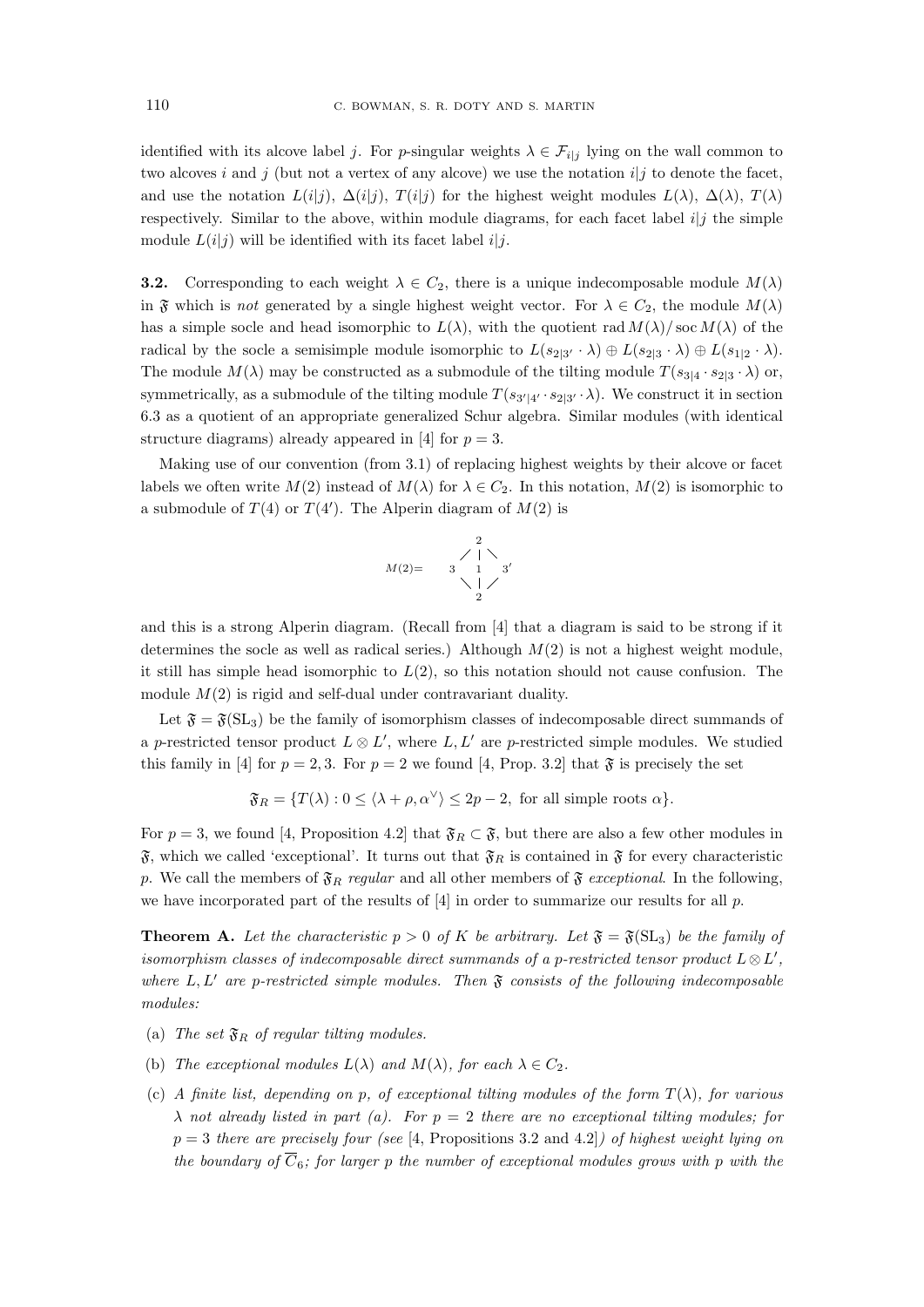*highest weight of such modules lying in the region*  $\overline{C}_6 \cup \overline{C}_8 \cup \overline{C}_9$  *(and those obtained by symmetry).*

- *Remarks. (1) One can explicitly determine the decomposition of a tensor product of two* p*-restricted irreducible modules, by an algorithm described in Section 7.*
	- (2) We include results of [4] *for*  $p = 2, 3$  *in the theorem, for completeness. In case*  $p = 2$ *the alcove*  $C_2$  *is empty, so part (b) of the theorem is vacuous, and thus for*  $p = 2$  *the members of*  $\mathfrak F$  *are just the tilting modules listed in part (a).*

For  $p \geq 3$  there are three vertices (points common to the closure of six alcoves) in the admissible region of weights defined in Figure 1, and each of them gives the highest weight of a (simple) tilting member of  $\mathfrak{F}$ . These are the Steinberg module  $St = T((p-1)\rho) = L((p-1)\rho)$ and the two modules  $T(p\varpi_1 + (p-1)\rho) = L(p\varpi_1 + (p-1)\rho) \cong E^{[1]} \otimes$  St,  $T(p\varpi_2 + (p-1)\rho) =$  $L(p\varpi_2 + (p-1)\rho) \cong (E^*)^{[1]} \otimes \text{St}.$ 

Our second main result describes the structure of the other tilting members of  $\mathfrak{F}$ , of highest weight lying in alcoves or on walls between a pair of alcoves, assuming  $p \geq 5$ .

**Theorem B.** Assume that the characteristic of K is  $p \geq 5$ .

(a) The p-singular tilting modules in  $\mathfrak{F} = \mathfrak{F}(\mathrm{SL}_3)$  of highest weight lying on walls are all rigid, *with structure as follows. The uniserial modules of highest weight lying on walls are:*

$$
T(1|2) = [(1|2)]; \t T(2|3) = [(2|3)];
$$
  

$$
T(3|4) = [(2|3'), (3|4), (2|3')]; \t T(4|6) = [(1|2), (4|6), (1|2)]
$$

*along with their symmetric versions.*

*The non-uniserial modules of highest weight lying on walls are*  $T(4|5)$ *,*  $T(8|9)$ *,*  $T(6|8)$ *,* T(5|7) *and* T(7|9)*, with structure given by the following strong Alperin diagrams, respectively:*



*along with their symmetric versions.*

*(b) The* p*-regular tilting modules in* F *are all rigid. The uniserial ones have the following structure:*  $T(1) = [1];$   $T(2) = [1, 2, 1].$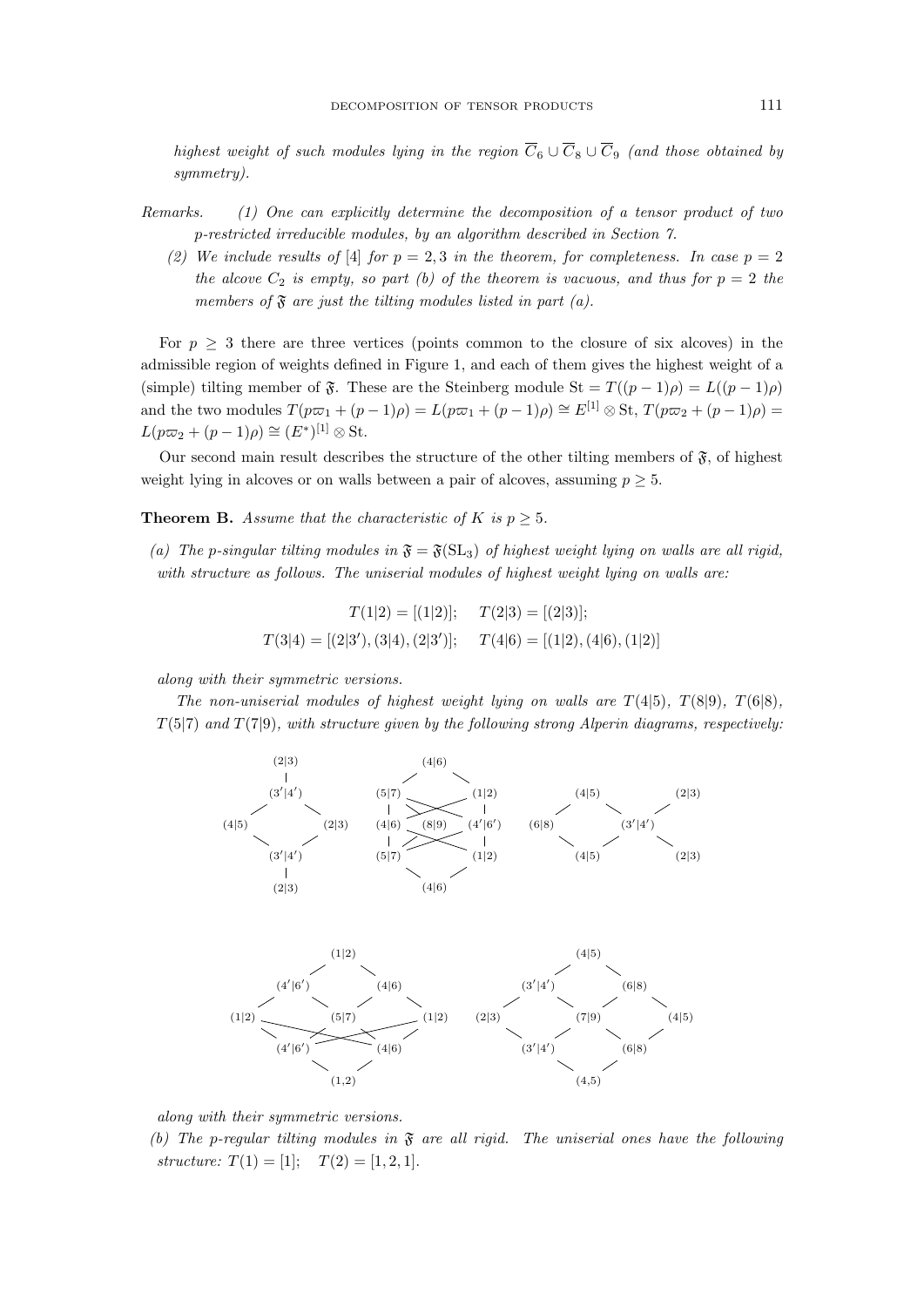*The non-uniserial ones for which the structure can be completely worked out are*  $T(3)$ *,*  $T(4)$ *, and* T(6) *with the following strong Alperin diagrams, respectively:*



*along with their symmetric versions. In the larger cases we give only the Loewy structure of the tilting modules. We highlight the Weyl filtrations below for* T(5) *and* T(7)*, respectively:*



and below we provide the Weyl filtrations of  $T(9)$  and  $T(8)$ , respectively:



*where the symmetric versions of these modules are not listed, as usual.*

Note that all members of  $\mathfrak F$  have a simple p-restricted  $G_1T$ -socle (and head) except for  $T(8)$ and  $T(6|8)$  for  $p \ge 5$ . Therefore every direct summand in the decomposition (1.1.3) of [4] is indecomposable, unless it involves a factor of the form  $T(\lambda)$ , for  $\lambda \in C_8 \cup \mathcal{F}_{6|8}$ . Because of the upper bound constraint of  $2(p-1)\rho$  on the highest weights of tilting members of  $\mathfrak{F}$ , when  $p=5$ there are no members  $T(\lambda)$  in  $\mathfrak{F}$  with  $\lambda \in C_8 \cup C_9$ , although such modules do appear for  $p > 5$ .

The rest of the paper is devoted to the proof of these results. The proof of Theorem B is given in Sections 5 and 6. The proof of Theorem A is given in Sections 7 and 8. First we need the structure of certain Weyl modules, which are summarized in the next section.

#### 4. The structure of certain Weyl modules

In [18] the p-filtration structure of Weyl modules for  $SL_3(K)$  is determined for all primes. When these layers are semisimple this gives the radical structure of the Weyl modules. Therefore when  $p \geq 5$  and we consider weights from the first  $p^2$ -alcove this re-derives the generic structures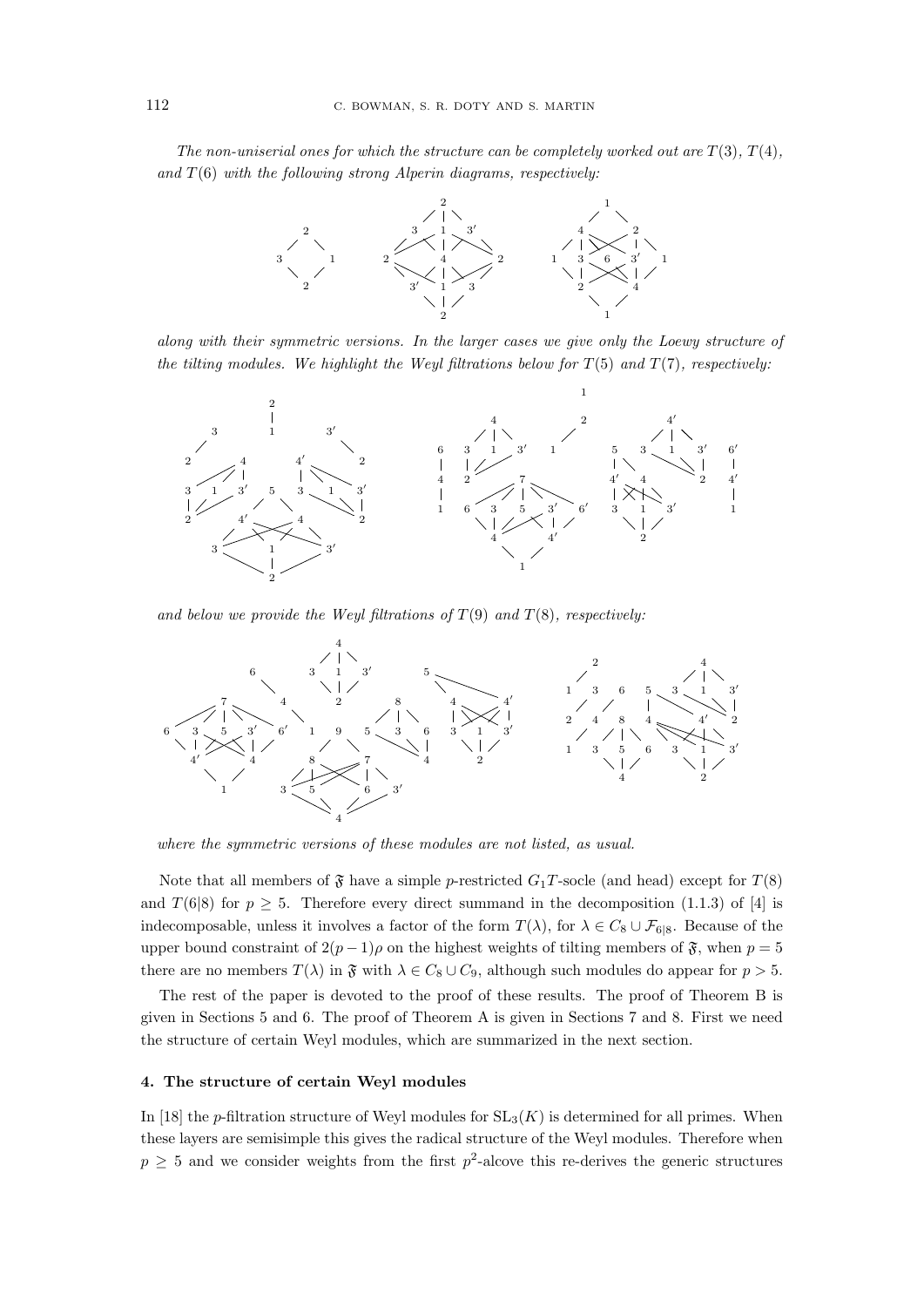calculated in [12] and [14], which we shall recall below. The p-filtrations are semisimple for all but three of the Weyl modules considered in [4]. For a given prime these calculations can also be checked using the Weyl module GAP package available on the second author's web page.

We remind the reader of the notational conventions of 2.3 and in particular that in diagrams we will identify simple modules with their facet label. The structure of the  $p$ -singular Weyl modules in question is given by the following strong Alperin diagrams, where as in [11], [4] we use the notation  $[L_1, L_2, \ldots, L_s]$  to depict the structure of the unique uniserial module M with composition factors  $L_1, \ldots, L_s$  arranged so that rad<sub>i</sub>  $M \cong L_i$  for all *i*.

$$
\Delta(1|2) = [(1|2)], \quad \Delta(2|3) = [(2|3)],
$$
  
\n
$$
\Delta(3|4) = [(3|4), (2|3')], \quad \Delta(4|6) = [(4|6), (1|2)],
$$
  
\n
$$
\Delta(4|5) = [(4|5), (3'|4'), (2|3)], \quad \Delta(6|8) = [(6|8), (4|5)],
$$
  
\n
$$
\Delta(8|9) = [(8|9), (5|7), (4|6)],
$$
  
\n(5|7)  
\n(6|8)  
\n(7|9)  
\n(8|9)  
\n(9|9)  
\n(1|2)  
\n(1|3)  
\n(1|4)  
\n(1|5)  
\n(1|5)

The structure of the p-regular Weyl modules we need is as follows, where once again each diagram is a strong Alperin diagram.

∆(1) = [1], ∆(2) = [2, 1], ∆(3) = [3, 2], ∆(6) = [6, 4, 1], ∆(4) = 4 3 1 3 ′ 2 , ∆(8) = 8 3 5 6 4 , ∆(5) = 5 4 4 ′ 3 1 3 ′ 2 , ∆(7) = 7 6 3 5 3′ 6 ′ 4 4 ′ 1 , ∆(9) = 9 8 7 3 5 6 3′ 4

All of these Weyl modules, including the *p*-singular ones, are rigid.

#### 5. The p-singular tilting modules

We now begin the proof of Theorem B. The characters of the tilting modules for  $G = SL_3$  are known  $[17,19]$  (see also  $[6]$ ) so our task is just to prove the structural results in Theorem B. This proof is split over the next two sections. The present section considers only the  $p$ -singular case while the next considers the *p*-regular case.

**5.1.** It turns out that most tilting modules  $T(\lambda)$  that we consider are projective for the generalized Schur algebra  $S(\leq \lambda)$ . To prove injectivity (and hence projectivity) one need only check that

- (a) the socle of the tilting module is simple, and
- (b) the character of the relevant projective module (given by Proposition 1) coincides with the tilting character.

.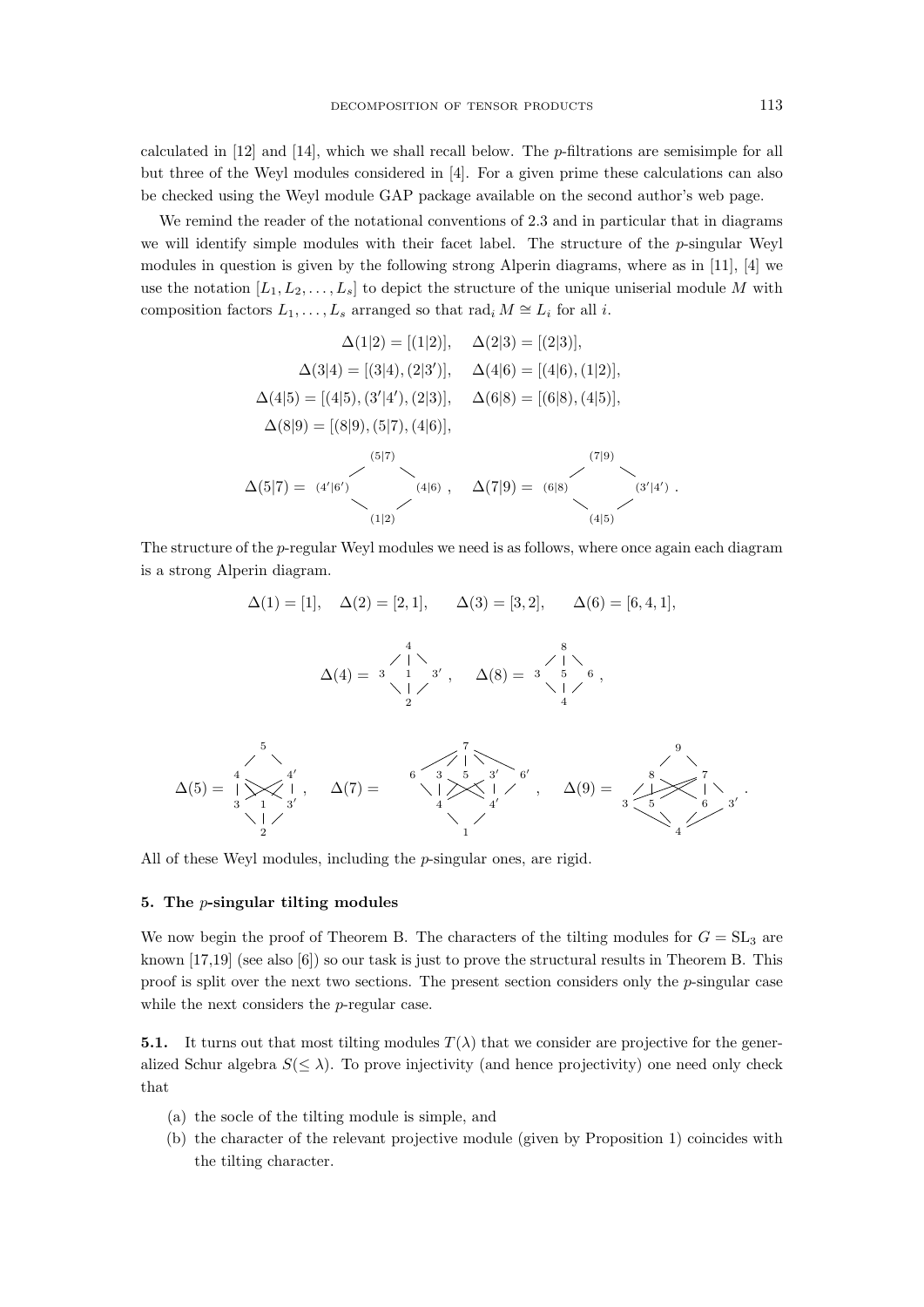Note that part (a) can usually be done by constructing an injection into a tilting module of the form  $T(2(p-1)\rho + \varpi_0 \lambda)$  for  $\lambda \in X_1$  and applying 1.4.

We begin with the  $p$ -singular tilting modules, not only because their structures tend to be less complicated, but also because their images under translation functors provide useful filtrations of the p-regular tilting modules considered in the next section.

**5.2.** We shall build the tilting modules  $T(2|3)$ ,  $T(3'|4')$  and  $T(4|5)$  as modules for the Schur algebra  $S(\pi)$  corresponding to the poset  $\pi = \{(2|3) < (3'|4') < (4|5)\}\.$  We begin with  $T(4|5)$ . By 1.4 the tilting module  $T(4|5) = P(2|3)$  is the projective cover of  $L(2|3)$ . By Proposition 1 and the Weyl module structure in Section 4, the projective module  $P(2|3)$  has a ∆-filtration with  $\Delta$ -factors  $\Delta(2|3)$ ,  $\Delta(3'|4')$ , and  $\Delta(4|5)$  each occurring with multiplicity one. Using Proposition 2 we can locate where the heads of the  $\Delta$ -modules occur in a radical filtration of  $T(4|5)$ . The diagram below gives the radical structure of the module



in which the connected components are the layers in the  $\Delta$ -filtration. Since rad<sub>1</sub>( $\Delta(2|3)$ ) =  $L(2|3)$ , rad<sub>2</sub>( $\Delta(3'|4')$ ) =  $L(2|3)$  and rad<sub>3</sub>( $\Delta(4|5)$ ) =  $L(2|3)$ , by Proposition 2 the heads of the  $\Delta$ -modules  $\Delta(2|3)$ ,  $\Delta(3'|4')$  and  $\Delta(4|5)$  appear in the first, second, and third layers of  $P(2|3)$ respectively (as pictured above). Note that  $\text{rad}_4(P(2|3)) = L(3'|4')$ , however this module is not the head of a ∆-module in a ∆-filtration. Considering also the ∇-filtration gives the Alperin diagram



of  $T(4|5)$  shown above. This is projective-injective and so Proposition 2 (and the subsequent remark) give both the radical and socle structure. Hence  $T(4|5)$  is rigid and the above diagram is a strong Alperin diagram.

The above also gives us the structure of  $T(3'|4')$ , which appears as a quotient of  $T(4|5)$ . To see this, notice that the module  $P(2|3) = T(4|5)$  has a uniserial quotient module isomorphic to [(2|3),(3'|4'),(2|3)]; this quotient has both  $\Delta$  and  $\nabla$  filtrations, hence is tilting and isomorphic to  $T(3'|4')$ . Moreover, since  $\Delta(2|3) = L(2|3) = \nabla(2|3)$ , the module  $T(2|3) = L(2|3)$  is a simple tilting module.

We now determine the structure of  $T(6|8)$ . The calculation is similar to that given above, so we only sketch it. We have that  $\Delta(6|8) = [(6|8), (4|5)]$ , so  $\Delta(4|5)$  must appear at the top. Contravariant duality and our knowledge of the other Weyl modules in the linkage class give us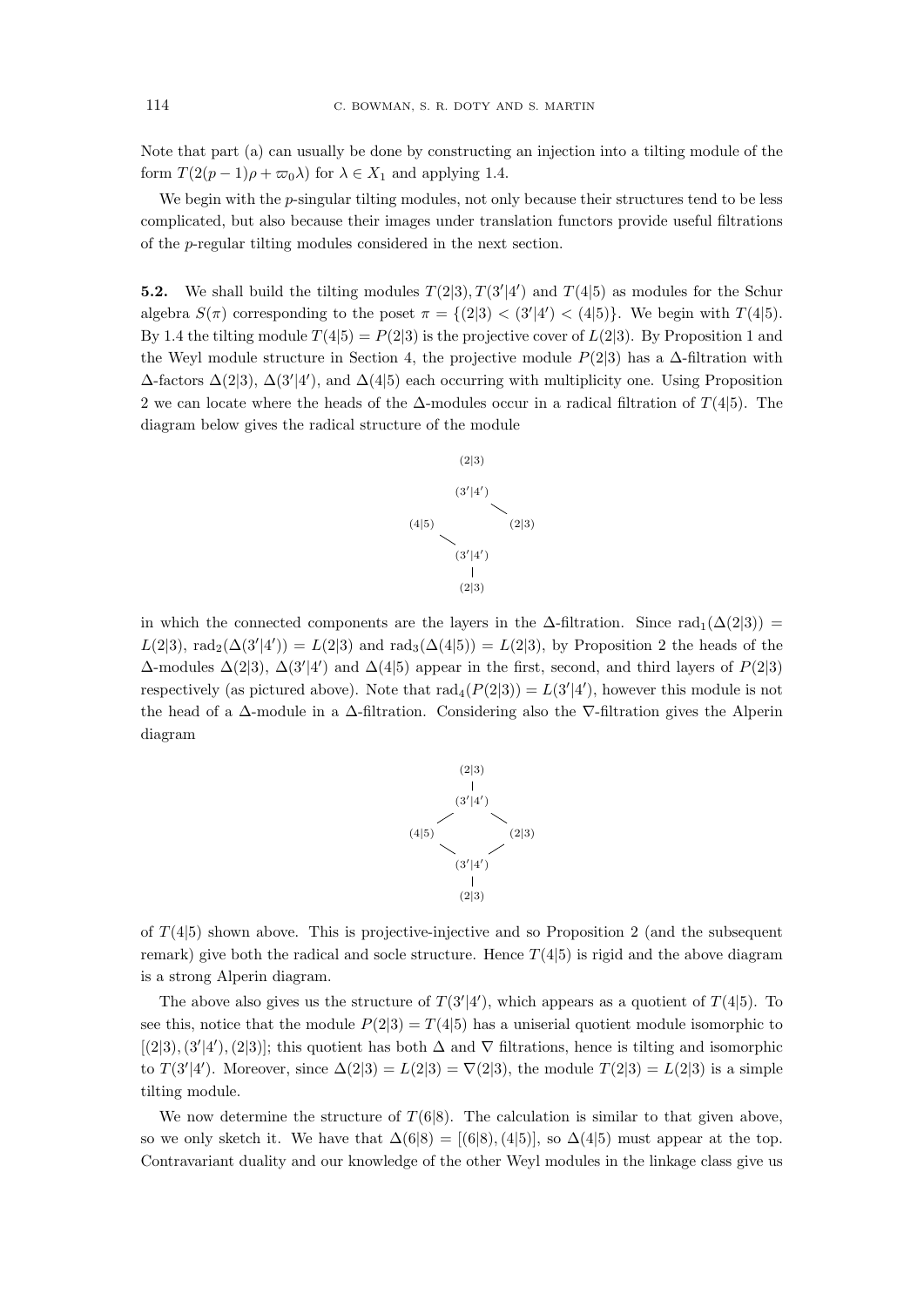the ∆-filtration



of  $T(6|8)$  as shown above. Finally, consideration of the  $\nabla$ -filtration gives us the full structure diagram as depicted in Theorem B.

We now consider  $T(7|9)$ . By (3) we have an isomorphism  $T(7|9) \cong T(4'|5) \otimes E^{(1)}$ , and by comparing characters (or composition factors) we see that  $T(7|9) = P(4|5)$ , as  $S(\leq 7|9)$ -modules. Therefore  $T(7|9)$  is rigid by Proposition 2. The full Alperin diagram can then be deduced from the  $\Delta$  and  $\nabla$ -filtrations.

5.3. Coefficient quivers. To proceed further we need to use methods from the theory of finite dimensional algebras. This need will come up again in Section 6. Our approach will be similar to that of Ringel's Appendix to [4]. In particular, when writing quiver and relations we will switch to right modules instead of left ones, so that composite paths can be read from left to right. Recall that by Gabriel's theorem (see e.g., Proposition 4.1.7 in [3]) the basic algebra of any finite dimensional algebra is isomorphic to a suitable quotient of the path algebra of the ext-quiver of the algebra.

We recall the terminology of coefficient quivers. Let  $K$  be a field, let  $Q$  be a (finite) quiver and  $KQ$  the path algebra of  $Q$  over  $K$ . Recall that a representation  $N$  of  $Q$  over  $K$  associates to each vertex  $i \in Q$  a vector space  $N_i$  and to each arrow  $\alpha : i \to j$  a linear transformation  $N_i \rightarrow N_j$ . There is a natural correspondence between representations of Q and KQ-modules. See [21] or [3] for more details.

Given a representation N, let  $d_i$  be the dimension of  $N_i$ , and  $d = \sum_i d_i$ ; d is called the dimension of N. A basis  $\beta$  of N is by definition a subset of the disjoint union of the various K-spaces  $N_i$ , such that for any vertex i the set  $\mathcal{B}_i = \mathcal{B} \cap N_i$  is a basis of  $N_i$ . Let us assume that such a basis B of N is given. For any arrow  $\alpha : i \to j$ , we may express  $N_{\alpha}$  as a  $(d_j \times d_i)$ -matrix whose rows are indexed by  $\mathcal{B}_j$  and whose columns are indexed by  $\mathcal{B}_i$ . We denote by  $N_{\alpha,\beta}(b, b')$ the corresponding matrix coefficients, where  $b \in \mathcal{B}_i$ ,  $b' \in \mathcal{B}_j$ , these matrix coefficients  $N_{\alpha,\mathcal{B}}(b,b')$ are defined by  $N_{\alpha}(b) = \sum_{b' \in \mathcal{B}} N_{\alpha,\mathcal{B}}(b,b')b'$ . By definition, the coefficient quiver  $\Gamma(N,\mathcal{B})$  of N with respect to B is the oriented graph with B as set of vertices, and there is an arrow  $\alpha : b \to b'$ provided  $N_{\alpha,\beta}(b, b') \neq 0$ . Usually that arrow would take  $\alpha$  as label, but since we deal only with quivers without multiple arrows, the labels are omitted. We will always arrange our coefficient quivers so that arrows point downwards; then arrows can be replaced by edges. It should be noted that the choice of basis can affect the shape of the coefficient quiver.

**5.4.** We now consider the generalized Schur algebra  $S(\leq 8|9) = S(\pi)$ , or rather its basic algebra. From the structure diagrams of the Weyl modules in Section 4 it follows that the  $\text{Ext}^1$ quiver P for  $S(\leq 8|9)$  with indexing set  $\pi = \{1|2, 4|6, 4|6', 5|7, 8|9\}$  is as illustrated in Figure 2.

We label the idempotents corresponding to the nodes by  $e_{1|2}, e_{4|6}, e_{4'|6'}, e_{5|7}$ , and  $e_{8|9}$ . By Gabriel's theorem  $S(\leq 8|9)$  is Morita equivalent to a quotient of the path algebra of P.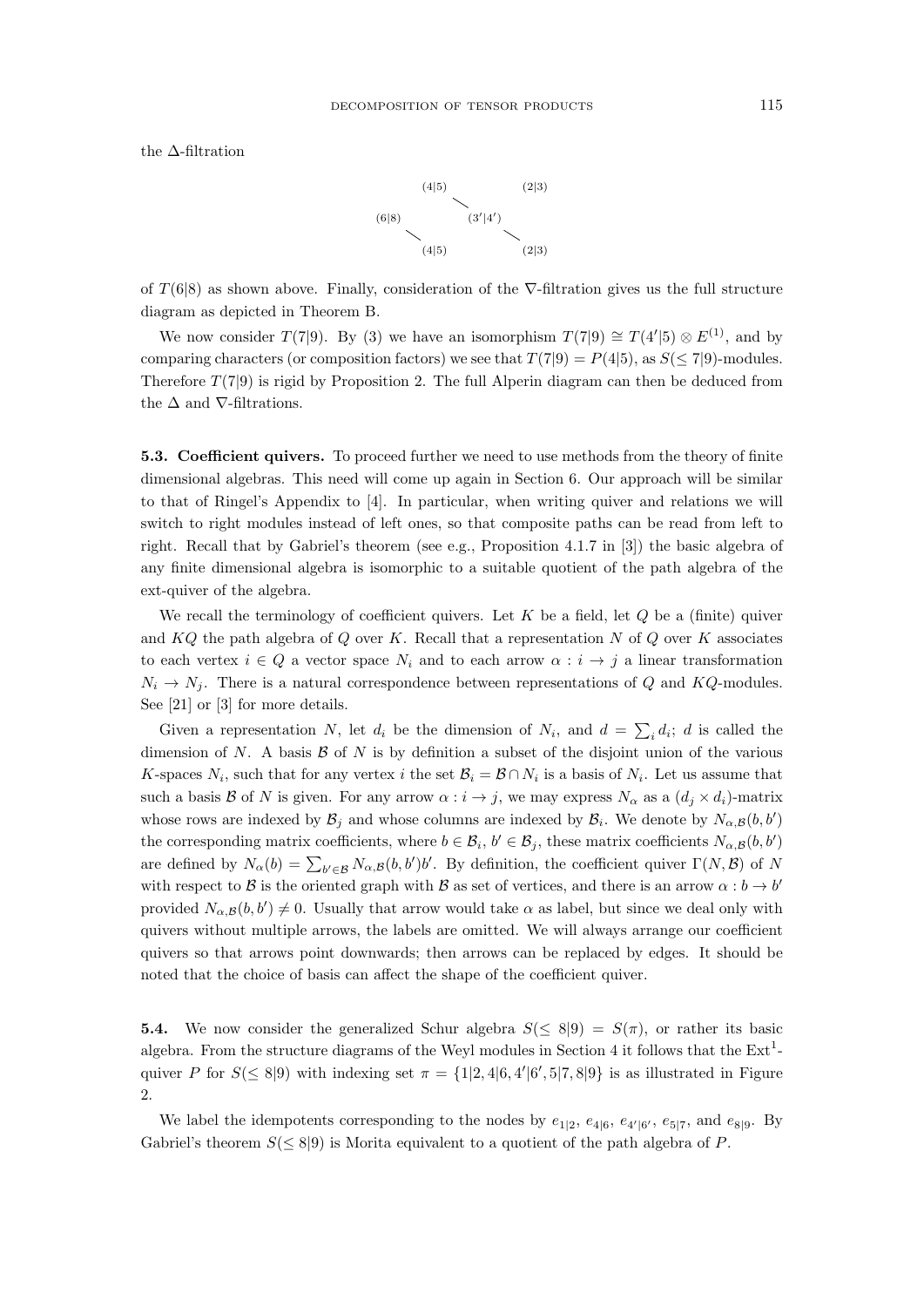

FIGURE 2. The quiver  $P$ .

**Proposition 4.** The basic algebra of the Schur algebra  $S = S \leq 8 \mid 9$  is isomorphic to the path *algebra of* P *modulo the ideal generated by the following relations:*

$$
aa' = 0, ac'_2 = 0, ac'_1b_1 = 0, ac'_1c_1 = 0, c'_ic_i = a'a, c'_1b_1 = c'_2b_2, c'_1b_1b'_2 = 0,
$$
  

$$
b_1b'_1 = c_1c'_1, b_1b'_2 = c_1c'_2, c_2a' = 0, b_2b'_1 = c_2c'_1, b_2b'_2 = (-1)c_2c'_2, b'_1c_1 = b'_2c_2.
$$

**Proof.** By Proposition 1, the projective indecomposable modules for  $S(\leq 8|9)$  have the following ∆-filtrations (going downwards)

| P(1 2)   | $\Delta(1 2) \Delta(4 6) \oplus \Delta(4' 6') \Delta(5 7)$ |
|----------|------------------------------------------------------------|
| P(4 6)   | $\Delta(4 6) \Delta(5 7) \Delta(8 9)$                      |
| P(4' 6') | $\Delta(4' 6') \Delta(5 7)$                                |
| P(5 7)   | $\Delta(5 7) \Delta(8 9)$                                  |
| P(8 9)   | $\Delta(8 9)$ .                                            |

By equation (1), we have the isomorphism  $T(4|5) \cong P(2|3)$  and by equation (3) we have  $T(8|9) \cong$  $T(4|5) \otimes E^{[1]}$ . This implies that  $T(8|9)$  has simple head; it therefore appears as a quotient of P(4|6). One can check that the character of  $T(4|5) \otimes E^{[1]}$  is equal to that of P(4|6) given above, and therefore  $T(8|9) = P(4|6)$  for  $S(\leq 8|9)$ . By equation (1),  $P(1|2)$  is isomorphic to the tilting module  $T(5|7)$  for  $S(\leq 8|9)$ .

The Loewy layers of the module  $T(8|9)$  are multiplicity-free and so its structure is given by



as determined by Proposition 2 for both the  $\Delta$  and  $\nabla$ -filtrations.

A tilting module  $T(\lambda)$  has a unique submodule isomorphic to  $\Delta(\lambda)$  and a unique quotient module isomorphic to  $\nabla(\lambda)$ . By definition (Section 4 of [4, Appendix]) the *core* of  $T(\lambda)$  is  $C(\lambda) = Q(\lambda)/R(\lambda)$ , where  $R(\lambda)$  is the radical of  $\Delta(\lambda)$  and  $Q(\lambda)$  is the kernel of the canonical quotient map  $T(\lambda) \to \nabla(\lambda)/L(\lambda)$ . It is easily checked that  $R(\lambda) \subset Q(\lambda)$  and that  $L(\lambda)$  is a direct summand of the quotient  $C(\lambda) = Q(\lambda)/R(\lambda)$ . From the structure of  $T(8|9)$ , we see that its core decomposes as a direct sum of  $L(8|9)$  and the module pictured in Figure 3.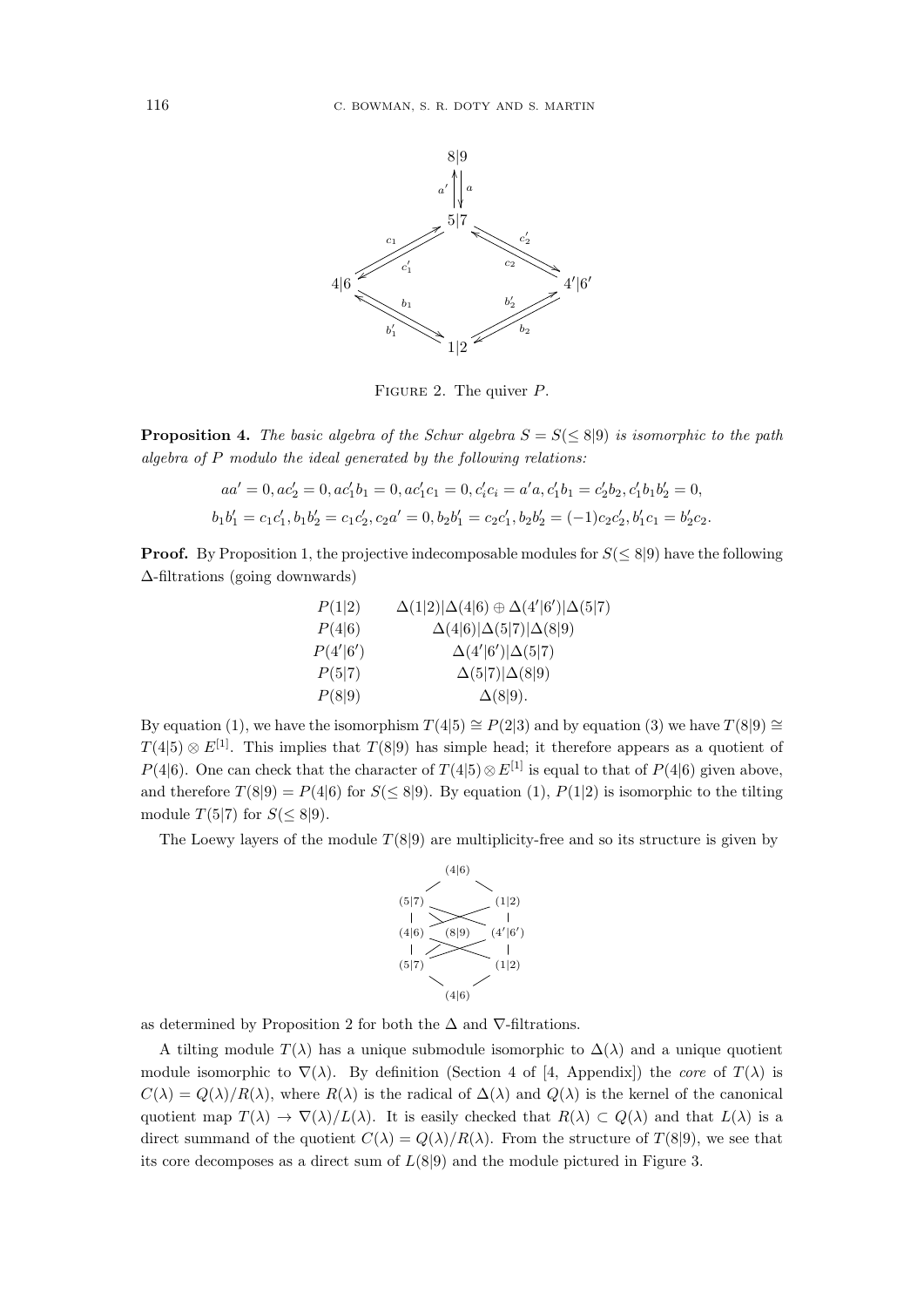

FIGURE 3. The non-simple direct summand of the core of  $T(8|9)$ .

Arguing by symmetry, we can obtain the structure for  $T(8'|9')$  from that of  $T(8|9)$  above. This equals  $P_{\pi'}(4'|6')$  for the generalized Schur algebra  $S(\pi') = S(\leq 8'|9')$ . It has a unique submodule isomorphic to  $\Delta(8'|9')$  and the corresponding quotient module  $T(8'|9')/\Delta(8'|9')$  is isomorphic to  $P(4'|6')$  for  $S(\leq 8|9)$ . This determines the structure of  $P(4'|6')$ . Furthermore, by Proposition 3 and considerations of the Loewy structure of  $P(5|7)$  we deduce that  $T(5|7)$ embeds in  $T(8|9)$ . Therefore, the coefficient quivers of  $P(5|7)$  and  $P(4'|6')$  are as follows



The diagrams allow us to immediately deduce when a coefficient in the quiver is equal to zero. The extensions in the diagram all contribute non-zero coefficients.

From  $P(8|9) = \Delta(8|9) = [8|9, 5|7, 4|6]$ , we have that  $aa' = ac'_2 = 0, ac'_1b_1 = ac'_1c_1 = 0$ . From the coefficient quiver for  $P(5|7)$  we deduce that  $c'_1b_1 = c'_2b_2$ ,  $c'_1b_1b'_2 = 0$ , and  $c'_1c_1 = \alpha a'a$ ,  $c_2'c_2 = \beta a' a$ , for some non-zero constants  $\alpha, \beta \in K$ .

Consider the projective module  $P(4|6) = T(8|9)$  (as pictured above). From the coefficient quiver for  $P(4|6)$ , we deduce that  $b_1b'_j = \gamma_jc_1c'_j$  for non-zero coefficients  $\gamma_j \in K$  where  $j = 1, 2$ . By examining  $P(4'|6')$  in a similar fashion, we deduce that  $b_2b'_j = \delta_jc_2c'_j$  for non-zero coefficients  $\delta_j \in K$ , but with the additional relation  $c_2 a' = 0$ .

Consider the structure of the quotient  $\nabla(5|7)$  of  $T(5|7) = P(1|2)$ . By self duality, we have that  $b'_1b_1 = \zeta b'_2b_2$  for a non-zero coefficient  $\zeta \in K$ . The module  $\nabla(5|7)$  has coefficient quiver



Choosing a suitable basis of  $\nabla(5|7)$ , we can assume that at least 3 of the non-zero coefficients are equal to 1 and we look at the remaining coefficient, say that for the arrow  $c_2$ . It will be a non-zero scalar  $k \in K$ . Recall that we have started with a particular generator choice for the algebra  $S(\leq 8|9)$  which we can change. If we replace the element  $c_2$  by  $(1/k)c_2$ , then the coefficients needed for  $\nabla(5|7)$  will all be equal to 1. Similarly, the coefficients  $\alpha, \beta$  can to be chosen to be equal to 1.

Now consider the submodules of  $P(1|2)$  generated by the copies of  $L(1|2)$  in the third Loewy layer; we shall use the self-duality of  $P(1|2)$  and the homomorphisms from other projective modules into  $P(1|2)$ , in order to deduce the values of the coefficients  $\gamma_j, \delta_j \in K$  for  $j = 1, 2$ .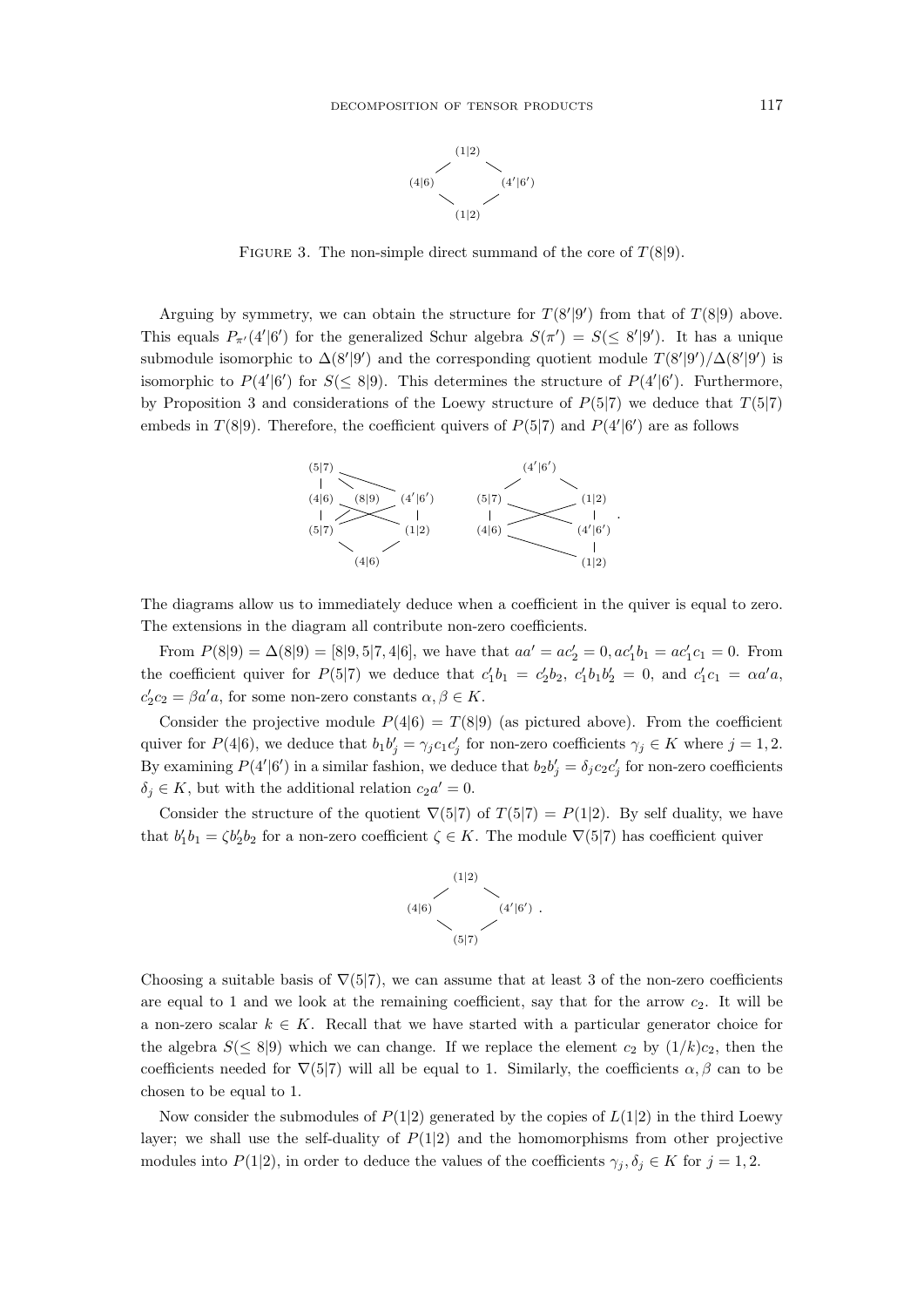The module  $P(4|6) = T(8|9)$  has a unique submodule isomorphic to  $\Delta(8|9)$ . We let  $P'(4|6)$  denote the corresponding quotient module  $P(4|6)/\Delta(8|9)$ . (The notation reflects that we have trivially inflated the corresponding projective module for  $S(\pi')$  for  $\pi' = \{(1|2), (4|6), (4'|6'), (5|7)\}\)$ . By Proposition 3 and considerations of Loewy structure, we deduce that there is an injective map  $f_1$  (respectively  $f_2$ ) from  $P(4'|6')$  (respectively  $P'(4|6)$ ) to a submodule of  $P(1|2)$ . In what follows we shall identify a simple composition factor of a projective module with the path in the quiver which terminates at the given simple composition factor. An example of how to pass between these two pictures (the coefficient quiver and the subspace lattice) is given in [4, Appendix page 217].

The injection  $f_1$  (respectively,  $f_2$ ) takes the simple head of  $P(4'|6')$  (respectively, of  $P'(4|6)$ ) which is labelled by the element  $e_{4'|6'}$  (respectively  $e_{4|6}$ ) to the simple composition factor  $L(4'|6')$ in the second radical layer of  $P(1|2)$ , which is labelled by the path  $b'_1$  (respectively  $b'_2$ ). Therefore  $f_1$  (respectively  $f_2$ ) takes the simple composition factor  $L(1|2)$  in the second radical layer of  $P(4'|6')$  (respectively  $P'(4|6)$ ) labelled by  $b_1$  (respectively  $b_2$ ) to the corresponding simple factor  $L(1|2)$  in the second radical layer of  $P(1|2)$  labelled by  $b'_1b_1$  (respectively  $b'_2b_2$ ). From the diagram of  $P(4'|6')$  (respectively  $P'(4|6)$ ) we know that the simple composition factor labelled by  $b_2$  (respectively  $b_1$ ) generates the module with structure as given in Figure 3. We therefore deduce that the copy of  $L(1|2)$  in the third Loewy layer of  $P(1|2)$  labelled by the path  $b'_1b_1$ (respectively  $b_2'b_2$ ) generates a submodule isomorphic to the module given in Figure 3.

By the self-duality of  $P(1|2)$  we know that  $[(1|2), (4|6), (1|2)]$  and  $[(1|2), (4'|6'), (1|2)]$  must also appear as submodules of  $P(1|2)$  and are therefore generated by diagonal embeddings of  $L(1|2)$ into the third radical layer of  $P(1|2)$ , these are labelled by linear combinations of the paths  $b'_1b_1$  and  $b'_2b_2$ . Rescaling the generators if necessary, we may choose  $b'_1b_1 + b'_2b_2$  (respectively  $b'_1b_1 - b'_2b_2$  as the path labelling the diagonal copy of  $L(1|2)$  which generates the submodule  $[(1|2), (4|6), (1|2)]$  (respectively  $[(1|2), (4'|6'), (1|2)]$ ).

The submodule of  $P(1|2)$  generated by the copy of  $L(1|2)$  labelled by  $b'_1b_1$  has composition factors labelled by the following paths

$$
b'_1b_1b'_1(b_1b'_1) = \gamma_1b'_1c_1c'_1b'_1(b_1b'_2) = \gamma_2b'_1c_1c'_2b'_1(b_1b'_1)b_1 = \gamma_1b'_1c_1c'_1b_1,
$$

and the submodule generated by the copy of  $L(1|2)$  labelled by  $b_2'b_2$  has composition factors labelled by the following paths

$$
b'_2b_2
$$
  
\n
$$
b'_2b_2b'_1 = \delta_1b'_2c_2c'_1 = \delta_1\gamma_1b'_1c_1c'_1
$$
  
\n
$$
b'_2b_2b'_2 = \delta_2b'_2c_2c'_2 = \delta_2\gamma_2b'_1c_1c'_2
$$
  
\n
$$
(b'_2b_2)(b'_2b_2) = \zeta^2(b'_1b_1)(b'_1b_1) = \zeta^2b'_1(b_1b'_1)b_1 = \zeta^2\gamma_1b'_1c_1c'_1b_1.
$$

From our discussion of the embeddings  $f_1$  and  $f_2$ , we deduce that all of these paths are non-zero.

The diagonal copy of  $L(1|2)$  labelled by the path  $b'_1b_1 + b'_2b_2$  generates the submodule  $[(1|2), (4|6), (1|2)]$ . Therefore, we require that the coefficients satisfy the following identities

$$
\gamma_1 + \delta_1 \gamma_1 \neq 0 \qquad \gamma_2 + \delta_2 \gamma_2 = 0 \; .
$$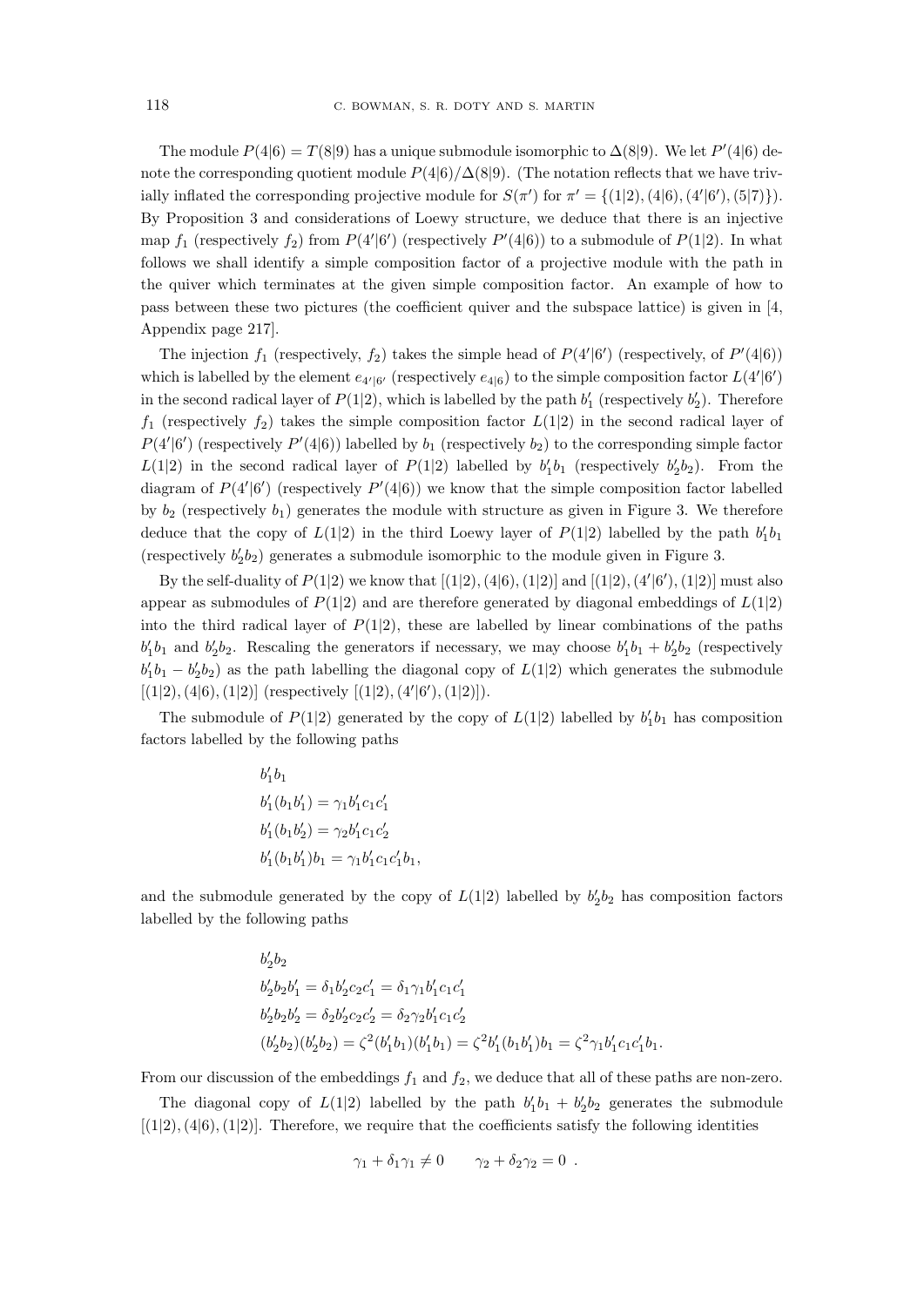Here, the left hand side of these (in)equalities is the coefficient of the path labelling the composition factor  $L(4|6)$  (respectively  $L(4'|6')$ ) in the submodule generated by the diagonal copy of  $L(1|2)$  labelled by the path  $b'_1b_1 + b'_2b_2$ . We require this coefficient to be non-zero (respectively zero) in order for the submodule generated by the copy of  $L(1|2)$  labelled by the path  $b'_1b_1 + b'_2b_2$ to be of the form  $[(1|2), (4|6), (1|2)].$ 

Similar considerations in the case  $b'_1b_1 - b'_2b_2$  imply the (in)equalities

$$
\gamma_1 - \delta_1 \gamma_1 = 0 \qquad \gamma_2 - \delta_2 \gamma_2 \neq 0 \; .
$$

This implies that the coefficients satisfy  $\delta_1 = 1$  and  $\delta_2 = -1$ . Rescaling if necessary, we may choose to take  $\gamma_1 = \gamma_2 = 1$ . This completes the proof.

*Remark. Using the"Quivers and Path Algebras" package* [20] *for GAP* [13]*, we have checked that the algebra described by quiver and relations in Proposition 4 does have the indicated dimension. We have also checked that the dimensions and Loewy layers of the indecomposable projectives computed by the package agree with our results.*

We provide the two most symmetric coefficient quivers of  $T(5|7)$  below.



The only choice to be made is which basis to take for the 2-dimensional space  $L(1|2) \oplus L(1|2)$ in the third Loewy layer. The left coefficient quiver corresponds to the basis  $N = \{b'_1b_1, b'_2b_2\}$ and the right one corresponds to the basis  $N' = \{b'_1b_1 + b'_2b_2, b'_1b_1 - b'_2b_2\}.$ 

#### 6. The p-regular tilting modules

Having determined the structure of the  $p$ -singular tilting modules, we now turn to the  $p$ -regular ones. This will complete the proof of Theorem B. The structure of the tilting modules  $T(1)$ ,  $T(2)$ , and  $T(3)$  is easily verified, and is left to the reader, but  $T(4)$  is more complicated.

**6.1.** We first consider the module  $T(6)$  as this will be helpful in determining the structure of  $T(4)$ . This module can be seen to be projective-injective for  $S(\leq 6)$  by application of translation functors to the embedding  $T(4|6) \hookrightarrow T(5|7)$  (and use of Proposition 1 and 1.4). It is therefore equal to the projective cover of  $L(1)$ . The diagram of  $T(6)$  in Theorem B is obtained using the equalities  $\dim_K \text{Ext}^1_G(L(2), L(1)) = 1 = \dim_K \text{Ext}^1_G(L(4), L(1))$  coming from the structure of the Weyl modules, and by reconciling the ∆-filtration with the corresponding ∇-filtration. The Loewy length of this module is 5 and the radical structure is symmetric about the middle, in other words  $\text{rad}_i(T(6)) = \text{rad}_{4-i}(T(6))$ . Identical statements hold for the the socle series of  $T(6)$  by way of the remark following Proposition 2. We therefore conclude that the module is rigid, i.e.  $\text{rad}_i(T(6)) = \text{soc}_{4-i}(T(6)).$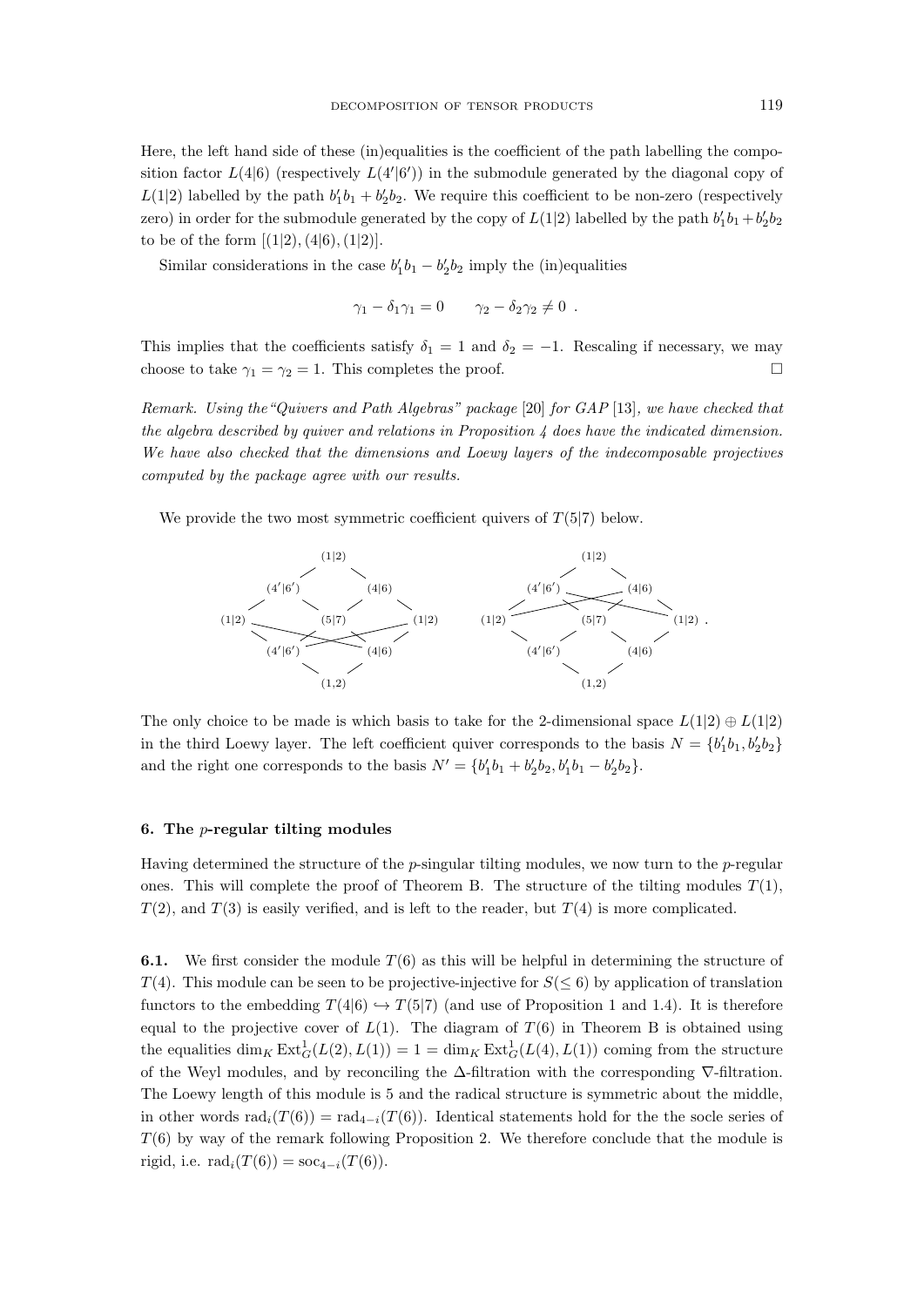

FIGURE 4. The quiver  $Q$ 

**6.2.** To determine the structure of  $T(4)$  we will study the generalized Schur algebra  $S(\leq 4)$ . From the structure diagrams of the Weyl modules in Section 4 it follows that the  $Ext<sup>1</sup>$ -quiver Q for  $S(\leq 4) = S(\pi)$  for  $\pi = \{1, 2, 3, 3', 4\}$  is as illustrated in Figure 4. By Gabriel's theorem (see e.g. Proposition 4.1.7 in [3]) we have that  $S(\leq 4)$  is a quotient of the path algebra of the quiver Q. Notice that applying appropriate translation functors to the embedding  $T(3|4) \rightarrow T(4'|5)$ produces an embedding  $T(4) \hookrightarrow T(5)$ ; see [16, II.E.11]. By Propositions 1 and 3 it follows that  $T(4)$  is the projective cover of  $L(2)$  as an  $S(\leq 4)$ -module.

Before considering the defining relations of  $S(\pi) = S(\leq 4)$  we first consider the simpler question of describing the Schur algebra  $S' = S(\pi')$  for  $\pi' = \{1, 2, 3, 3'\}$ , which is a quotient algebra of  $S(\leq 4)$ , by quiver and relations. From the Weyl module structure, the Ext<sup>1</sup>-quiver for S' is the full subquiver  $Q' = Q(1, 2, 3, 3')$  of Q obtained by removing the vertex 4 and the arrows  $c_1, c'_1, c_2, c'_2, d, d'$  starting or terminating at that vertex. It will soon become necessary to compare projective indecomposables for  $S'$  with those for  $S$ . Our notational convention is to use  $P(j) = P_{\pi}(j)$  for the projective cover of  $L(j)$  in the algebra  $S = S(\pi)$ , and  $P'(j) = P_{\pi'}(j)$ for the corresponding projective cover in  $S' = S(\pi')$ . We have the following description of the algebra  $S'$ .

**Proposition 5.** The basic algebra of the Schur algebra  $S' = S(\pi')$  is isomorphic to the path *algebra of* Q′ *modulo the ideal generated by the following relations:*

$$
ab'_i = 0, \quad aa'a = 0, \quad b_i a' = b_i b'_i = b_i b'_j = 0, \quad a'a = b'_1 b_1 + b'_2 b_2.
$$

*where*  $i \neq j$ *.* 

**Proof.** By Proposition 1, the projective indecomposable modules for  $S'$  have the following ∆-factors (going downwards)

$$
P'(1) \qquad \Delta(1)|\Delta(2)
$$
  
\n
$$
P'(2) \qquad \Delta(2)|\Delta(3) \oplus \Delta(3')
$$
  
\n
$$
P'(3) \qquad \Delta(3)
$$
  
\n
$$
P'(3')
$$
  
\n
$$
\Delta(3').
$$

From the structure of the Weyl modules and Proposition 2 it follows that  $P'(1)$ ,  $P'(3)$ , and  $P'(3')$ are uniserial with structure  $P'(1) = [1, 2, 1], P'(3) = \Delta(3) = [3, 2], P'(3') = \Delta(3') = [3', 2].$  This implies the first three relations in the proposition.

We now address the remaining relation  $a'a = b'_1b_1 + b'_2b_2$ . For this we need structural information about  $P'(2)$ . Proposition 2 gives the Loewy structure of  $P'(2)$  as pictured below

$$
\begin{array}{c|cc} & 2 & & \\ \hline 3 & 1 & 3' \\ | & & | & \\ 2 & & 2 \end{array}
$$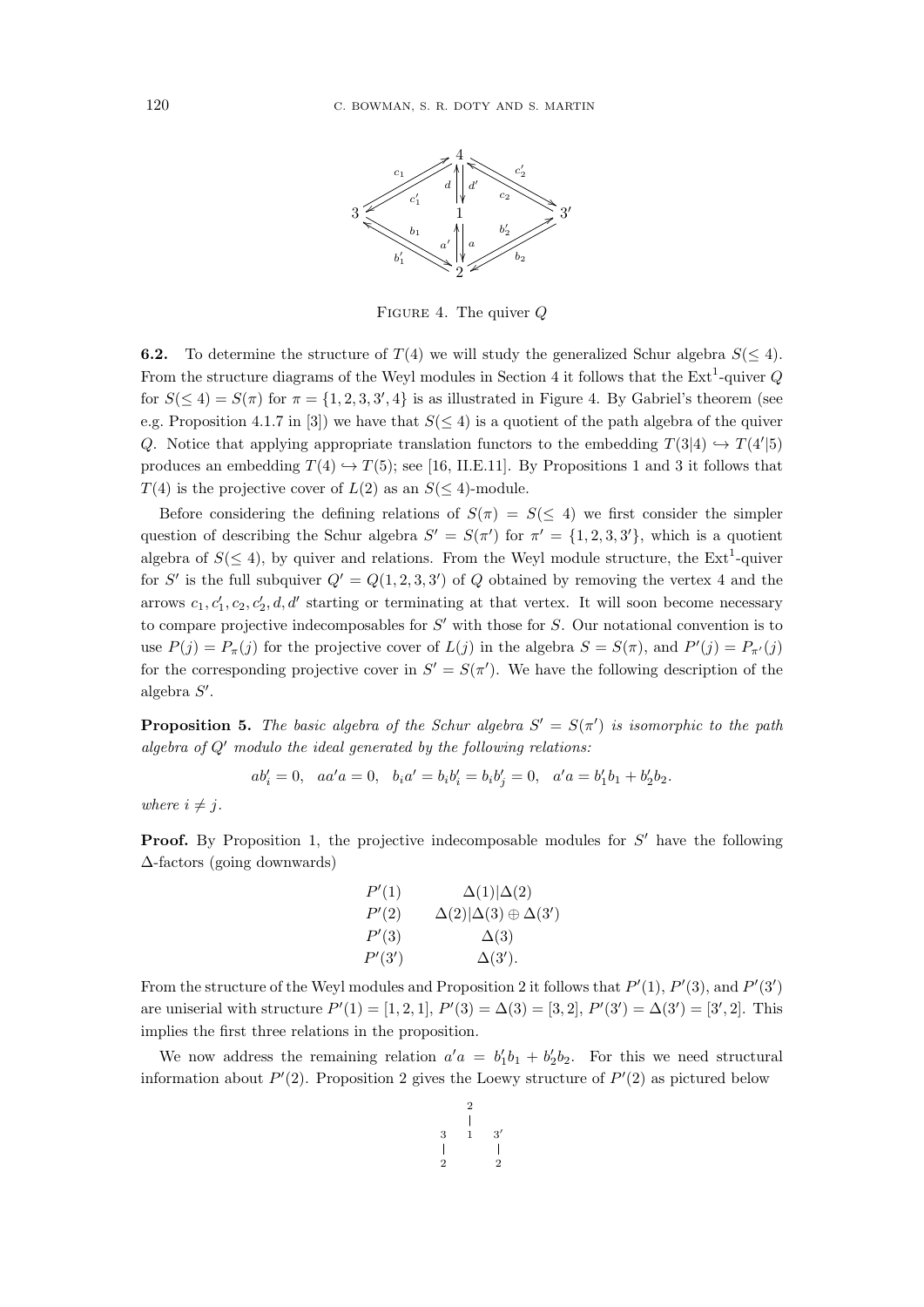which has a  $\Delta$ -filtration with subquotients isomorphic to  $\Delta(3)$ ,  $\Delta(3')$  and  $\Delta(2)$ . It is immediate that  $a'a = \beta_1 b'_1 b_1 + \beta_2 b'_2 b_2$  where  $\beta_1$ ,  $\beta_2$  are scalars, since otherwise the independence of the paths  $a'a$ ,  $b'_1b_1$ ,  $b'_2b_2$  would force  $[P'(2): L(2)] > 3$ , which is a contradiction.

By Proposition 3 we have  $\dim_K \text{Hom}_G(P'(2), T(3)) = 2$ . The Loewy structure of  $P'(2)$ implies that one of the two homomorphisms is given by projection of the head of  $P'(2)$  onto the socle of  $T(3)$ , and the other homomorphism is a surjection of  $P'(2)$  onto  $T(3)$ . Therefore  $T(3)$  is a quotient module of  $P'(2)$  and  $\beta_1 \neq 0$ . We also have that  $\beta_2 \neq 0$  by symmetry. Finally, fixing our choice of  $a, a', b_1, b_2$  and adjusting our choice for  $b'_1, b'_2$  if necessary, we can pick  $\beta_1$  and  $\beta_2$ to both be 1. This concludes the proof.

6.3. *Definition.* Let M(2) denote the quotient module defined by

$$
M(2) = P'(2)/(b'_1b_1 - b'_2b_2).
$$

It is clear that  $M(2)$  has strong Alperin diagram

$$
M(2)=\begin{array}{c}2\\2\\3\\1\\2\end{array}
$$

as already mentioned in 3.2. For any  $\lambda \in C_2$  we therefore have a module  $M(\lambda)$  with similar structure, as described in 3.2.

We are interested in the structure of  $T(4)$  and hence wish to consider the modules which appear as both quotients *and* submodules of  $T(4)$ . This leads us to consider the quotient modules of  $P'(2)$  which have simple socle isomorphic to  $L(2)$ . These are given by taking the quotients corresponding to setting  $b'_2 = 0$ ,  $b'_1 = 0$ ,  $b'_1b_1 - b'_2b_2 = 0$ ,  $b'_1b_1 + b'_2b_2 = 0$  or  $a' = 0$ . The resulting modules have coefficient quivers depicted in Figure 5. Each of these five modules has a corresponding coefficient quiver, with basis  $B_i$  for  $i = 1, \ldots, 5$  respectively.



FIGURE 5. The coefficient quivers of quotient modules of  $P'(2)$  corresponding  $b'_2 = 0, b'_1 = 0, b'_1b_1 - b'_2b_2 = 0, b'_1b_1 + b'_2b_2 = 0$  or  $a' = 0$  respectively. Numbering from left to right, let  $B_i$  denote the basis of the *i*th coefficient quiver for  $i = 1, ..., 5$ . The non-trivial coefficients are  $N_{a, B_3}(a', b'_1 b_1) = 2$ ,  $N_{b_2,\mathcal{B}_4}(b'_2,b'_1b_1) = -1$ , and  $N_{b_2,\mathcal{B}_5}(b'_2,b'_1b_1) = -1$ . All other coefficients may be chosen to be equal to 1.

**6.4.** We now turn our attention to computing the defining relations for  $S(\leq 4) = S(\pi)$  with  $\pi = \{1, 2, 3, 3', 4\}.$  The algebra  $S(\leq 4)$  is the direct sum of its projective indecomposables  $P(1), P(2), P(3), P(3')$  and  $P(4)$  and the corresponding projective indecomposables in S' are homomorphic images of these. By character considerations or otherwise it is easy to see that  $P(2) = T(4)$ . We will soon need the following fact.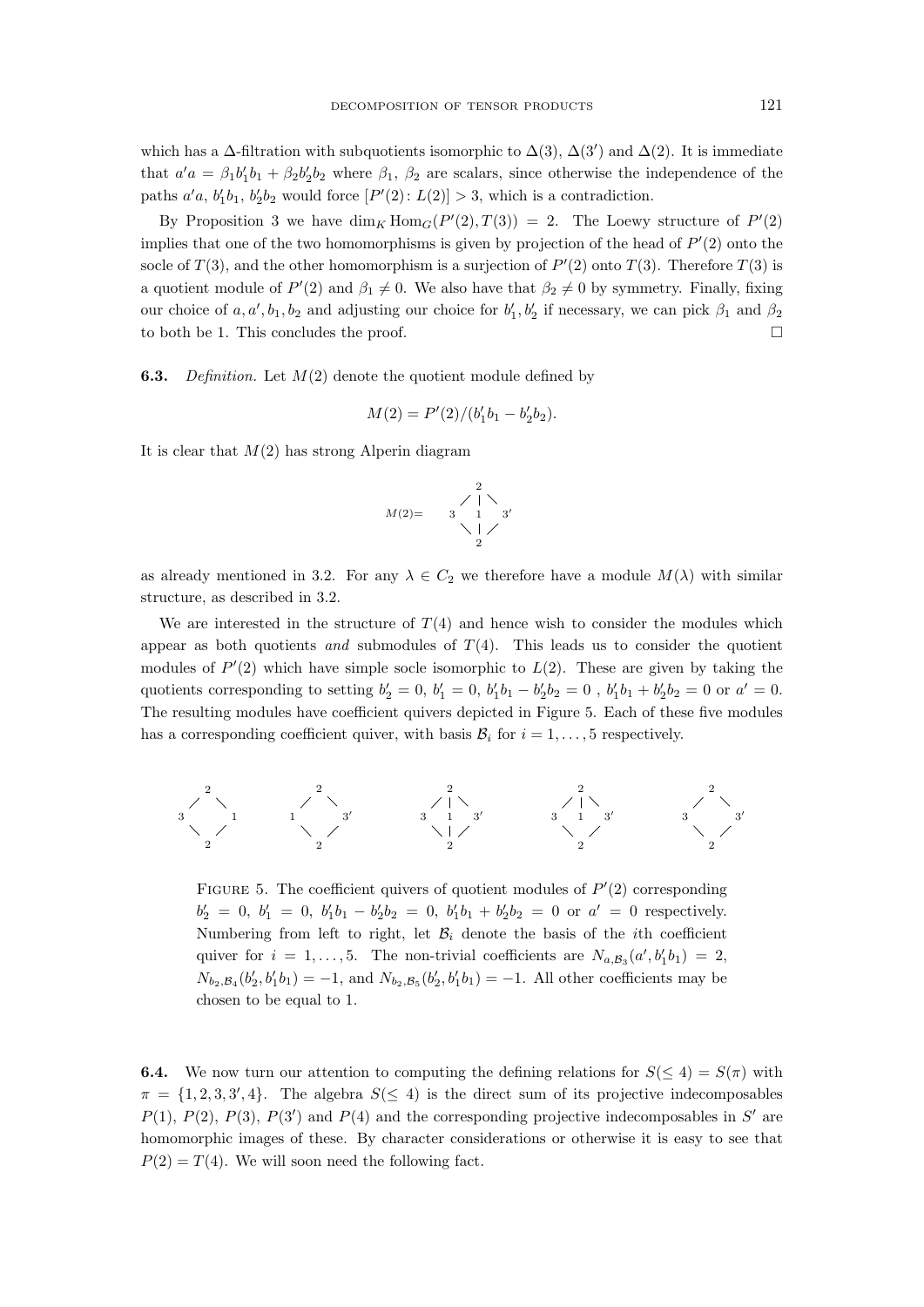Lemma 1. *The tilting module* T(4) *has three filtrations as depicted in the diagrams below*



*in which the connected components in each diagram identify successive subquotients of the filtrations.*

**Proof.** The first filtration, depicted in the leftmost diagram above, is a  $\Delta$ -filtration whose structure is determined by Proposition 2.

To obtain the second filtration, first pick a weight  $\nu \in \mathcal{F}_{(3|4)}$  so that  $\nu + \overline{\varepsilon}_1 \in C_4$ . (See 1.1) for the notation  $\bar{\varepsilon}_1$ .) In what follows, fix all alcove weights to be elements of the linkage classes  $\nu + \bar{\varepsilon}_i$  for  $j = 1, 2, 3$  (There are only two such linkage classes involved, as  $\nu + \bar{\varepsilon}_1$  is linked to  $\nu + \bar{\epsilon}_3$ .) Note that  $T(3|4) = [(2|3'), (3|4), (2|3')]$  is uniserial. Therefore the *p*-regular linkage class of  $E \otimes T(3|4)$  has a filtration with layers given by the p-regular linkage classes of  $E \otimes L(2|3')$ ,  $E \otimes L(3|4)$  and  $E \otimes L(2|3')$ . Since  $L(2|3')$  is tilting, it follows by character considerations that the p-regular linkage class of  $E \otimes L(2|3')$  is equal to  $T(3')$ . This justifies the top and bottom connected components in the middle diagram above. It remains to show that the  $p$ -regular linkage class of  $E \otimes L(3|4)$  is uniserial. It is enough to show that

$$
\dim_K(\mathrm{Hom}(L(3), E \otimes L(3|4))) = 1.
$$

This is equivalent to showing that  $\dim_K(\text{Hom}(L(3)\otimes E^*, L(3|4)))=1$ , which is easily seen to hold, as  $L(3) \otimes E^*$  has exactly one composition factor isomorphic to  $L(3|4)$ .

To obtain the third filtration, we switch temporarily to highest weight notation, and consider for example the tensor product  $T(p-2, p-2) \otimes T(p, 0)$ , which is tilting, hence a direct sum of indecomposable tilting modules, with  $T(2p - 2, p - 2) = T(4)$  occurring with multiplicity one. Since  $T(p-2, p-2) = [K, L(p-2, p-2), K]$  we see that the tensor product has a filtration with layers

| T(p,0)                                         |  |  |
|------------------------------------------------|--|--|
| $L(p-2, p-2) \otimes L(p-2, 1)$                |  |  |
| $L(p-2, p-2) \otimes (L(p,0) \oplus L(p-3,0))$ |  |  |
| $L(p-2, p-2) \otimes L(p-2, 1)$                |  |  |
| T(p,0)                                         |  |  |

where every layer is contravariantly self-dual (as it is a tensor product of contravariantly selfdual modules). The simple module  $L(2p-2, p-2) = L(p-2, p-2) \otimes L(p, 0)$  of highest weight appears as a direct summand of the third layer; it must extend both above and below to result in a module isomorphic to  $T(2p-2, p-2)$ , i.e. there must exist modules  $N_1$  and  $N_2$  which are direct summands of  $T(p, 0)$  and  $L(p-2, p-2) \otimes L(p-2, 1)$  respectively such that  $N_1|N_2|L(4)|N_2|N_1$ is a filtration of  $T(4)$ . We do not insist that both  $N_1$  and  $N_2$  are non-zero.

By assumption,  $N_1$  is either equal to  $T(p, 0)$  or zero. Assume that  $N_1 = T(p, 0)$  for a contradiction. Then (by character considerations) we have that  $N_2 = L(0, 2p - 3)$ , this results in a filtration of  $T(2p-2, p-2)$  with layers given by

$$
T(p,0)|L(0,2p-3)|L(2p-2,p-2)|L(0,2p-3)|T(p,0).
$$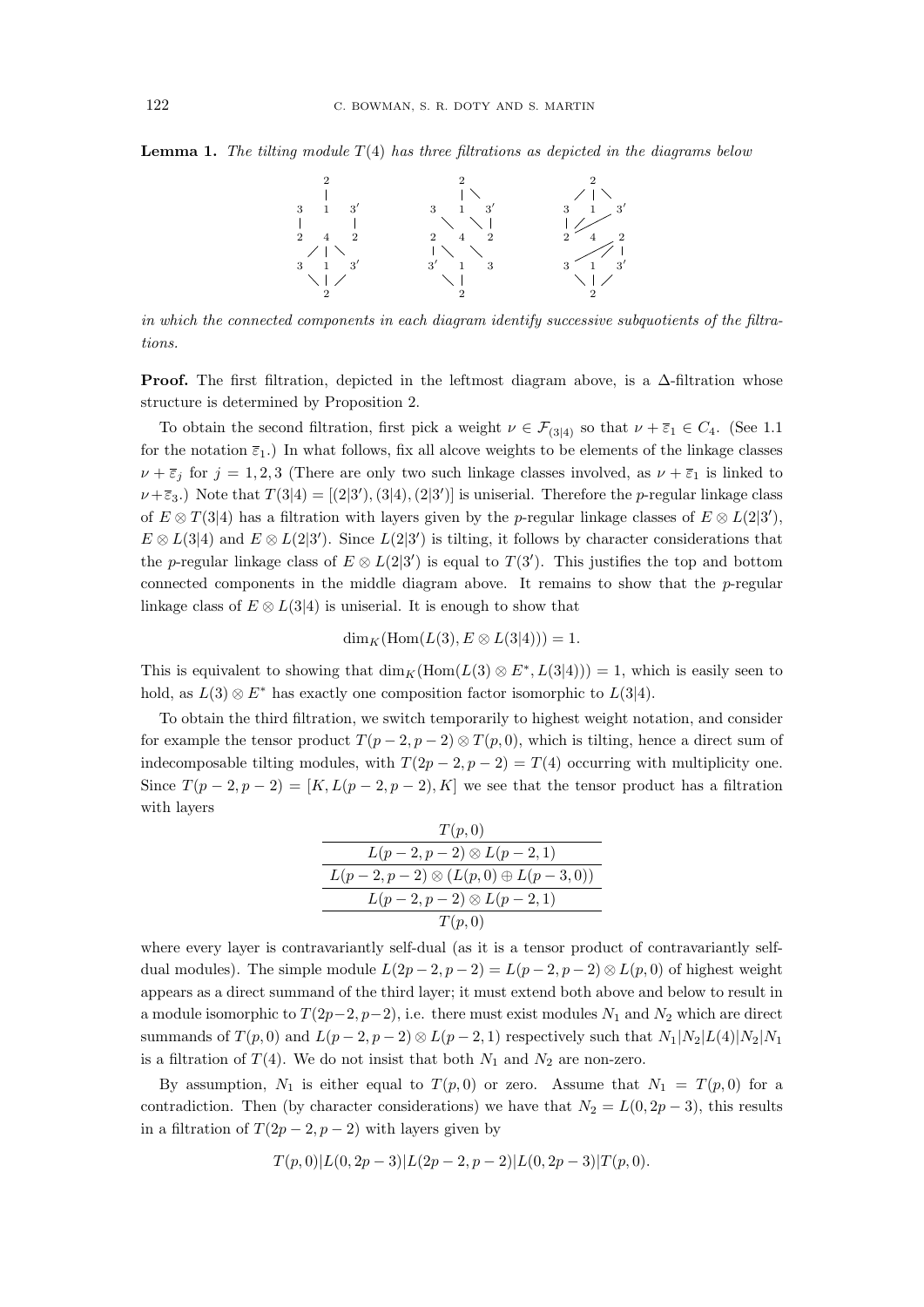Now, setting  $V = L(p-2, p-2)$  to ease the notation, we have

Hom
$$
(V \otimes L(p-2, 1), L(0, 2p-3))
$$
 = Hom $(V, L(1, p-2) \otimes L(0, p-3) \otimes (E^*)^{[1]})$ . (4)

We shall show that the right hand side in the above is equal to zero and thus arrive at a contradiction.

By Lemma 4 of Section 7, the tensor product  $L(1, p-2) \otimes L(0, p-2)$  decomposes as a direct sum of indecomposable tilting modules labelled by highest weights in alcoves  $1, 2, 3, 4, 4'$  along with a number of  $p$ -restricted simple modules. (The proof of Lemma 4 is independent of this subsection.) We have constructed injections of all of these modules into modules of the form  $T(2(p-1)\rho + w_0\lambda)$  for  $\lambda \in X_1$  and therefore by Donkin's tilting tensor product theorem none of the summands of  $(L(1, p-2) \otimes L(0, p-2)) \otimes L(0, 1)^{[1]}$  have a p-restricted simple module in their socle. Therefore, the right hand side of (4) is zero, as claimed. Therefore  $N_1 \neq T(p, 0)$ .

This leaves us in the case that  $N_1 = 0$ , and it remains to deduce the structure of  $N_2$ . We know that  $N_2$  is a self-dual quotient of  $P'(2)$  and therefore has head and socle isomorphic to  $L(2)$ . Therefore  $N_2$  appears in the list of modules in Figure 5. There are only two modules in Figure 5 with the correct character: namely the third and fourth. But only the former module is contravariantly self-dual, so we conclude that it is  $N_2$ . This shows that  $N_2 = M(p-3,1)$ . Therefore  $T(2p-2, p-2)$  does possess the required third filtration. One may conclude that the desired filtration exists for any  $T(\lambda)$  such that  $\lambda \in C_4$ , by Jantzen's translation principle. This completes the proof.  $\Box$ 

*Remark. The proof of Lemma 1 shows that the module*  $M(\nu)$  *for*  $\nu \in C_2$  *sometimes appears as a direct summand of some tensor product of the form*  $L(\lambda) \otimes L(\mu)$  *for*  $\lambda, \mu \in X_1$ *. We shall see later that this is the case for all*  $\nu \in C_2$  *and that these are the only non-simple, non-tilting indecomposable modules which can appear as a direct summand in such a tensor product.*

**Proposition 6.** Let  $\pi = \{1, 2, 3, 3', 4\}$ . The basic algebra of the Schur algebra  $S = S(\pi) = S(\leq$ 4) *is isomorphic to the path algebra of* Q *modulo the ideal generated by the following relations:*

$$
c'_ic_i = d'd = 0, c'_ib_i = d'a, d'ab'_i = d'aa' = 0, aa'a = 0, ab'_1 = -dc'_1, ab'_2 = dc'_2, b_ib'_i = 0, b_1a' = c_1d', b_1b'_2 = c_1c'_2, b_2a' = -c_2d', b_2b'_1 = -c_2c'_1, b'_1b_1 + b'_2b_2 = a'a, b'_ic_i = a'd,
$$

*where*  $i \neq j$ *.* 

**Proof.** By Proposition 1, the projective indecomposable modules for S have the following  $\Delta$ factors (going downwards)

$$
P(1) \qquad \Delta(1)|\Delta(2)|\Delta(4)
$$
  
\n
$$
P(2) \qquad \Delta(2)|\Delta(3) \oplus \Delta(3')|\Delta(4)
$$
  
\n
$$
P(3) \qquad \Delta(3)|\Delta(4)
$$
  
\n
$$
P(4) \qquad \Delta(4).
$$

The structure of  $P(4) = \Delta(4)$  ensures that the relations  $c_i' c_i = d'd = 0, d'ab_i' = d'aa' = 0,$  $d'ab'_{i} = d'aa' = 0$  all hold. We also see that  $c'_{i}b_{i}$ ,  $d'a$  are all equal up to scalar multiplication, and we may choose to take these coefficients to be equal to 1.

The tilting module  $T(6)$  is projective for the generalized Schur algebra  $S(\sigma)$  for  $\sigma = \{1, 2, 3, 3', 4, 6\}$ , and its structure has already been calculated. We let  $e_{\pi}$  denote the idempotent corresponding to the subset of weights  $\pi \subset \rho$  in which we are interested. Applying the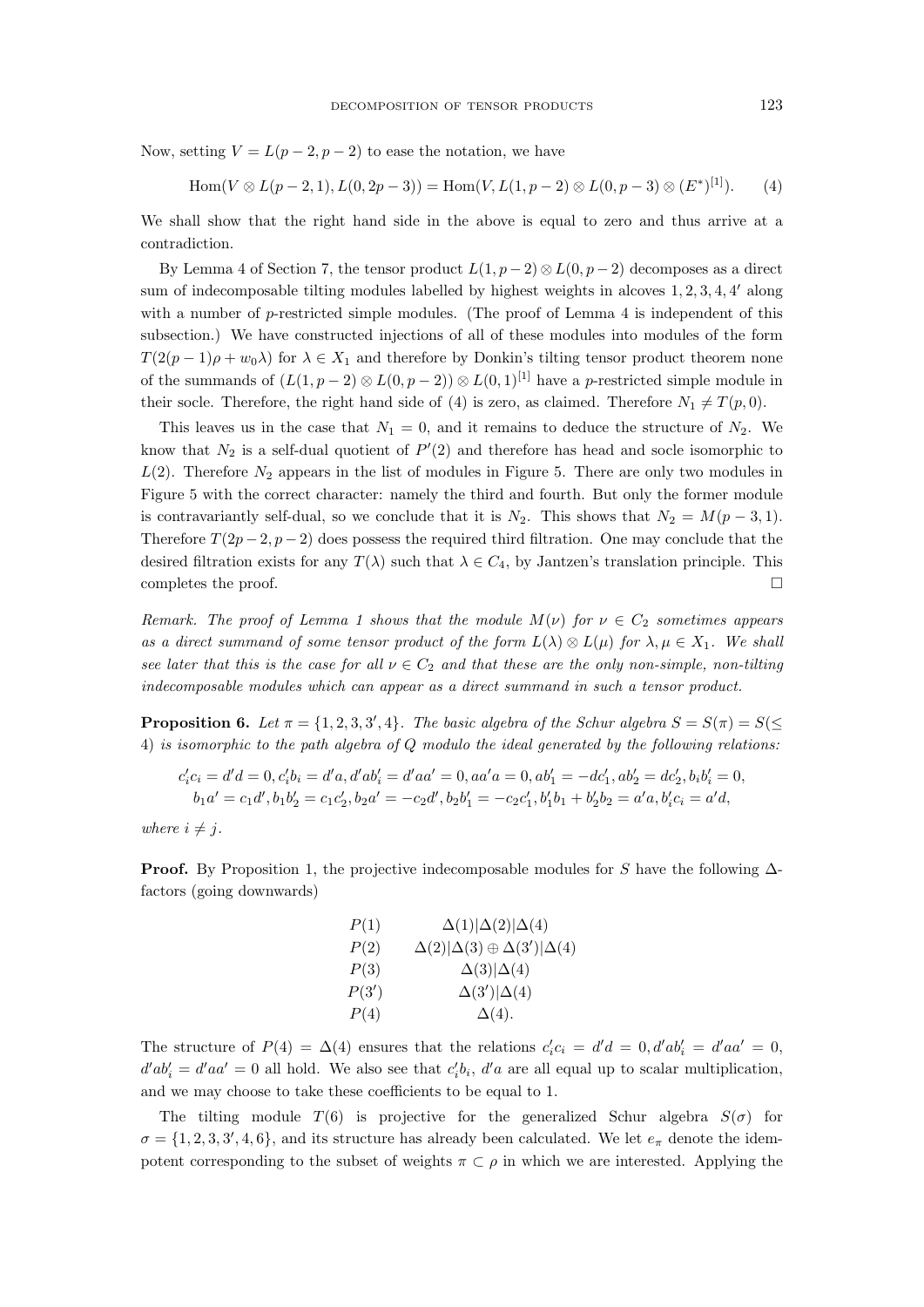idempotent truncation map we see that  $e_{\pi}T(6) = P(1)$ . Hence  $P(1)$  has the following coefficient quiver



Therefore  $aa'a = 0$ ,  $ab'_1 = \alpha_1 dc'_1$ ,  $ab'_2 = \alpha_2 dc'_2$  where the  $\alpha_i \in K$  are non-zero constants which are yet to be determined.

The coefficients we need to understand the structure of  $P(3)$  are  $\beta_1, \beta_2, \beta_3 \in K$  where  $b_1b'_1 =$  $\beta_1 c_1 c'_1$ ,  $b_1 a' = \beta_2 c_1 d'$ ,  $b_1 b'_2 = \beta_3 c_1 c'_2$ . We have seen in Lemma 1 that there exists a uniserial module of the form  $[3, 4, 3]$ . Therefore this module occurs as a quotient of the projective  $P(3)$ , this implies that  $\beta_1 = 0$ . By the structure of  $P(1)$ , we know that there does not exist a uniserial module of the form  $[1, 4, 3]$  and therefore neither does there exist a module of the form  $[3, 4, 1]$ ; therefore  $\beta_2 \in K$  is a non-zero constant that is yet to be determined.

We now show that  $\beta_3 \neq 0$ . The module  $P(3)$  has two quotient modules with socle  $L(2)$  = soc(T(4)), namely [3, 2] and P(2) itself, and  $\dim_K \text{Hom}(P(3), T(4)) = 2$  by Proposition 3. Therefore  $P(2)$  embeds into  $T(4)$ . In what follows we shall identify a simple composition factor of a projective module with the path in the quiver which terminates at the given simple composition factor. The injection  $f_1$  takes the simple head of  $P(3)$  which is labelled by the element  $e_3$  to the simple composition factor  $L(3)$  in the second radical layer of  $P(2)$  labelled by the path  $b'_1$ . Therefore  $f_1$  takes the simple composition factor  $L(2)$  in the second radical layer of  $P(3)$  labelled by  $b_1$  to the simple composition factor  $L(2)$  in the third radical layer of  $P(2)$  labelled by  $b'_1b_1$ . The module  $P(2) = T(4)$  is contravariantly self-dual and so each copy of  $L(2)$  in the third layer must extend at least one of the  $L(3)$  and  $L(3')$  in the fourth layer. We therefore deduce that the simple composition factor  $L(2)$  in the second Loewy layer of  $P(3)$  labelled by the path  $b_1$ generates a submodule of  $P(3)$  with either an  $L(3)$  or  $L(3')$  as a composition factor. We have already seen that  $L(3')$  is not a composition factor of this module, therefore we conclude that  $L(3)$  is a composition factor and hence  $\beta_3 \neq 0$ .

Dual arguments hold for all but one of the above statements (allowing us to make conclusions about  $P(3')$  and the corresponding coefficients  $\gamma_1, \gamma_2, \gamma_3 \in K$ ). The statement which has no dual comes from the fact that we have not constructed a uniserial module [3', 4, 3'], i.e. we do not know if there does or does not exist a uniserial module of the form  $[3', 4, 3']$ . Therefore the projective modules  $P(3)$  and  $P(3')$  have the following coefficient quivers (where the extension corresponding to the dashed line may or may not exist),



where the non-zero coefficients  $\beta_2, \beta_3, \gamma_2, \gamma_3$  are yet to be determined. The coefficient  $\gamma_1$ , corresponding to the dashed line, will later be shown to be equal to zero.

We now consider the final projective module  $P(2) = T(4)$ . A  $\nabla$ -filtration of the module  $T(4)$ has  $\nabla(4)$  at the top, and so the  $b_i c'_i$ , a'd are non-zero and span a 1-dimensional space. We may pick the corresponding coefficients to be equal to 1.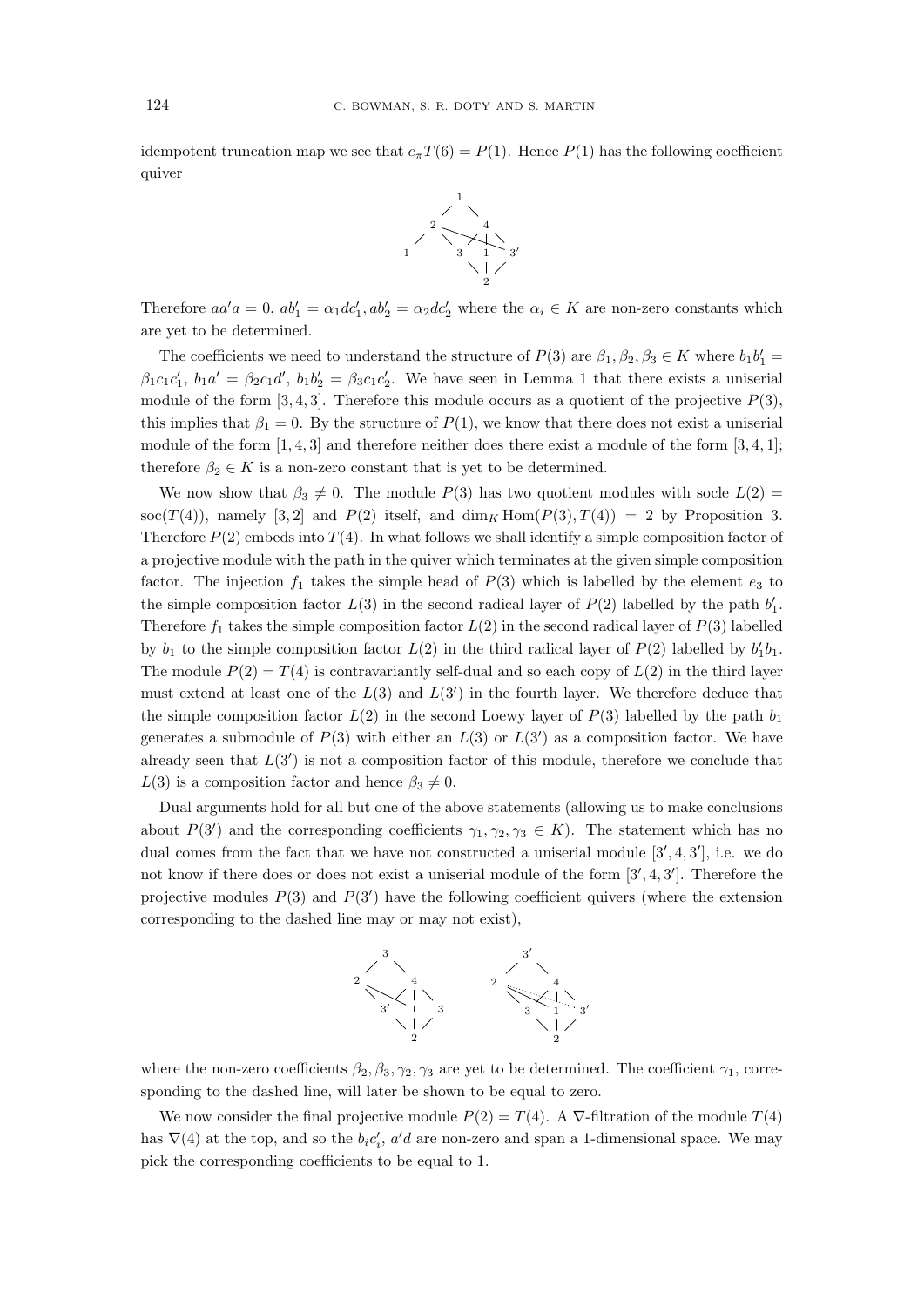Arguing as in the proof of Proposition 5, we conclude that  $a'a = \zeta_1 b'_1 b_1 + \zeta_2 b'_2 b_2$ . This is the final path of length two from vertex 2 to itself. At this point, we make a non-trivial choice by setting  $\zeta_1 = \zeta_2 = 1$ , it is this choice that determines the remaining coefficients. In particular, the quivers of all the self-dual proper quotient of  $P(2)$  are given in Lemma 1.

Now consider the coefficients for  $P(1)$ . There is no submodule of  $P(1)$  that is isomorphic to  $M(2)$ . This can easily be seen as  $aa'a = 0$ . Therefore the submodule of  $P(1)$  generated by the simple module  $L(2)$  labelled by the path a is isomorphic to the module  $P'(2)/\langle b_1'b_1 + b_2'b_2 \rangle$ depicted in Figure 5. By our assumption on the coefficients above, this implies that  $ab'_1b_1 =$  $(-1)ab'_2b_2$ . This implies that  $\alpha_1 = -\alpha_2$ .

We now consider the submodule of  $T(4)$  generated by the copy of  $L(2)$  in the third Loewy layer of  $T(4)$  labelled by the path  $b'_1b_1 - b'_2b_2$  (respectively  $b'_1b_1 + b'_2b_2$ ). We have already seen in Lemma 1 that  $T(4)$  has a filtration  $[M(2), L(4), M(2)]$ ; we have chosen our coefficients so that the submodule isomorphic to  $M(2)$  is generated by the copy of  $L(2)$  labelled by  $b'_1b_1 - b'_2b_2$ . This submodule has basis  $\mathcal{B} = \{b'_1b_1 - b'_2b_2, a'dc'_1, a'dc'_2, a'dd', a'dd'a\}$  with coefficient quiver

$$
N_{b'_1, \mathcal{B}}(b'_1b_1 - b'_2b_2, a'dc'_1) = -\gamma_1
$$
  
\n
$$
N_{a', \mathcal{B}}(b'_1b_1 - b'_2b_2, a'da') = \beta_2 - \gamma_2
$$
  
\n
$$
N_{b'_2, \mathcal{B}}(b'_1b_1 - b'_2b_2, a'dc'_2) = \beta_3 - \gamma_3.
$$

We deduce that  $-\gamma_1 = \beta_3 - \gamma_3 = \sigma$  and  $\beta_2 - \gamma_2 = 2\sigma$  for some choice of  $\sigma \in K$ .

We now study the submodule generated by the copy of  $L(2)$  labelled by  $b'_1b_1 + b'_2b_2$ ; to do this we study the image of a homomorphism from  $P(1)$  to  $P(2) = T(4)$ . The homomorphism in which we are interested is an injection of  $P(1)/\langle aa' \rangle$  into  $T(4)$ . This takes the simple head of  $P(1)$  labelled by the path  $e_1$  to the copy of  $L(1)$  in the second Loewy layer of  $P(2)$  labelled by  $a'$ . It hence takes the simple composition factor  $L(2)$  in the second radical layer of  $P(1)$  labelled by the path a to the simple composition factor  $L(2)$  in the third radical layer of  $P(2)$  labelled by the path  $a'a = b'_1b_1+b'_2b_2$ . From the structure of  $P(1)$  we deduce that the simple composition factor  $L(2)$  in the third radical layer of  $P(1)$  labelled by the path  $b'_1b_1 + b'_2b_2$  generates a submodule as in the rightmost diagram in Figure 5. Therefore  $\beta_2 + \gamma_2 = 0$  and and we may choose the coefficients so that  $\rho = (\beta_1 + \gamma_1) = -(\beta_3 + \gamma_3)$  for some non-zero constant  $\rho \in K$ .

The unique solution to this set of relations is  $\beta_1 = 0$ ,  $\beta_2 = \beta_3 = k$  and  $\gamma_1 = \gamma_2 = -k$ ,  $\gamma_3 = 0$ for  $k = (\sigma + \rho)/2$ . We may now fix  $k = 1$  and we are done.

*Remark. The authors have used the"Quivers and Path Algebras" package* [20] *for GAP* [13] *to verify that the algebra defined by the quiver and relations of Proposition 6 has the correct dimension and that the projective modules have the correct dimension and Loewy series structure.*

We wish to consider the possible bases of coefficient quivers for the tilting module  $T(4)$ . The only choice to be made is which basis to take for the 2-dimensional space  $L(2) \oplus L(2)$  in the third Loewy layer. The most obvious choice of basis is given by

$$
\mathcal{B}=\{e_2,b'_1,a',b'_2,b'_1b_1,a'd,b'_2b_2,a'dc'_2,a'dd',a'dc'_1,a'dd'a\}
$$

with respect to this basis the coefficient quiver is the leftmost quiver in Figure 6. The non-trivial coefficients in this coefficient quiver are given by  $N_{b'_1, B}(b'_2b_2, a'dc'_1) = -1$  and  $N_{a', B}(b'_2b_2, a'dd') =$ −1. Here we have taken  $N = \{b'_1b_1, b'_2b_2\}$  as the basis for the 2-dimensional space  $L(2) \oplus L(2)$ in the third Loewy layer.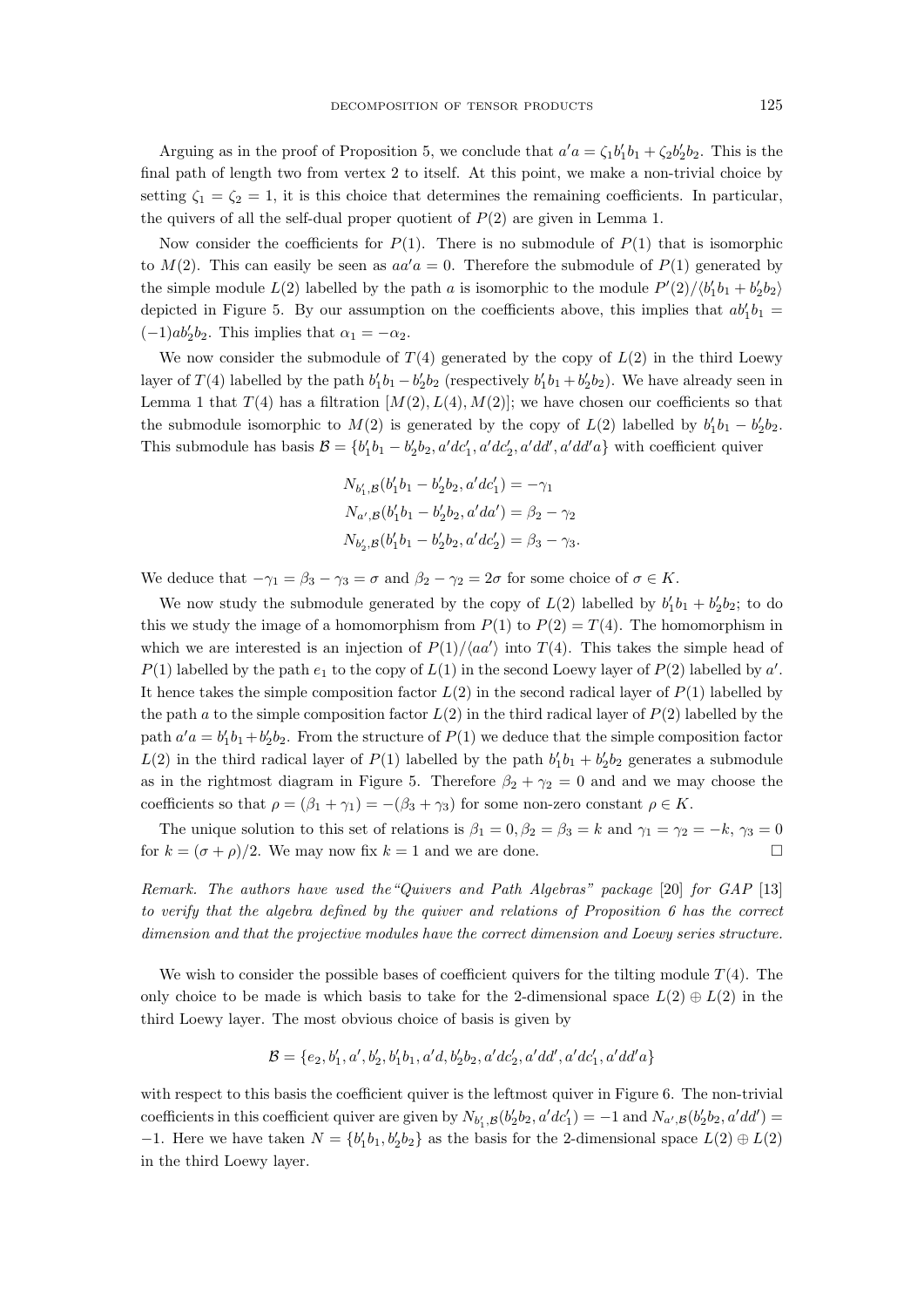An alternative basis for the coefficient quiver is given by substituting  $N' = \{b'_1b_1 + b'_2b_2, b'_1b_1 - b'_2b_2, b'_1b_2\}$  $b'_2b_2$  as the basis for the 2-dimensional space  $L(2) \oplus L(2)$  in the third Loewy layer. This is depicted in the rightmost diagram in Figure 6.



FIGURE 6. Two coefficient quivers for the module  $T(4)$ .

**6.5.** By [17, Proposition 4.2], the p-regular linkage class of  $E \otimes T(6|8)$  is the module  $T(8)$ . Arguing as we did for the second filtration in the proof of Lemma 1, the head of  $T(8)$  can be seen to be  $L(2) \oplus L(4)$ .

We know that  $\Delta(3)$  must extend  $\Delta(2)$  by Proposition 3 and therefore these subquotients are correctly placed within the diagram in Theorem  $B(b)$ . We know the character of  $P(4)$  by Proposition 1. We now consider  $\text{Hom}_{S(\leq 8)}(P(4), T(8))$ . Since  $P(4)$  has a  $\Delta$ -filtration and  $T(8)$ has a  $\nabla$ -filtration we may apply Proposition 3 to see that  $\dim_K \text{Hom}_{S(<8)}(P(4), T(8)) = 4$ . This allows us to place the other Weyl modules within the structure diagram of  $T(8)$  using Proposition 2.

**6.6.** It follows from 1.4 that  $T(5)$  and  $T(7)$  are projective-injective for suitable generalized Schur algebras. The projectivity of  $T(9)$  can be seen by appealing to Proposition 1. Therefore Proposition 2 gives the Loewy structures of  $T(5)$ ,  $T(7)$  and  $T(9)$ . The Loewy structures are symmetric about the middle and so the modules are rigid, as claimed in Theorem B.

Since the radical layers of these tilting modules are not multiplicity-free, determining their full structure would be quite complicated by these methods, so we do not pursue this further.

#### 7. Restricted tensor product decompositions: one or both factors tilting

We now turn to the proof of Theorem A, which is split over this section and the next. We need to show that each indecomposable direct summand in a decomposition of a tensor product of two p-restricted simple modules must have one of the the following forms:

- (a) a tilting module of highest weight  $\lambda$  such that  $\lambda \leq (2p-2)\rho$ ;
- (b) a simple module (which is not tilting) of highest weight in  $C_2$ ;
- (c) a module of the form  $M(\lambda)$ , for  $\lambda \in C_2$ .

By highest weight considerations, it is easy to see that each of these possibilities actually occurs in some restricted tensor product, hence the above list provides a complete description of the isomorphism classes of indecomposable summands of restricted tensor products for  $G = SL_3$ (for  $p \geq 5$ ). This will prove Theorem A.

We will see that there is an algorithm for the computation of the multiplicities of the indecomposable direct summands of any p-restricted tensor product. In this section we freely switch between alcove and highest weight notation depending on our needs. Highest weights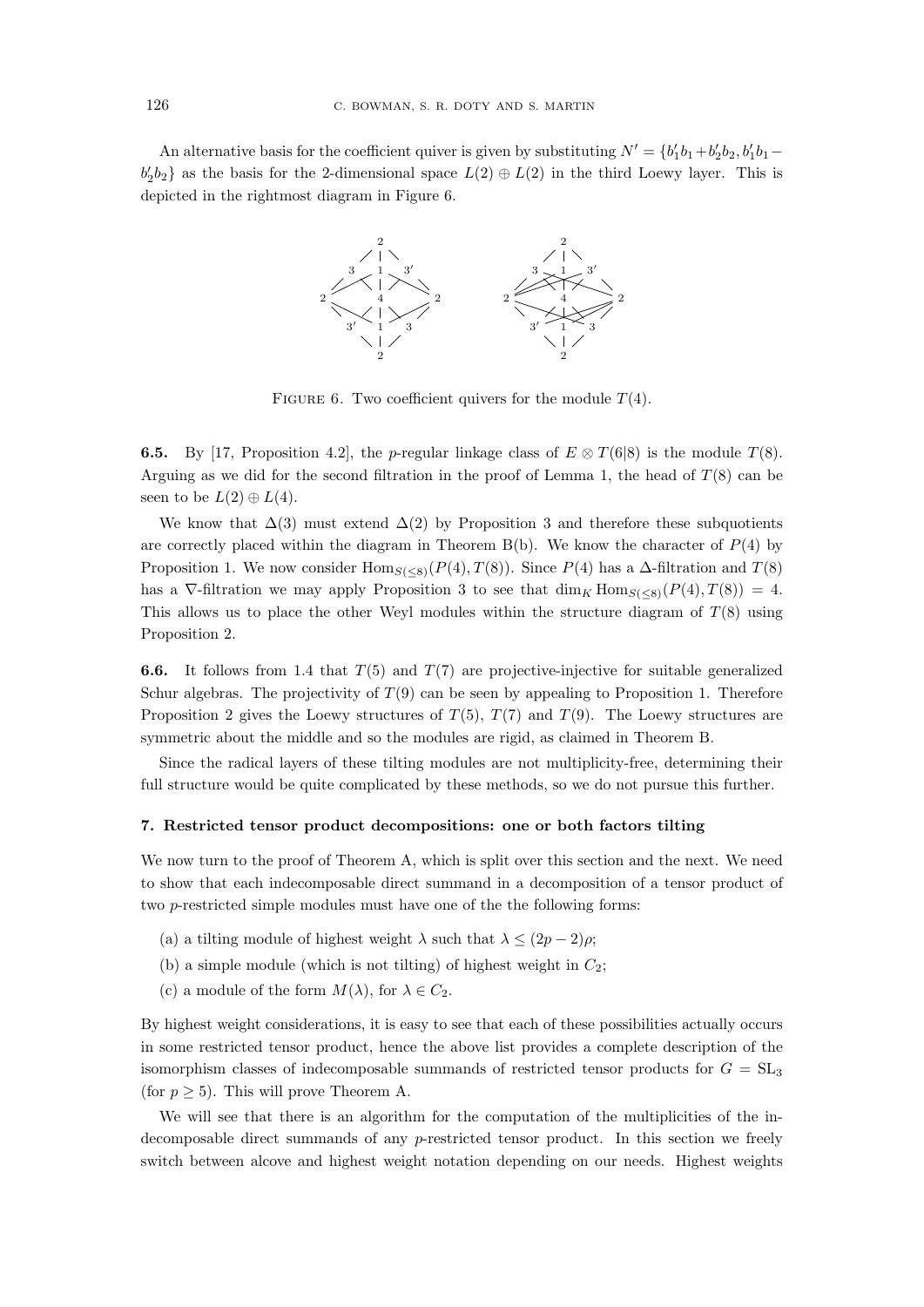will usually be written using  $SL_3$  notation but we shall sometimes find it convenient to use  $GL_3$ weight notation in certain calculations; our conventions for such transitions are laid out in 1.1.

Consider the set of p-restricted simple modules  $L(\lambda)$  for  $SL_3$ . If  $\lambda \notin C_2$  then  $L(\lambda)$  is tilting; otherwise not. These two cases therefore guide the calculation. The present section considers the indecomposable direct summands of  $L(\lambda) \otimes L(\mu)$  in case one or both of the factors is tilting. The more difficult case, in which both factors are not tilting, is considered in the next section.

7.1. For convenience, we work in the representation ring  $\mathcal{R} = \text{Rep}_k(\text{SL}_3)$ , which is the quotient of the free abelian group on the set  $[L(\lambda)]$ , as  $\lambda$  varies over  $X^+$ , by the subgroup generated by all expressions of the form  $[M] - [M'] - [M'']$  such that  $0 \to M' \to M \to M'' \to 0$  is a short exact sequence of finite-dimensional G-modules.

We have a ring homomorphism from  $\mathcal R$  into the character ring  $\mathbb Z[X]^W$ , for either case  $X =$  $X(T_{\text{GL}_3})$  or  $X = X(T_{\text{SL}_3})$ , defined by sending [M] for any module M to its formal character ch  $M \in \mathbb{Z}[X]^W$ . This homomorphism is injective; i.e., ch  $M = \text{ch } N$  implies  $[M] = [N]$  for any finite-dimensional modules  $M, N$ . From highest weight considerations we know that any of the sets

$$
\{[L(\lambda)] \colon \lambda \in X^+\}, \quad \{[\Delta(\lambda)] \colon \lambda \in X^+\}, \quad \{[\nabla(\lambda)] \colon \lambda \in X^+\}, \quad \{[T(\lambda)] \colon \lambda \in X^+\}
$$

is a  $\mathbb{Z}$ -basis for  $\mathcal{R}$ . By highest weight theory, if M is a highest weight module of highest weight  $\lambda$ , then in  $\mathcal R$  we have  $[M] = \sum_{\mu \leq \lambda} m_{\mu}[L(\mu)].$ 

7.2. Both factors are tilting. Since the tensor product of two tilting modules is tilting, any tensor product  $L(\lambda) \otimes L(\mu)$  of two p-restricted simples such that  $\lambda, \mu \notin C_2$  is tilting, and thus decomposes as a direct sum of indecomposable tilting modules. Furthermore, in this case the modules  $L(\lambda) = \Delta(\lambda)$ ,  $L(\mu) = \Delta(\mu)$  are also Weyl modules, therefore the (non-negative) coefficients  $c^{\nu}_{\lambda,\mu}$  in the expression

$$
[L(\lambda) \otimes L(\mu)] = [\Delta(\lambda) \otimes \Delta(\mu)] = \sum_{\nu \in X^+} c_{\lambda,\mu}^{\nu} [\Delta(\nu)] \tag{5}
$$

are determined by the Littlewood–Richardson rule. We know the characters of the tilting modules by [17,19]; they also appear implicitly in Section 5. Thus we know the coefficients in the expression

$$
[T(\nu)] = \sum_{\nu' \in X^+} t_{\nu,\nu'}[\Delta(\nu')].
$$
 (6)

Note that  $t_{\nu,\nu} = 1$  since the highest weight space of any indecomposable tilting module is known to have dimension 1, and furthermore  $t_{\nu,\nu'} = 0$  unless  $\nu' \leq \nu$ .

This allows us to determine the multiplicities of the indecomposable direct summands of  $L(\lambda) \otimes L(\mu)$  by highest weight theory, as follows: choose any  $\nu$  which is maximal among the set of all  $\nu'$  such that  $c_{\lambda,\mu}^{\nu'} \neq 0$  in the finite sum in the right hand side of (5). Then  $T(\nu)$  must occur exactly  $c^{\nu}_{\lambda,\mu}$  times as a direct summand of  $L(\lambda) \otimes L(\mu)$ . Thus we subtract  $c^{\nu}_{\lambda,\mu}[T(\nu)] = \sum_{\nu' \in X^+} c^{\nu}_{\lambda,\mu} t_{\nu,\nu'}[\Delta(\nu')]$  from the expression in the right hand side of (5), and repeat the procedure on the difference. The process terminates when the expression becomes zero, and termination after a finite number of such steps is guaranteed.

*Example. Let*  $p = 5$  *and consider*  $L(1,1) \otimes L(4,0)$ *. By applying the Pieri rule for*  $GL_3$  *to the pair of partitions* ((2, 1, 0)) *and* ((4)) *and restricting to* SL<sup>3</sup> *(see 1.1 for the notation and conventions)*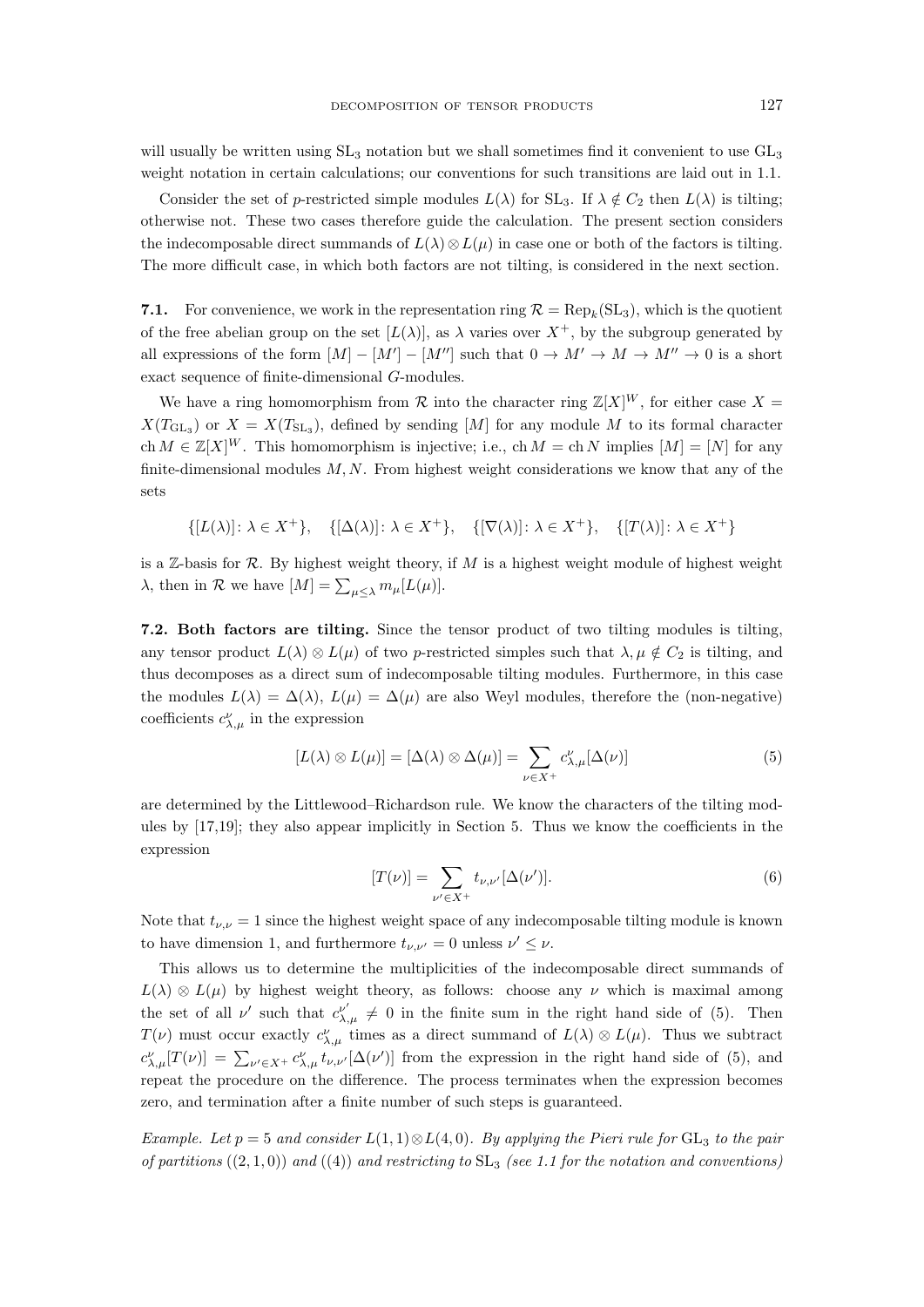*we see that*  $[L(1,1) \otimes L(4,0)] = [\Delta(1,1) \otimes \Delta(4,0)] = [\Delta(5,1)] + [\Delta(3,2)] + [\Delta(4,0)] + [\Delta(2,1)]$ *. From the known* ∆*-filtration multiplicities of the tilting modules, it follows that*

$$
L(1,1) \otimes L(4,0) \simeq T(5,1) \oplus T(4,0) \oplus T(2,1)
$$

 $as \ [T(5,1) = [\Delta(5,1)] + [\Delta(3,2)], \ [T(4,0)] = [\Delta(4,0)], \ and \ [T(2,1)] = [\Delta(2,1)].$ 

**7.3.** Only one factor is tilting. We now consider the tensor product of  $L(\lambda)$  for  $\lambda \in C_2$ with any p-restricted simple tilting module  $L(\mu)$ . Thus,  $\mu$  is a p-restricted dominant weight belonging to  $C_1$  or one of the walls  $\mathcal{F}_{1|2}$ ,  $\mathcal{F}_{2|3}$ ,  $\mathcal{F}_{2|3'}$  of alcove  $C_2$  (see Figure 1), or  $L(\mu) = St$  is the Steinberg module.

Since  $L(\mu)$  is tilting, highest weight theory guarantees that it is isomorphic to a direct summand of the tilting module  $E^{\otimes \mu_1} \otimes (E^*)^{\otimes \mu_2}$ , where  $\mu = (\mu_1, \mu_2)$ . Therefore we consider the tensor products  $L(\lambda) \otimes E$  and  $L(\lambda) \otimes E^*$ .

The following describes the Weyl filtration of a Weyl module tensored by  $E$  or  $E^*$ .

**Lemma 2.** Let  $\lambda \in X^+$  be any dominant weight. Recall that  $\overline{\varepsilon}_i$  for  $j = 1, 2, 3$  are the weights *of* E. The weights of  $E^*$  are  $-\overline{\varepsilon}_j$  for  $j = 1, 2, 3$ . In the representation ring  $\mathcal R$  we have:

- $(a) \quad [\Delta(\lambda) \otimes E] = \sum_{j=1}^{3} [\Delta(\lambda + \overline{\varepsilon}_j)];$
- (b)  $[\Delta(\lambda) \otimes E^*] = \sum_{j=1}^3 [\Delta(\lambda \overline{\epsilon}_j)]$

*with the stipulation that in the right hand side of each equality, we omit any summand*  $[\Delta(\lambda \pm \overline{\epsilon}_j)]$ *of non-dominant highest weight*  $\lambda \pm \overline{\epsilon}_i$ *.* 

**Proof.** Let  $\lambda = (\lambda_1, \lambda_2)$ . We regard  $\lambda$  as arising from the partition  $((\lambda_1 + \lambda_2, \lambda_2, 0))$  written as a  $GL_3$ -weight with three components for the sake of emphasis. Tensoring by  $E$  we apply the Pieri rule to get the decomposition with  $\Delta$ -factors of highest GL<sub>3</sub>-weight the partitions  $((\lambda_1 + \lambda_2 + 1, \lambda_2, 0)), ((\lambda_1 + \lambda_2, \lambda_2 + 1, 0)),$  and  $((\lambda_1 + \lambda_2, \lambda_2, 1))$  except the last one does not occur if  $\lambda_2 = 0$  and the second one doesn't appear if  $\lambda_1 = 0$ . Part (a) then follows by passing to SL3-weight notation.

Given (a), we can apply it to decompose the tensor product  $\Delta(-w_0(\lambda)) \otimes E$ , which gives

$$
[\Delta(-w_0(\lambda)) \otimes E] = \sum_{j=1}^3 [\Delta(-w_0(\lambda) + \overline{\varepsilon}_j)]
$$

with the stated stipulation. Now formula (b) follows after applying the symmetry involution  $-w_0$  to the weights of the above decomposition. Note that  $-w_0(\bar{\varepsilon}_j) = -\bar{\varepsilon}_{4-j}$  for each  $j = 1, 2, 3$ . Thus  $-w_0(-w_0(\lambda) + \overline{\varepsilon}_j) = \lambda - \overline{\varepsilon}_{4-j}$  for each j, and (b) follows.

**Lemma 3.** For any  $\lambda \in C_2$  we have the decompositions

(a) 
$$
L(\lambda) \otimes E \simeq \begin{cases} L(\lambda + \overline{\varepsilon}_1) \oplus L(\lambda + \overline{\varepsilon}_2) \oplus L(\lambda + \overline{\varepsilon}_3), & \text{if } \lambda + \overline{\varepsilon}_3 \notin \mathcal{F}_{1|2} \\ L(\lambda + \overline{\varepsilon}_1) \oplus L(\lambda + \overline{\varepsilon}_2) & \text{if } \lambda + \overline{\varepsilon}_3 \in \mathcal{F}_{1|2}. \end{cases}
$$
  
(b)  $L(\lambda) \otimes E^* \simeq \begin{cases} L(\lambda - \overline{\varepsilon}_1) \oplus L(\lambda - \overline{\varepsilon}_2) \oplus L(\lambda - \overline{\varepsilon}_3), & \text{if } \lambda - \overline{\varepsilon}_1 \notin \mathcal{F}_{1|2} \\ L(\lambda - \overline{\varepsilon}_2) \oplus L(\lambda - \overline{\varepsilon}_3) & \text{if } \lambda - \overline{\varepsilon}_1 \in \mathcal{F}_{1|2}. \end{cases}$ 

**Proof.** For any  $\lambda \in C_2$  we have  $[L(\lambda)] = [\Delta(\lambda)] - [\Delta(s_{1|2} \cdot \lambda)]$ . Thus we can compute  $[L(\lambda) \otimes E]$ and  $[L(\lambda) \otimes E^*]$  by the preceding lemma. The stated decompositions now follow from the linkage principle, which guarantees that the simple constituents of the tensor products cannot extend one another.  $\hfill \square$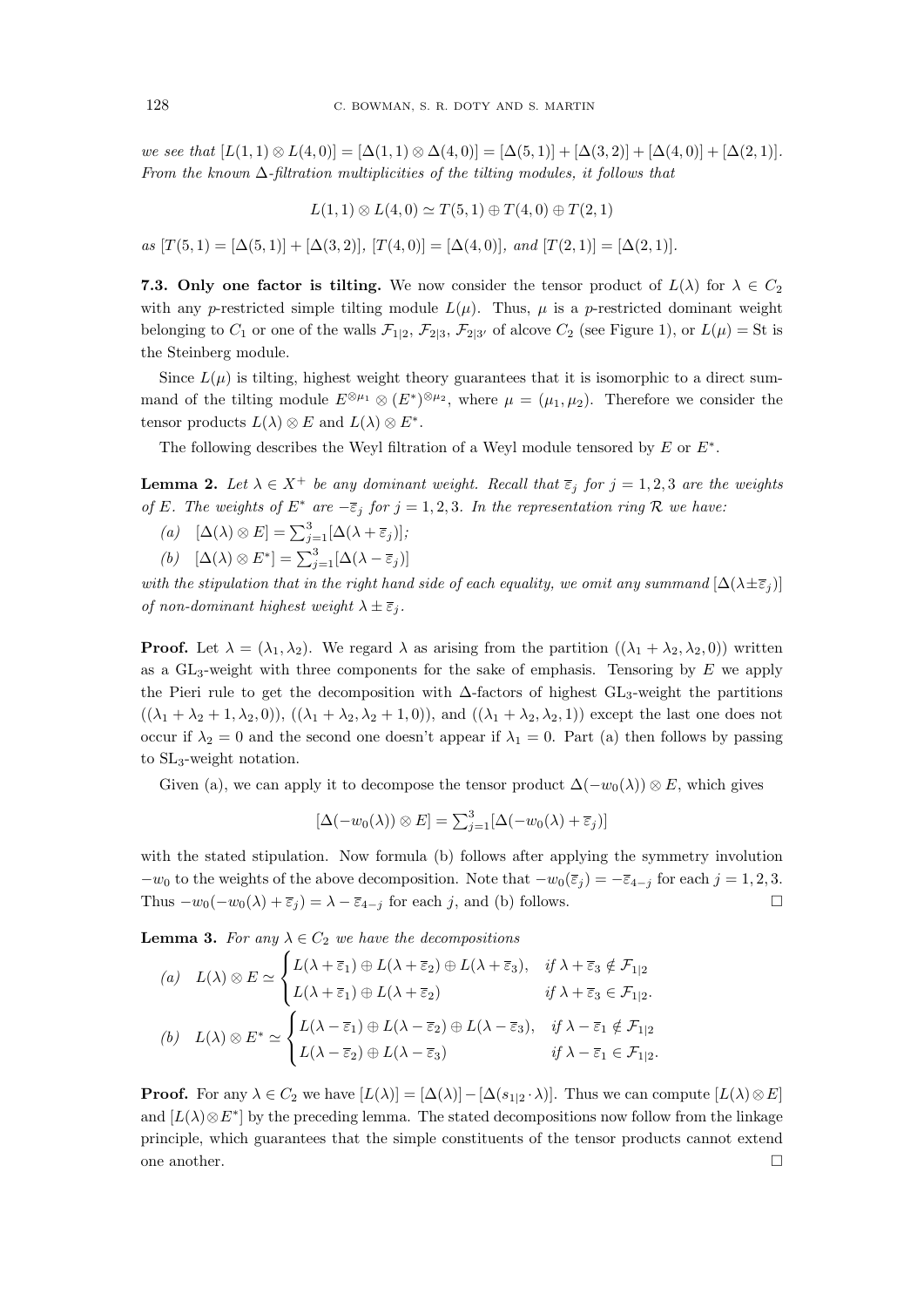We remark that the lemma holds for all primes  $p > 3$ , although we will need it only in characteristics  $p \geq 5$ .

Examining the direct summands on the right hand side of either decomposition (a) or (b) in Lemma 3, we observe (since  $p \geq 5$ ) that at most one of them can be tilting. In case (a) this happens if and only if  $\lambda + \overline{\varepsilon}_1 \in \mathcal{F}_{2|3}$  or  $\lambda + \overline{\varepsilon}_2 \in \mathcal{F}_{2|3'}$ , and in case (b) it happens if and only if  $\lambda - \bar{\varepsilon}_2 \in \mathcal{F}_{2|3}$  or  $\lambda - \bar{\varepsilon}_3 \in \mathcal{F}_{2|3'}$ . Furthermore, all the non-tilting direct summands are of highest weight belonging to the alcove  $C_2$ . So if we now tensor by another E or  $E^*$  then, applying Lemma 3 again to the non-tilting summands, we see that the module can be written as a direct sum of simple modules of highest weight in  $C_2$ , with one additional summand which is either a tilting module or zero.

By induction on  $\mu_1$  and  $\mu_2$  it follows that the tensor product  $L(\lambda) \otimes E^{\mu_1} \otimes (E^*)^{\mu_2}$  can be decomposed into a direct sum of simple modules of highest weight belonging to  $C_2$ , modulo tilting summands. Since  $L = L(\mu)$  is a direct summand of  $E^{\mu_1} \otimes (E^*)^{\mu_2}$ , the module  $L(\lambda) \otimes L(\mu)$ is a direct summand of  $L(\lambda) \otimes E^{\mu_1} \otimes (E^*)^{\mu_2}$ , and it follows that  $L(\lambda) \otimes L(\mu)$  is isomorphic to a direct sum of simple modules of highest weight belonging to  $C_2$ , modulo tilting summands. Let us record these observations.

**Lemma 4.** For any  $\lambda \in C_2$  and any p-restricted  $\mu = (\mu_1, \mu_2)$  such that  $L(\mu) = T(\mu)$  we have:  $(a) L(λ) ⊗ E<sup>⊗μ<sub>1</sub></sup> ⊗ (E<sup>*</sup>)<sup>μ<sub>2</sub></sup> is a direct sum of simple modules of highest weight in  $C_2$  modulo$ *tilting summands.*

*(b)* The same statement applies to  $L(\lambda) \otimes L(\mu)$ .

Next we need to analyze the highest weights of the indecomposable tilting summands that can occur. The main point is that they all have highest weight some  $\nu$  such that  $\nu \notin C_1$ .

**Lemma 5.** If  $T(v)$  is an indecomposable tilting summand of the tensor product in (a) or (b) of *the preceding lemma then*  $\nu \notin C_1$ *.* 

**Proof.** By induction it is enough to consider  $T(\lambda) \otimes E$  and  $T(\lambda) \otimes E^*$ . Considering the characters of the modules E and  $E^*$  it follows that if  $\lambda \in X^+$  then

$$
T(\lambda) \otimes E = \sum_{j=1}^{3} \text{pr}_{\lambda + \overline{\varepsilon}_{j}}(T(\lambda) \otimes E); \quad T(\lambda) \otimes E^* = \sum_{j=1}^{3} \text{pr}_{\lambda - \overline{\varepsilon}_{j}}(T(\lambda) \otimes E^*).
$$
 (7)

It should be noted that the above sums are not always direct, as it can happen that two or more summands coincide. However, by definition of the functor  $pr_{\mu}$  it follows that two summands must be equal whenever they have non-trivial intersection.

Now assume that  $\lambda$  is a dominant weight not in alcove 1. There are three cases to consider: (1) either  $\lambda$  is a vertex (intersection point of two walls), (2)  $\lambda$  is a weight on a wall which is not a vertex, or (3)  $\lambda$  is a p-regular weight (and hence lies in the interior of an alcove). These cases are clearly mutually exclusive.

If  $\lambda$  is a vertex, then  $T(\lambda) \otimes E$  and  $T(\lambda) \otimes E^*$  have no indecomposable tilting summands of p-regular highest weight. Hence there can be no tilting summands of highest weight in alcove 1.

If  $\lambda$  is on a wall but is not a vertex, then Theorem 4.2 of [17] shows that the unique p-regular tilting summand of either tensor product  $T(\lambda) \otimes E$  or  $T(\lambda) \otimes E^*$  is indecomposable. Its highest weight is  $\lambda + \overline{\epsilon}_1$  and  $\lambda - \overline{\epsilon}_3$  respectively, and thus cannot lie in alcove 1.

Finally, suppose that  $\lambda$  lies in the interior of its alcove. If  $\lambda \pm \overline{\epsilon}_j$  is p-regular then it lies in the interior of the same alcove. By (7) and the translation principle, in this case  $pr_{\lambda+\bar{\varepsilon}_j}(T(\lambda)\otimes E)=$  $T(\lambda + \overline{\varepsilon}_j)$  and  $\text{pr}_{\lambda - \overline{\varepsilon}_j}(T(\lambda) \otimes E^*) = T(\lambda - \overline{\varepsilon}_j)$  and neither highest weight  $\lambda \pm \overline{\varepsilon}_j$  lies in alcove 1.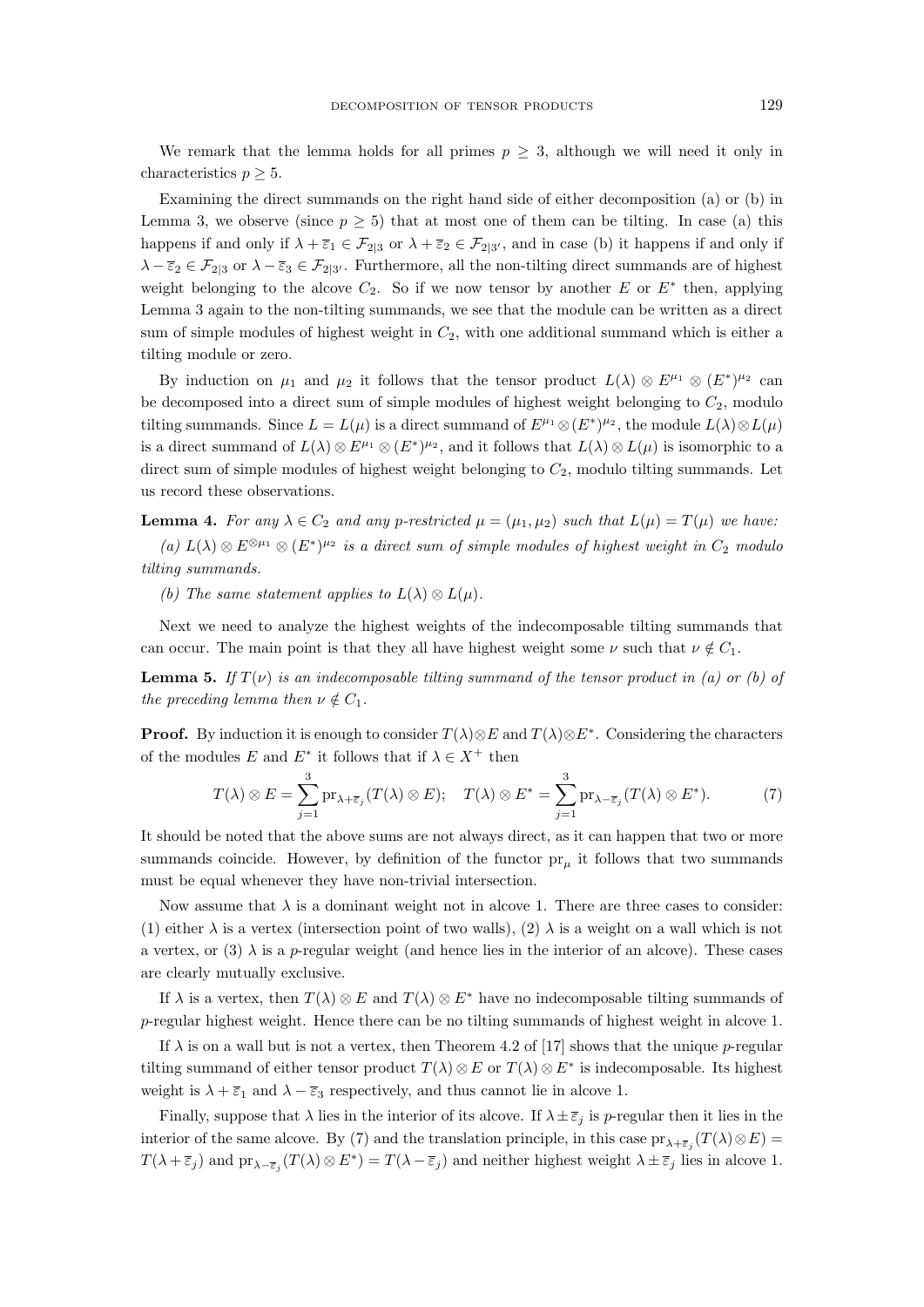Note that whenever  $\lambda \pm \overline{\varepsilon}_j$  is *p*-singular its corresponding linkage component in (7) cannot produce any tilting module of highest weight in alcove 1.  $\Box$ 

7.4. Decomposition algorithm, I. Lemma 5 implies that we can compute the multiplicities of the indecomposable direct summands of  $L(\lambda) \otimes L(\mu)$  by the following algorithm:

(a) Express  $[L(\lambda) \otimes L(\mu)]$  in terms of the  $[\Delta(\nu)]$ -basis. This can be done using two applications of the Littlewood–Richardson rule (as in the proof of Lemma 3) as follows

$$
[L(\lambda) \otimes L(\mu)] = [\Delta(\lambda) \otimes \Delta(\mu)] - [\Delta(s_{1|2} \cdot \lambda) \otimes \Delta(\mu)] = \sum_{\nu \in X^{+}} (c_{\lambda,\mu}^{\nu} - c_{s_{1|2} \cdot \lambda,\mu}^{\nu}) [\Delta(\nu)].
$$

(b) Express  $[L(\lambda) \otimes L(\mu)]$  in terms of the  $[L(\nu)]$ -basis; i.e., compute the composition factor multiplicities in both filtrations and their difference. This produces an expression of the form

$$
[L(\lambda) \otimes L(\mu)] = \sum_{\nu} d_{\nu}^{\lambda,\mu} [L(\nu)]
$$

in which each  $d_{\nu}^{\lambda,\mu} \geq 0$ .

- (c) If  $\nu \notin C_1 \cup C_2$  is maximal such that  $d_{\nu}^{\lambda,\mu} > 0$ , then subtract  $d_{\nu}^{\lambda,\mu}[T(\nu)]$ . Repeat on the difference, until there do not exist any  $\nu \notin C_1 \cup C_2$  appearing in the expression.
- (d) At this point, only terms of the form  $[L(\nu)]$  for  $\nu \in C_1 \cup C_2$  will remain. So we are dealing with an expression of the form  $\sum_{\nu \in C_1 \cup C_2} b_{\nu} [L(\nu)]$ . Each term of the form  $b_{\nu} [L(\nu)]$  for  $\nu \in C_1$  must, by Lemma 5, be a composition factor of some tilting module of highest weight in  $C_2$ . Since  $[T(2)] = [L(2)] + 2[L(1)]$  it follows that each  $b_{\nu}$  for  $\nu \in C_1$  is even, and  $b_{s_{1|2}, \nu} \geq \frac{b_{\nu}}{2}$ . Subtract  $\frac{b_{\nu}}{2}[T(s_{1|2} \cdot \nu)]$  from the expression for each such  $\nu \in C_1$ . The remaining expression is a linear combination of various  $[L(\nu)]$  for  $\nu \in C_2$ , and each of these simples appears as a summand of the decomposition according to its multiplicity.

To summarise step (d): we have shown that for  $\nu \in C_1$  representing a given linkage class, the multiplicity of  $T(s_{1|2} \cdot \nu)$  in  $L(\lambda) \otimes L(\mu)$  is  $\frac{b_{\nu}}{2}$  and the multiplicity of  $L(\nu)$  is  $b_{s_{1|2} \cdot \nu} - \frac{b_{\nu}}{2}$ . In other words, the multiplicities of  $T(s_{1|2} \cdot \nu)$  and  $L(\nu)$  in the tensor product are given by the matrix product

$$
\left(\begin{array}{cc}1/2 & 0\\-1/2 & 1\end{array}\right)\left(\begin{array}{c}b_{\nu}\\b_{s_{1/2}}\end{array}\right).
$$

We note that the above matrix is simply the inverse of

$$
\left(\begin{array}{cc} 2 & 0 \\ 1 & 1 \end{array}\right),
$$

the change of basis matrix expressing the basis  $\{[T(2)], [L(2)]\}$  in terms of the basis  $\{[L(1)],$  $[L(2)]\}$ . A similar issue arises in Section 8.8.

*Example.* Suppose the characteristic is  $p = 5$ . Take the tensor product  $L(2, 2) \otimes L(1, 1)$ . The Littlewood–Richardson rule gives the character

$$
[L(3,3)] + [L(1,4)] + [L(4,1)] + [L(2,2)],
$$

and this can be seen to give a direct sum decomposition by the linkage principle.

#### 8. Restricted tensor product decompositions: neither factor is tilting

It remains to describe the indecomposable direct summands of restricted tensor products  $L(\lambda)$ ⊗  $L(\mu)$  in which neither factor is tilting (i.e., both  $\lambda, \mu \in C_2$ ). Analysis of this remaining case will complete the proof of Theorem A.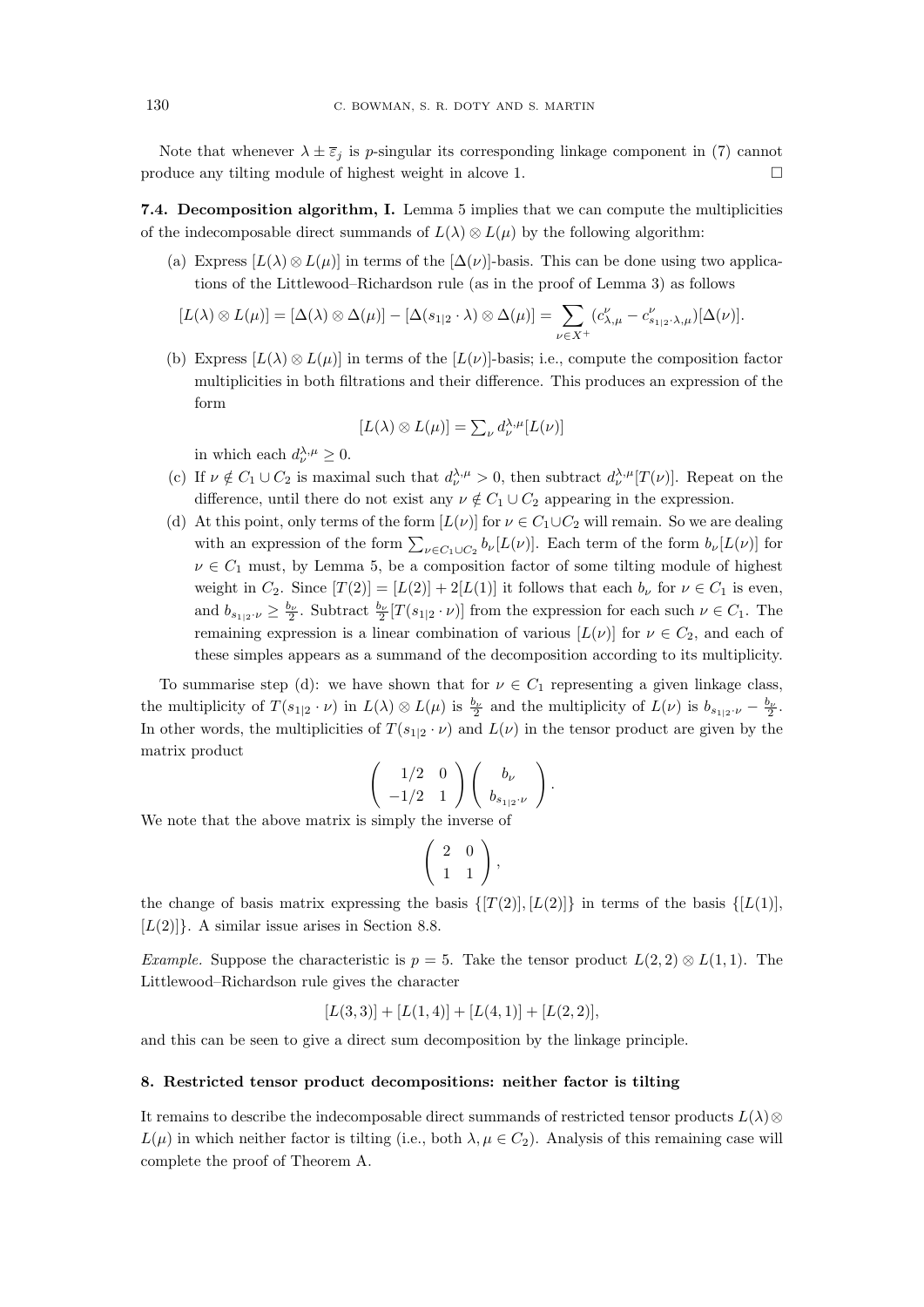8.1. To do this we will need to consider the set of weights in  $C_2$  along the strip

$$
\{\nu \in C_2 : \langle (\alpha_1 + \alpha_2)^\vee, \nu + \rho \rangle = p - 1\}
$$

an example of which is pictured in Figure 7. We refer to this set as the set of *minimal* weights in  $C_2$ . We first consider a tensor product of the form  $L(\sigma) \otimes L(\tau)$ , where  $\sigma$  is the unique minimal weight of the form  $\lambda - s\bar{\epsilon}_1$  and  $\tau$  the unique minimal weight of the form  $\mu - t\bar{\epsilon}_1$ . It follows from Lemma 4 that  $L(\lambda)$  and  $L(\mu)$  are direct summands of  $E^{\otimes s} \otimes L(\sigma)$  and  $E^{\otimes t} \otimes L(\tau)$ , respectively. Therefore  $L(\lambda) \otimes L(\mu)$  is a direct summand of

$$
E^{\otimes (s+t)} \otimes L(\sigma) \otimes L(\tau).
$$

This will allow us to prove results for the decomposition of arbitrary tensor products of the form  $L(\lambda) \otimes L(\mu)$  for  $\lambda, \mu \in C_2$  by induction.

*Example.* For example, take  $p = 7$ ,  $\lambda = (3, 5)$  and  $\mu = (5, 4)$ . In this case  $s = 2$ ,  $t = 3$  and so  $\sigma = (1, 5)$  and  $\tau = (2, 4)$ . Therefore,  $L(\lambda) \otimes L(\mu)$  is a direct summand of

$$
E^{\otimes 5} \otimes L(1,5) \otimes L(2,4).
$$

One can see this in Figure 7.



FIGURE 7. The closure of the alcove  $C_2$ , for  $p = 7$ . The minimal weights in  $C_2$ ,  $\lambda = (3, 5)$  and  $\mu = (5, 4)$  are at the labelled points.

**8.2.** We will eventually show that  $L(\lambda) \otimes L(\mu)$ , for  $\lambda, \mu \in C_2$ , decomposes as a direct sum of tilting modules and modules of the form  $M(\nu)$  for  $\nu \in C_2$ . Sections 8.2 through 8.6 focus on minimal tensor products. Section 8.7 will deal with the general case.

Let  $\sigma$ ,  $\tau$  be any two minimal weights. There exist  $0 \le a, b \le p-3$ , such that  $\sigma = (p-2-a, a+1)$ and  $\tau = (p - 2 - b, b + 1)$ . We let

$$
\sigma' = \begin{cases} s_{2|3} \cdot \sigma \text{ if } a+b \le p-3 \\ s_{2|3'} \cdot \sigma \text{ if } a+b > p-3 \end{cases} \text{ and } \tau' = \begin{cases} s_{2|3} \cdot \tau \text{ if } a+b \le p-3 \\ s_{2|3'} \cdot \tau \text{ if } a+b > p-3. \end{cases}
$$

Note that in the case that  $0 \le a + b \le p - 3$ ,  $\sigma'$  and  $\tau'$  are of the form  $(p + a, 0)$  and  $(p + b, 0)$ , respectively (the other case is obtained by symmetry). It is clear from Section 4 that we get injections  $L(\sigma) \hookrightarrow \Delta(\sigma') \hookrightarrow T(\sigma')$ . We will consider the images of the injective homomorphisms

$$
L(\sigma) \otimes L(\tau) \hookrightarrow \Delta(\sigma') \otimes \Delta(\tau') \hookrightarrow T(\sigma') \otimes T(\tau'). \tag{8}
$$

The tensor product  $T(\sigma') \otimes T(\tau')$  has a  $\Delta$ -filtration and decomposes as a direct sum of tilting modules. We can bound the highest weights of the ∆-modules in such a filtration as illustrated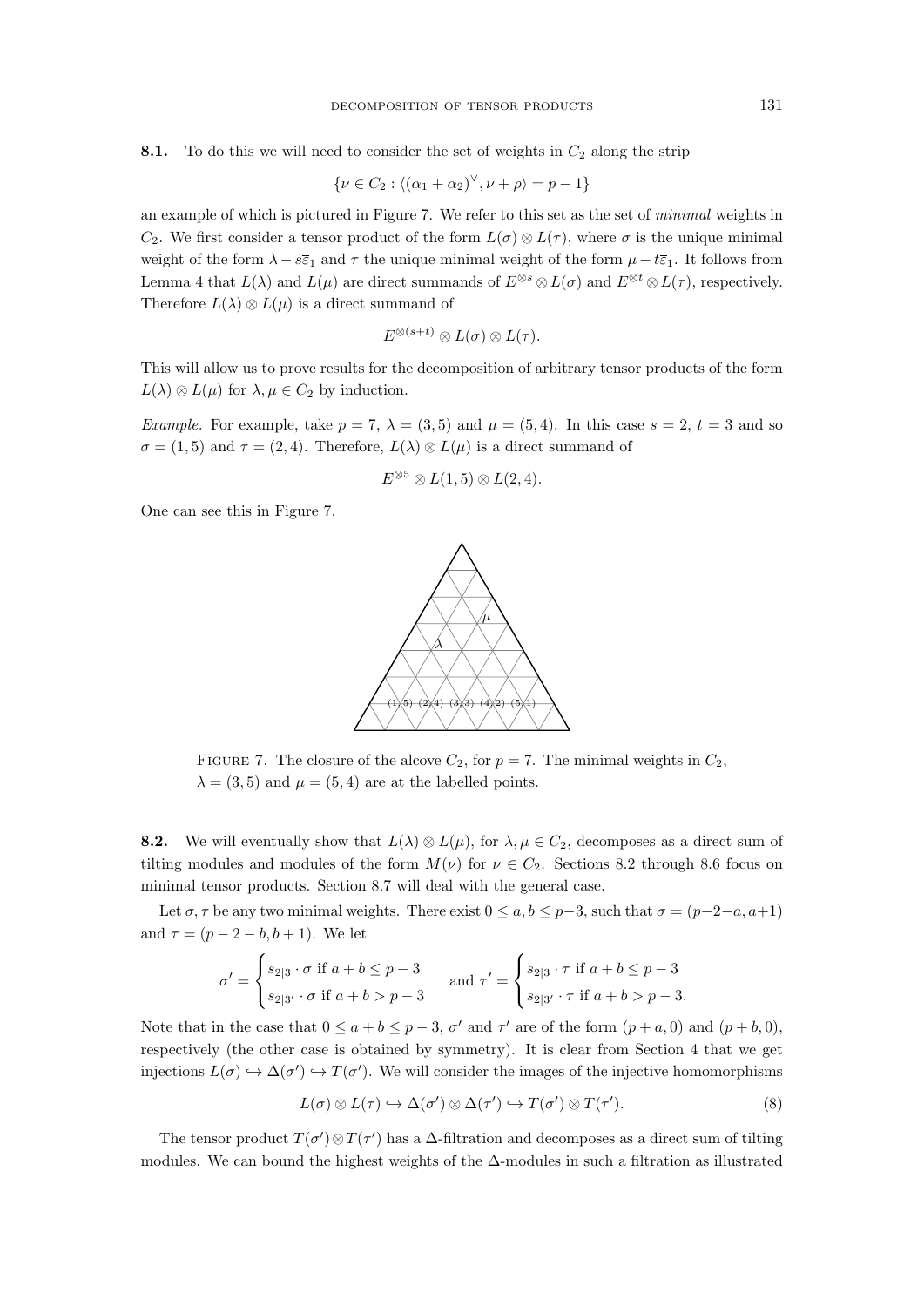in Figure 8. In the  $0 \le a + b \le p - 3$  case,

$$
[T(\sigma')] = [\Delta(p+a, 0)] + [\Delta(p-2-a, a+1)]
$$
  

$$
[T(\tau')] = [\Delta(p+b, 0)] + [\Delta(p-2-b, b+1)]
$$

and so the highest weights that appear are bounded by the  $\alpha_2$ -string through  $(p + a, 0) + (p + a, 0)$  $b, 0) = (2p + a + b, 0) \in C_6$ . The other case,  $p - 3 < a + b \leq 2(p - 3)$ , is similar.



Figure 8. A typical example of the highest weights of ∆-modules in a filtration of  $T(\sigma') \otimes T(\tau')$  for  $0 \le a + b \le p - 3$  and  $p - 3 < a + b \le 2(p - 3)$  respectively. The lines cutting across the alcoves are the  $\alpha_i$ -strings through  $(2p + a + b)\overline{\omega}_i$ which bound the weights above (for  $i \neq j$ ).

Having bounded the character of the tensor product, we may now conclude that  $T(\sigma') \otimes T(\tau')$ is a direct sum of tilting modules of highest weights in  $C_1, C_2, C_3, C'_3, C_4, C_6, \mathcal{F}_{2|3'}$ ,  $\mathcal{F}_{2|3}, \mathcal{F}_{3|4}$ ,  $\mathcal{F}_{4|6}$  when  $0 \le a+b \le p-3$  (and those obtained by symmetry in the case  $p-3 < a+b \le 2(p-3)$ ).

By (8),  $L(\sigma) \otimes L(\tau)$  appears as a submodule of such a tilting module. The simple modules are themselves contravariantly self-dual and therefore the tensor product  $L(\sigma) \otimes L(\tau)$  is also contravariantly self-dual. Finally, the weights,  $\lambda$ , in  $L(\sigma) \otimes L(\tau)$  satisfy the inequality  $\langle (\alpha_1 + \alpha_2) \cdot \alpha_2 \cdot \alpha_3 \cdot \alpha_4 \cdot \alpha_5 \cdot \alpha_6 \cdot \alpha_7 \cdot \alpha_8 \cdot \alpha_9 \cdot \alpha_1 \cdot \alpha_1 \cdot \alpha_1 \cdot \alpha_1 \cdot \alpha_1 \cdot \alpha_1 \cdot \alpha_1 \cdot \alpha_1 \cdot \alpha_1 \cdot \alpha_1 \cdot \alpha_$  $(\alpha_2)^{\vee}, \lambda + \rho \geq 2p - 2$ ; therefore the simple modules in the tensor product  $L(\sigma) \otimes L(\tau)$  have highest weights in  $C_1, C_2, C_3, C'_3, \mathcal{F}_{2|3}, \mathcal{F}_{2|3'}, \mathcal{F}_{3|4}$  (or the set obtained by symmetry).

We shall focus on the  $0 \le a + b \le p - 3$  case, as the other case is obtained by symmetry.

**8.3.** We now focus on the modules  $\Delta(\sigma') \otimes \Delta(\tau')$ , in order to study  $L(\sigma') \otimes L(\tau')$ . In the representation ring, the decomposition of  $\Delta(\sigma') \otimes \Delta(\tau')$  is given by the Littlewood–Richardson rule as follows

$$
[\Delta(p+a,0) \otimes \Delta(p+b,0)] = \sum_{0 \le j \le p+b} [\Delta(2p+a+b-2j,j)].
$$
\n(9)

All these weights appear along the  $\alpha_2$ -string through  $(2p + a + b, 0)$ , as illustrated in Figure 8. The projection of  $\Delta(\sigma')\otimes\Delta(\tau')$  onto any linkage class has a  $\Delta$ -filtration. When we project onto a linkage class there are six distinct cases which can occur. These are summarised in the table below. We label each case by the highest weight in the linkage class.

| character                                  | highest weight               | condition                             |
|--------------------------------------------|------------------------------|---------------------------------------|
| $[\Delta(2 3)]$                            | $(p-1,\frac{1}{2}(p+1+a+b))$ | $a + b$ is even                       |
| $[\Delta(4 6)]$                            | $(2p-1,\frac{1}{2}(a+b+1))$  | $a + b$ is odd                        |
| $[\Delta(3 4)] + [\Delta(2 3')]$           | $(2p-4-a-b, 2+a+b)$          | for all $a, b$                        |
| $[\Delta(3)] + [\Delta(2)]$                | $(2p+a+b-2j,j)$              | $\frac{1}{2}(p+1+a+b) \leq j < 2+a+b$ |
| $[\Delta(6) + [\Delta(4)]$                 | $(2p + a + b - 2j, j)$       | $a < 2j < a+b+1$                      |
| $[\Delta(6)] + [\Delta(4)] + [\Delta(3')]$ | $(2p + a + b - 2j, j)$       | $2j \leq a$                           |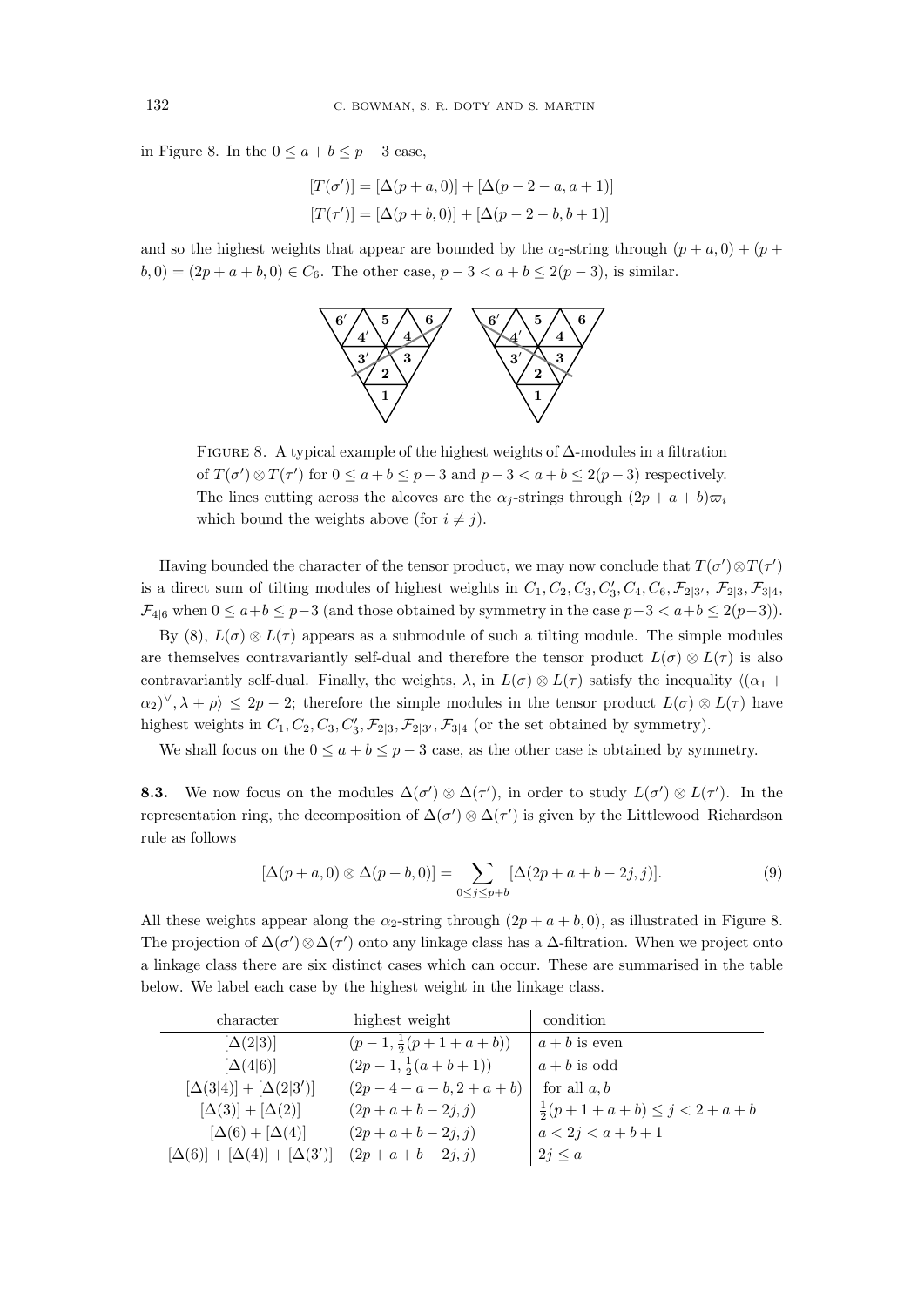**8.4.** For each possible linkage class of  $\Delta(\sigma') \otimes \Delta(\tau')$  in the table in 8.3, we wish to calculate the image

$$
L(\sigma) \otimes L(\tau) \hookrightarrow \Delta(\sigma') \otimes \Delta(\tau'). \tag{10}
$$

In this section, we shall deal with the first five cases. We shall see that in these five cases, all possible summands are tilting. By Section 4, the character of the image can easily be seen to be given by

$$
[L(\sigma) \otimes L(\tau)] = [\Delta(\sigma') \otimes \Delta(\tau')] - [L(\sigma') \otimes L(\tau)] - [L(\sigma) \otimes L(\tau')]
$$
  
=  $[\Delta(\sigma') \otimes \Delta(\tau')] - [L(1,0)^{[1]} \otimes L(a,0) \otimes L(\tau)] - [L(\sigma) \otimes L(1,0)^{[1]} \otimes L(b,0)].$ 

Note that, by the Steinberg tensor product theorem, none of the subtracted terms have prestricted composition factors. Therefore,  $L(\sigma) \otimes L(\tau)$  is a submodule of  $\Delta(\sigma') \otimes \Delta(\tau')$  which

- (a) is contravariantly self-dual;
- (b) has simple composition factors whose highest weights satisfy the inequality

$$
\langle (\alpha_1 + \alpha_2)^\vee, \lambda + \rho \rangle \le 2p - 2;
$$

(c) satisfies  $[\Delta(\sigma') \otimes \Delta(\tau') : L(\nu)] = [L(\sigma) \otimes L(\tau) : L(\nu)]$  for any  $\nu \in X_1$ .

We proceed case by case through the table in Section 8.3. In the first case described in the table, we see for  $a+b$  even, that  $\Delta(2|3) = L(2|3)$  appears as a direct summand of  $\Delta(\sigma') \otimes \Delta(\tau')$ . By condition (c) this implies that  $L(2|3)$  appears as a direct summand of  $L(\sigma) \otimes L(\tau)$ .

In the second case,  $\Delta(4|6) = [L(4|6), L(1|2)]$  appears as a summand of  $\Delta(\sigma') \otimes \Delta(\tau')$ . By conditions (b) and (c) this implies that  $L(1|2)$  appears as a direct summand of  $L(\sigma) \otimes L(\tau)$ .

In the third case, we see that N appears as a summand of  $\Delta(\sigma') \otimes \Delta(\tau')$ , where N is an extension of the form

$$
0 \to \Delta(3|4) \to N \to \Delta(2|3') \to 0.
$$

The issue is whether or not this splits. By (a) and (c), either the extension is split and  $L(2|3') \oplus$  $L(2|3')$  is a direct summand of  $L(\sigma') \otimes L(\tau')$ ; or the sequence is the unique non-split extension,  $N \cong T(3|4)$ , and  $T(3|4)$  is a direct summand of  $L(\sigma') \otimes L(\tau')$ . In either case, the result is a sum of tilting modules (note that  $L(2|3') = T(2|3')$ ).

In the fourth case, we have a direct summand, N, of  $\Delta(\sigma') \otimes \Delta(\tau')$  where N is an extension of the form

$$
0 \to \Delta(3) \to N \to \Delta(2) \to 0.
$$

By Section 4, we know that  $L(1)$  appears exactly once as a composition factor of N and that  $\Delta(2)$  is a non-split extension of  $L(2)$  by  $L(1)$ , which, by (c) is preserved under the embedding of (10). Therefore if N is a split extension, then there exists no submodule of N satisfying properties (a) and (c), which is a contradiction. Hence  $N$  is the unique non-split extension and isomorphic to  $T(3)$ . Now, notice that the only submodule of  $T(3)$  satisfying properties (a), (b) and (c) is  $T(3)$  itself.

In the fifth case, we have a direct summand, N, of  $\Delta(\sigma') \otimes \Delta(\tau')$  where N is an extension of the form

$$
0 \to \Delta(6) \to N \to \Delta(4) \to 0.
$$

Note that  $L(2)$  appears with multiplicity one in N and it extends a p-restricted simple module. One can now argue as above by noting that if this extension is split we arrive at a contradiction. Therefore, N is the unique non-split extension. The only possible contravariantly self-dual submodule of N satisfying (c) is  $T(2)$ .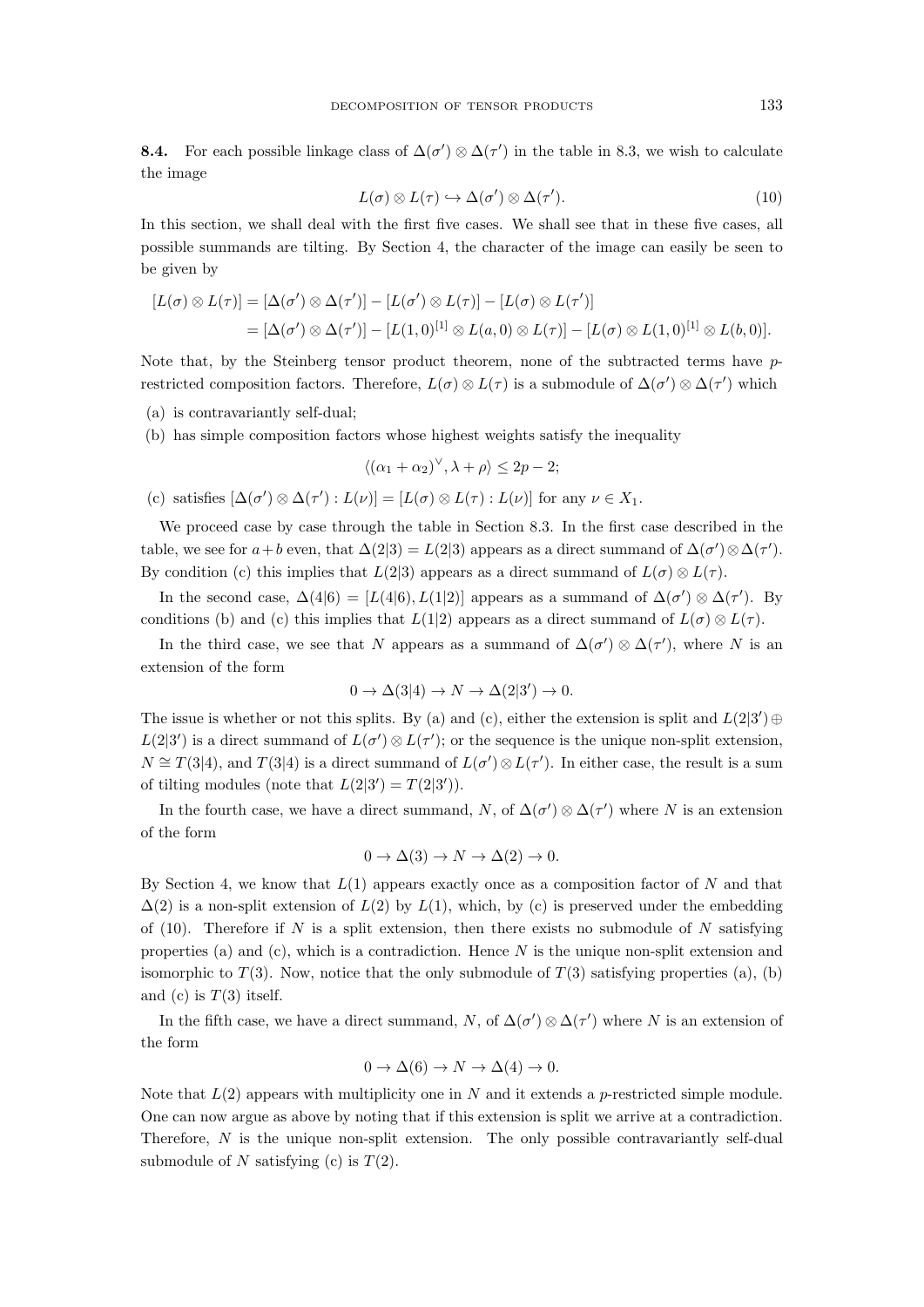8.5. We now deal with the final case in the table in Section 8.3. Our aim in this section is to show that in the final case, the summand of  $\Delta(\sigma') \otimes \Delta(\tau')$  is isomorphic to  $\Delta(6) \oplus N$  where N is a non-split extension of the form

$$
0 \to \Delta(4) \to N \to \Delta(3) \to 0,
$$

and that  $L(1) \oplus M(2)$  is a direct summand of  $L(\sigma) \otimes L(\tau)$ . The character of the tensor product  $T(\sigma') \otimes T(\tau')$  is given by

$$
[T(\sigma') \otimes T(\tau')] = [\Delta(\sigma') \otimes \Delta(\tau')] + [\Delta(\sigma) \otimes \Delta(\tau')] + [\Delta(\sigma') \otimes \Delta(\tau)] + [\Delta(\sigma) \otimes \Delta(\tau)]. \quad (11)
$$

We shall focus on linkage classes appearing along the  $\alpha_2$ -root string through  $(2p + a + b, 0)$ . Calculation of any of the tensor product decompositions along this  $\alpha_2$ -root string is easily done using the Littlewood–Richardson rule (it is identical to the  $SL_2$  case). Let  $(c_1, c_2)$  $(a_1 + b_1 - 2i, a_2 + b_2 + i)$  for  $i \leq \frac{1}{2}(a_1 + b_1)$ . Then

$$
[\Delta(a_1, a_2) \otimes \Delta(b_1, b_2) : \Delta(c_1, c_2)] = \begin{cases} 1 & \text{for } i \leq \min\{a_1, b_1\}, \\ 0 & \text{otherwise.} \end{cases}
$$

Applying this to the four terms in the right-hand side of equation (11) and projecting onto the linkage class with highest weight  $(2p+a+b-2j, j)$ , for  $2j \le a$ , we get  $[T(\sigma') \otimes T(\tau') : \Delta(6)] = 1$ ,  $[T(\sigma') \otimes T(\tau') : \Delta(4)] = 3$  and  $[T(\sigma') \otimes T(\tau') : \Delta(3')] = 2$ .

Highest weight theory tells us that the linkage class of  $T(\sigma') \otimes T(\tau')$  in which we are interested therefore has  $T(6) \oplus 2T(4)$  as a direct summand (using the method highlighted in Section 7.2). From the characters of  $T(6)$  and  $T(4)$ , we deduce that each of the two copies of  $\Delta(3')$  which occur in a Weyl filtration of  $T(\sigma') \otimes T(\tau')$  must occur in one of the summands isomorphic to  $T(4)$ . Therefore  $T(3')$  is not a direct summand of the linkage class.

We now turn our attention to the submodule  $\Delta(\sigma') \otimes \Delta(\tau') \hookrightarrow T(\sigma') \otimes T(\tau')$ . The character of the projection of  $\Delta(\sigma') \otimes \Delta(\tau')$  onto the linkage class in which we are interested is  $[\Delta(6)]$  +  $[\Delta(4)] + [\Delta(3')]$ . The corresponding module appears as a submodule of  $T(\sigma') \otimes T(\tau')$  and so is isomorphic to  $\Delta(6) \oplus N$ , where N is the unique non-split extension

$$
0 \to \Delta(4) \to N \to \Delta(3') \to 0,
$$

as we have shown that any  $\Delta(3')$  must appear in a  $T(4)$ .

Finally,  $L(\sigma) \otimes L(\tau)$  has character

$$
[L(\alpha) \otimes L(\beta)] = [\Delta(p+a,0) \otimes \Delta(p+b,0)] - [L(p+a,0) \otimes L(p+b,0)] - [L(p+a,0) \otimes L(p-2-b,1+b)] - [L(p+b,0) \otimes L(p-2-a,1+a)].
$$

By the Steinberg tensor product theorem, neither of the latter two terms contains an  $L(3)$  or an  $L(3')$ . Considering the second term, we have that

$$
L(p+a,0) \otimes L(p+b,0) \cong (L(1,0) \otimes L(1,0))^{[1]} \otimes (L(a,0) \otimes L(b,0))
$$
  

$$
\cong (L(2,0) \oplus L(0,1))^{[1]} \otimes (L(a,0) \otimes L(b,0)).
$$

By the Steinberg tensor product theorem,  $L(2,0)^{[1]} \otimes (L(a,0) \otimes L(b,0))$  does not contain an  $L(3)$  or an  $L(3')$ . However,  $L(3')$  does appear in  $L(0,1)^{[1]} \otimes (L(a,0) \otimes L(b,0))$  with multiplicity equal to 1.

To summarise, we now know that  $L(\sigma) \otimes L(\tau)$  satisfies properties (a), (b) and (c) of Section 8.4 and that  $[L(\sigma) \otimes L(\tau) : L(3')] = [\Delta(\sigma') \otimes \Delta(\tau') : L(3')] - 1$  and  $[L(\sigma) \otimes L(\tau) : L(3)] =$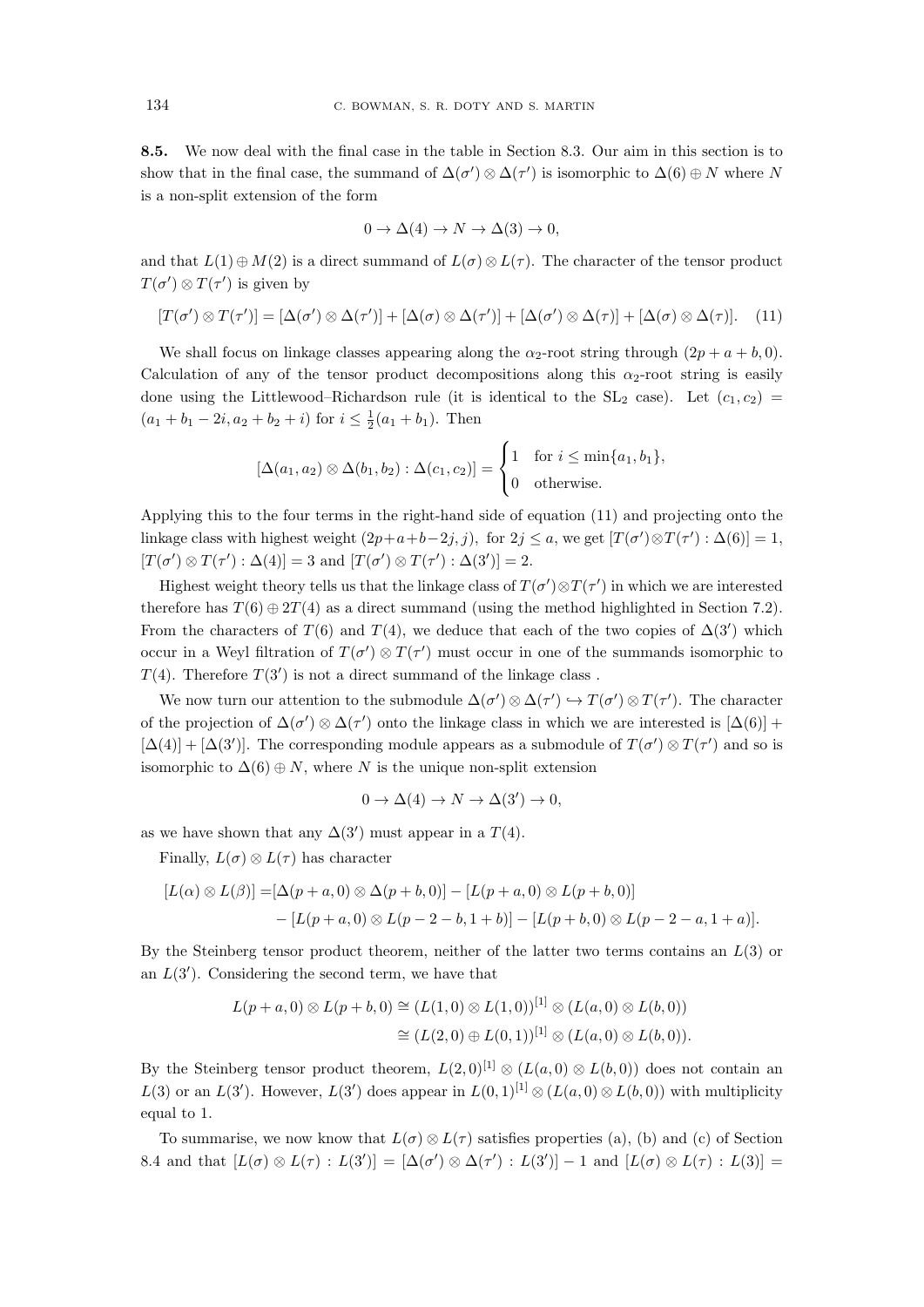$[\Delta(\sigma') \otimes \Delta(\tau') : L(3)]$ . There is a unique possible submodule which obeys all these properties, given as follows

$$
L(1) \oplus M(2) \hookrightarrow \Delta(6) \oplus N \hookrightarrow T(6) \oplus T(4).
$$

This follows from the fact that  $M(2)$  is the only contravariantly self-dual submodule of  $T(4)$  with the correct character (noting that  $L(1)$  must occur as a direct summand as it is a submodule of  $T(6)$ .

**8.6.** By the above, the projection of  $L(\sigma) \otimes L(\tau)$  onto the linkage class containing the highest weight  $(2p + a + b - 2j, j)$ , for  $2j \le a, a + b \le p - 3$  is isomorphic to  $M(2) \oplus L(1)$ .

For  $0 \leq 2c \leq p-3$ , consider the tensor product  $L(|c/2|,0) \otimes L([c/2],0)$ . All weights in  $C_6$ on the  $\alpha_2$ -string through  $(2p + c, 0)$  are of the form  $(2p + c - 2j, j)$  for  $0 \leq 2j \leq |c/2|$ , and so they all label summands of  $L(|c/2|,0) \otimes L([c/2],0)$  isomorphic to  $M(2) \oplus L(1)$  (the symmetric version also holds). Letting c range over  $0 \leq 2c \leq p-3$  (respectively  $(p-3) \leq 2c \leq 2(p-3)$ ) we get that all weights in region  $B$  (respectively, region  $A$ ) of  $C_6$  (respectively  $C'_6$ ) in Figure 9 are of the form  $(2p + c - 2j, j)$  for some  $0 \leq 2j \leq |c/2|$ .

Figure 9 illustrates that any weight in  $C_2$  is linked to such a weight; more precisely, weights in region  $A'$  are linked to those in region  $A$  and similarly for regions  $B$  and  $B'$ . Therefore all  $M(\lambda)$  for  $\lambda \in C_2$  appear as direct summands of a minimal tensor product.



FIGURE 9. Regions A and B contain weights of the form  $(2p + c - 2j, j)$  and  $(j, 2p + c - 2j)$ , respectively, for  $0 \leq 2j \leq |c/2|$ . They are linked to regions A' and B′ respectively.

8.7. We have now shown that  $L(\sigma) \otimes L(\tau)$  is a direct sum of tilting modules and modules of the form  $M(\nu)$ , for  $\nu \in C_2$ . By Section 8.1, any tensor product of the form  $L(\lambda) \otimes L(\mu)$  for  $\lambda, \mu \in C_2$  is a direct summand of  $E^{\otimes r} \otimes L(\sigma) \otimes L(\tau)$  such that  $0 \le r \le 2(p-3)$ .

Finally, it remains to show that  $E^{\otimes r} \otimes M(2)$  is a direct sum of tilting modules and modules of the form  $M(\nu)$  for  $\nu \in C_2$ . Any p-regular linkage class of  $E \otimes M(\nu)$  is of the form  $M(\nu')$ for  $\nu' \in C_2$ , by translation. It remains to check that a p-singular direct summand of  $E \otimes M(\nu)$ is tilting. Such a tensor product involves one or two  $p$ -singular linkage classes: their highest weights are in  $\mathcal{F}_{1|2}$ ,  $\mathcal{F}_{3|4}$  or  $\mathcal{F}_{3'|4'}$ . A direct summand with highest weight in  $\mathcal{F}_{1|2}$  is immediately seen to be a simple tilting module.

It is easy to see that the characters of the other linkage components of  $E \otimes M(\nu)$  are equal to the corresponding tilting characters. Let  $\gamma = \nu + \overline{\varepsilon}_1$  be a weight in  $\mathcal{F}_{3|4}$  or  $\mathcal{F}_{3'|4'}$ . We have that  $L(\gamma) \cong E^{[1]} \otimes L'$  where  $L'$  has highest weight in alcove  $C_1$ . Therefore  $L(\gamma) \otimes E^* \cong E^{[1]} \otimes (L' \otimes E^*)$ has no p-restricted composition factors. The head of  $M(\nu)$  is p-restricted, therefore

$$
Hom(M(\nu) \otimes E, L(\gamma)) \cong Hom(M(\nu), L(\gamma) \otimes E^*) = 0.
$$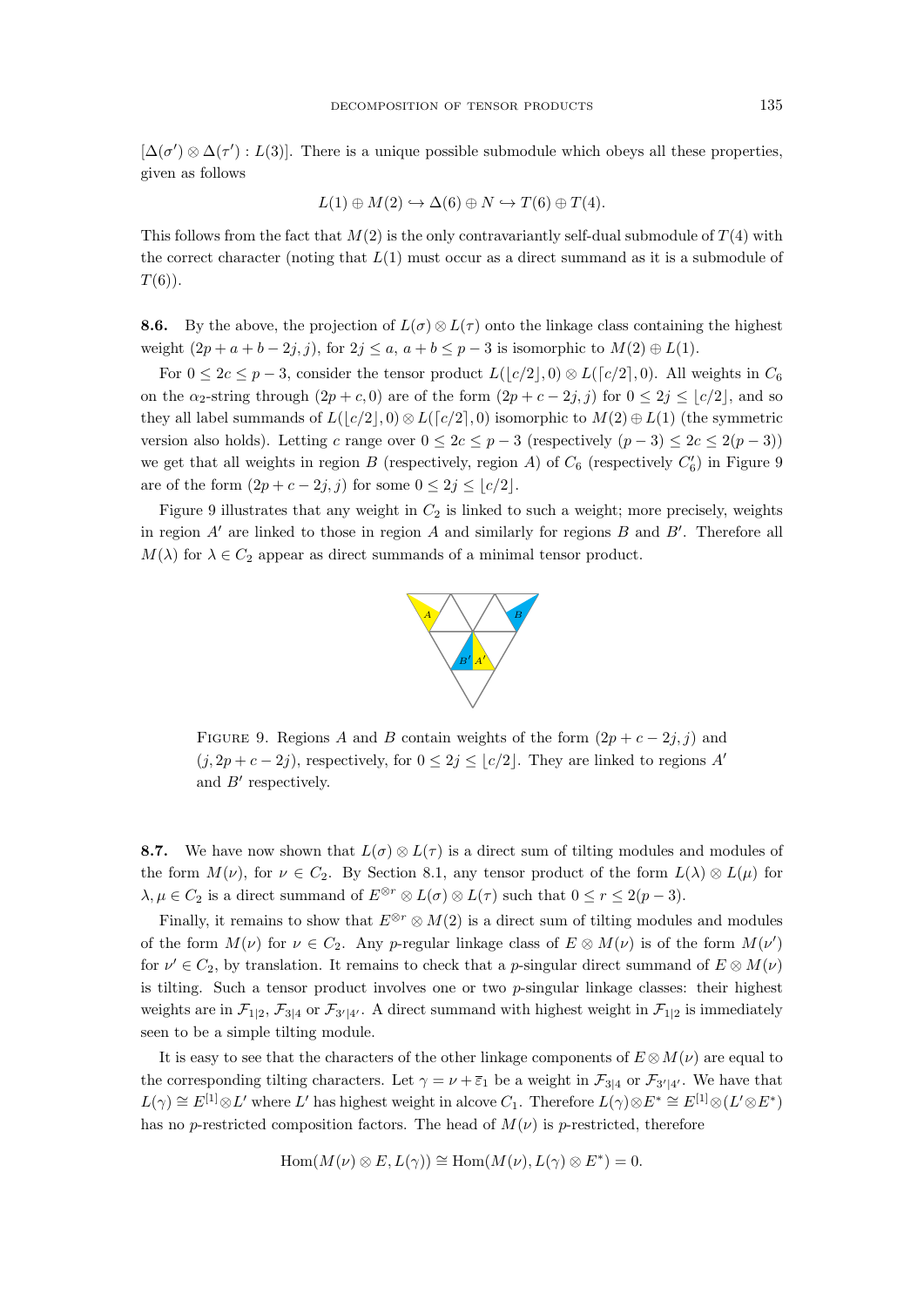Therefore  $L(3|4)$  is not in the head of  $M(\nu) \otimes E$ . By the self-duality of  $M(\nu) \otimes E$ , we conclude that  $L(3|4)$  is not in the socle of  $M(\nu) \otimes E$ . It follows that the linkage component of  $E \otimes M(\nu)$ is the uniserial tilting module  $[L(2|3'), L(3|4), L(2|3')]$  or its symmetric cousin.

**8.8.** We let  $M'(2)$  denote any direct summand of the form  $M(2) \oplus L(1)$  appearing in a minimal tensor product,  $L(\sigma) \otimes L(\tau)$ . We have seen in our case by case analysis, that a simple module  $L(1)$  can appear as a summand of such a tensor product only if it appears as a summand of some  $M'(2)$ .

We have seen in Section 8.1 that  $L(\lambda) \otimes L(\mu)$ , for  $\lambda, \mu \in C_2$ , appears as a direct summand of  $E^{\otimes r} \otimes L(\sigma) \otimes L(\tau)$  for  $0 \le r \le 2(p-3)$ . By Lemma 5 a simple module of the form  $L(1)$ appears in the tensor product  $L(\lambda) \otimes L(\mu)$  as a direct summand if and only if it appears as a direct summand of some  $E^{\otimes r} \otimes M'(2)$ .

Fixing some linkage class, recall that the characters of the modules  $M'(2)$ ,  $T(3)$ ,  $T(3')$  and  $T(2)$  in that linkage class, are of the form

$$
[M'(2)] = [L(3)] + [L(3')] + 2[L(2)] + 2[L(1)]
$$

$$
[T(3)] = [L(3)] + 2[L(2)] + [L(1)]
$$

$$
[T(3')] = [L(3')] + 2[L(2)] + [L(1)]
$$

$$
[T(2)] = [L(2)] + 2[L(1)],
$$

where each module on the right-hand side is the unique simple module in the given linkage class. Note that these characters are linearly independent as the transition matrix,

$$
\left(\begin{array}{rrrr}1 & 1 & 0 & 0 \\1 & 0 & 1 & 0 \\2 & 2 & 2 & 1 \\2 & 1 & 1 & 2\end{array}\right),
$$

is non-singular. Therefore the decomposition of a tensor product  $L(\lambda) \otimes L(\mu)$  is uniquely determined by its character.

8.9. Decomposition algorithm, II. It follows from the above that we can calculate the multiplicities of the indecomposable direct summands of  $L(\lambda) \otimes L(\mu)$ , for the case  $\lambda, \mu \in C_2$ , as follows:

(a) Express  $[L(\lambda) \otimes L(\mu)]$  in terms of the  $[\Delta(\nu)]$ -basis. This can be done using three applications of the Littlewood–Richardson rule as follows

$$
[L(\lambda) \otimes L(\mu)] = \sum_{\nu \in X^+} (c_{\lambda,\mu}^{\nu} - c_{s_{1|2},\lambda,\mu}^{\nu} - c_{\lambda,s_{1|2},\mu}^{\nu} + c_{s_{1|2},\lambda,s_{1|2},\mu}^{\nu})[\Delta(\nu)]
$$

(b) Express  $[L(\lambda) \otimes L(\mu)]$  in terms of the  $[L(\nu)]$ -basis; i.e., compute the composition factor multiplicities in both filtrations and their difference. This produces an expression of the form

$$
[L(\lambda) \otimes L(\mu)] = \sum_{\nu} d_{\nu}^{\lambda,\mu} [L(\nu)]
$$

in which each  $d_{\nu}^{\lambda,\mu} \geq 0$ .

(c) If  $\nu \notin C_1 \cup C_2 \cup C_3 \cup C_{3'}$  is maximal such that  $d_{\nu}^{\lambda,\mu} > 0$ , then subtract  $d_{\nu}^{\lambda,\mu}[T(\nu)]$ . Repeat on the difference, until there do not exist any  $\nu \notin C_1 \cup C_2 \cup C_3 \cup C_{3'}$  appearing in the expression.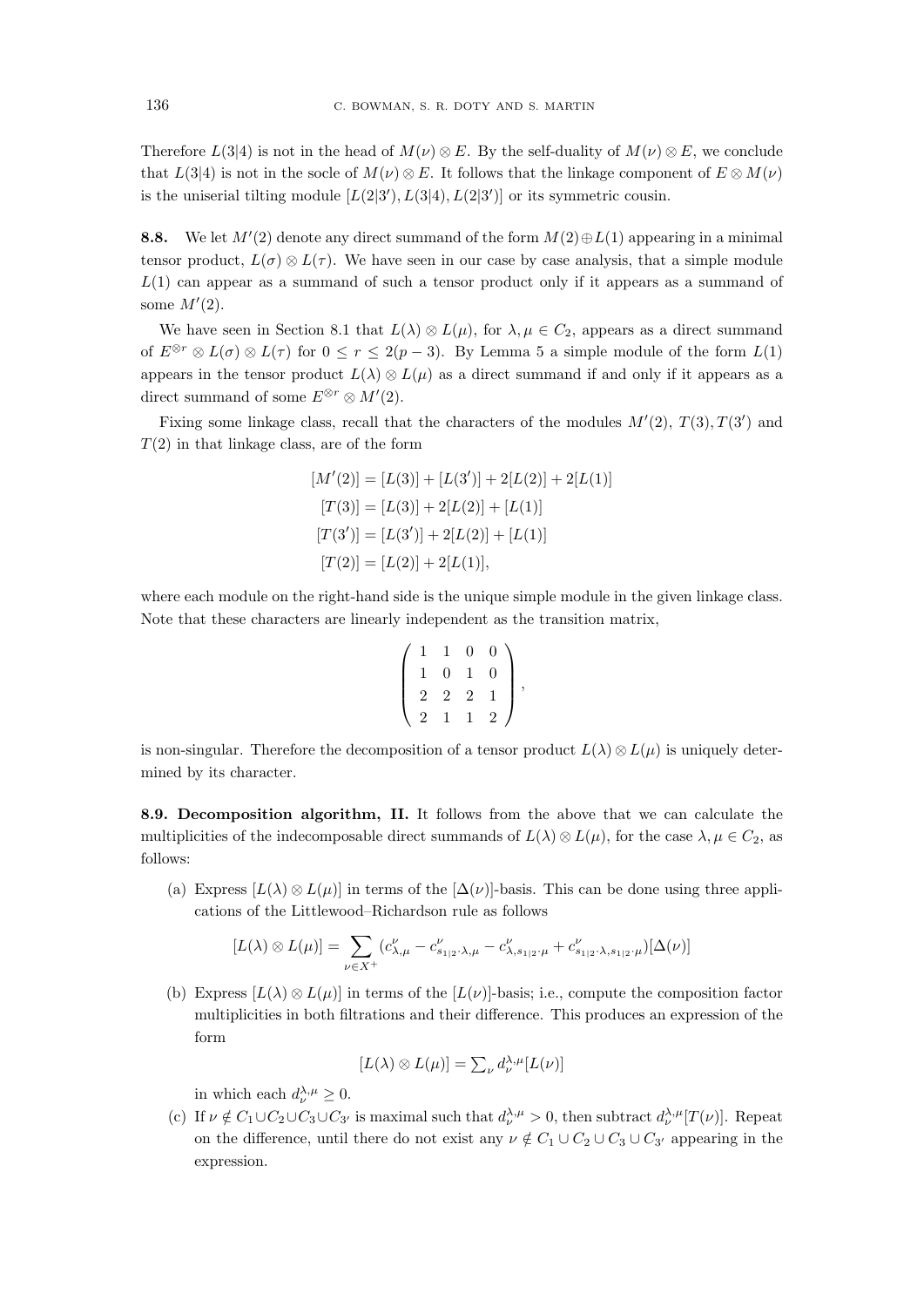(d) At this point, only terms of the form  $[L(\nu)]$  for  $\nu \in C_1 \cup C_2 \cup C_3 \cup C_3$  will remain. Let  $\nu \in C_2$  be a representative of a linkage class in the above and consider the projection onto that linkage class. Then we are dealing with an expression of the form

 $b_{\nu}[L(\nu)] + b_{s_{1|2}\cdots}\left[L(s_{1|2}\cdot\nu)\right] + b_{s_{2|3}\cdots}\left[L(s_{2|3}\cdot\nu)\right] + b_{s_{2|3'\cdots}\nu}\left[L(s_{2|3'}\cdot\nu)\right]$ 

Therefore the multiplicities of  $M'(\nu)$ ,  $T(s_{2|3}\cdot\nu)$ ,  $T(s_{2|3}\cdot\nu)$  and  $T(\nu)$  in the tensor product are given by the matrix product

$$
\begin{pmatrix}\n3/4 & 3/4 & -1/2 & 1/4 \\
1/4 & -3/4 & 1/2 & -1/2 \\
-3/4 & 1/4 & 1/2 & -1/4 \\
-1/2 & -1/2 & 0 & 1/2\n\end{pmatrix}\n\begin{pmatrix}\nb_{s_{2|3}\cdot\nu} \\
b_{s_{2|3}\cdot\nu} \\
b_{\nu} \\
b_{s_{1|2}\cdot\nu}\n\end{pmatrix}.
$$

The  $4 \times 4$  matrix in the above product is obtained by inverting the transition matrix above. The resulting multiplicities must be non-negative integers.

*Example. Suppose the characteristic is*  $p = 5$ *. Consider the tensor product*  $L(3,1) \otimes L(3,1)$ *. The Littlewood–Richardson rule gives the character*

$$
[L(6,2)] + 2[L(2,4)] + [L(4,3)] + [L(7,0)] + [L(0,5)] + 2[L(1,3)] + 2[L(0,2)].
$$

*The* p-singular characters  $[L(4,3)]$  and  $[L(6,2)] + 2[L(2,4)]$  are both tilting. This leaves us with *a linkage class component with character*  $[L(7,0)] + [L(0,5)] + 2[L(1,3)] + 2[L(0,2)]$ *. This is the character of*  $M'(1,3)$ *. Therefore*  $L(3,1) \otimes L(3,1) = M(1,3) \oplus T(0,2) \oplus T(6,2) \oplus T(4,3)$ *.* 

Acknowledgement. We thank the referee for his/her careful reading and very helpful comments on this paper. The authors also thank S. Donkin for valuable advice in the preparation of this article, and O. Solberg for advice on using the QPA package [20].

#### References

- [1] J. L. Alperin, Diagrams for modules, J. Pure Appl. Algebra, 16 (1980), 111–119.
- [2] H. H. Andersen and M. Kaneda, The rigidity of tilting modules, Mosc. Math. J., 11 (2011), 1–39.
- [3] D. J. Benson, Representations and Cohomology I: Basic Representation Theory of Finite Groups and Associative Algebras, Cambridge Studies in Advanced Math. 30, Cambridge Univ. Press, 1991.
- [4] C. Bowman, S. R. Doty, and S. Martin, *Decomposition of tensor products of modular irreducible* representations for SL<sup>3</sup> (With an Appendix by C.M. Ringel), Int. Electron. J. Algebra, 9 (2011), 177–219.
- [5] C. Bowman and S. Martin, A reciprocity result for projective indecomposable modules of cellular algebras and BGG algebras, J. Lie Theory, 22(4) (2012), 1065–1073.
- [6] M. De Visscher and S. Donkin, On projective and injective polynomial modules, Math. Z., 251 (2005), 333–358.
- [7] S. Donkin, A filtration for rational modules, Math. Z., 177 (1981), 1–8.
- [8] S. Donkin, On Schur algebras and related algebras I, J. Algebra, 104 (1986), 310–328.
- [9] S. Donkin, On tilting modules for algebraic groups, Math. Z., 212 (1993), 39–60.
- [10] S. Donkin, The q-Schur Algebra, LMS Lecture Note Series, 253, Cambridge Univ. Press, 1998.
- [11] S. R. Doty and A. E. Henke, *Decomposition of tensor products of modular irreducibles for*  $SL_2$ , Quart. J. Math., 56 (2005), 189–207.
- [12] S. R. Doty and J. B. Sullivan, The submodule structure of Weyl modules for  $SL_3$ , J. Algebra, 96 (1985), 78–93.
- [13] The GAP Group, GAP Groups, Algorithms, and Programming, Version 4.7.4 ; 2014, (http://www.gap-system.org).